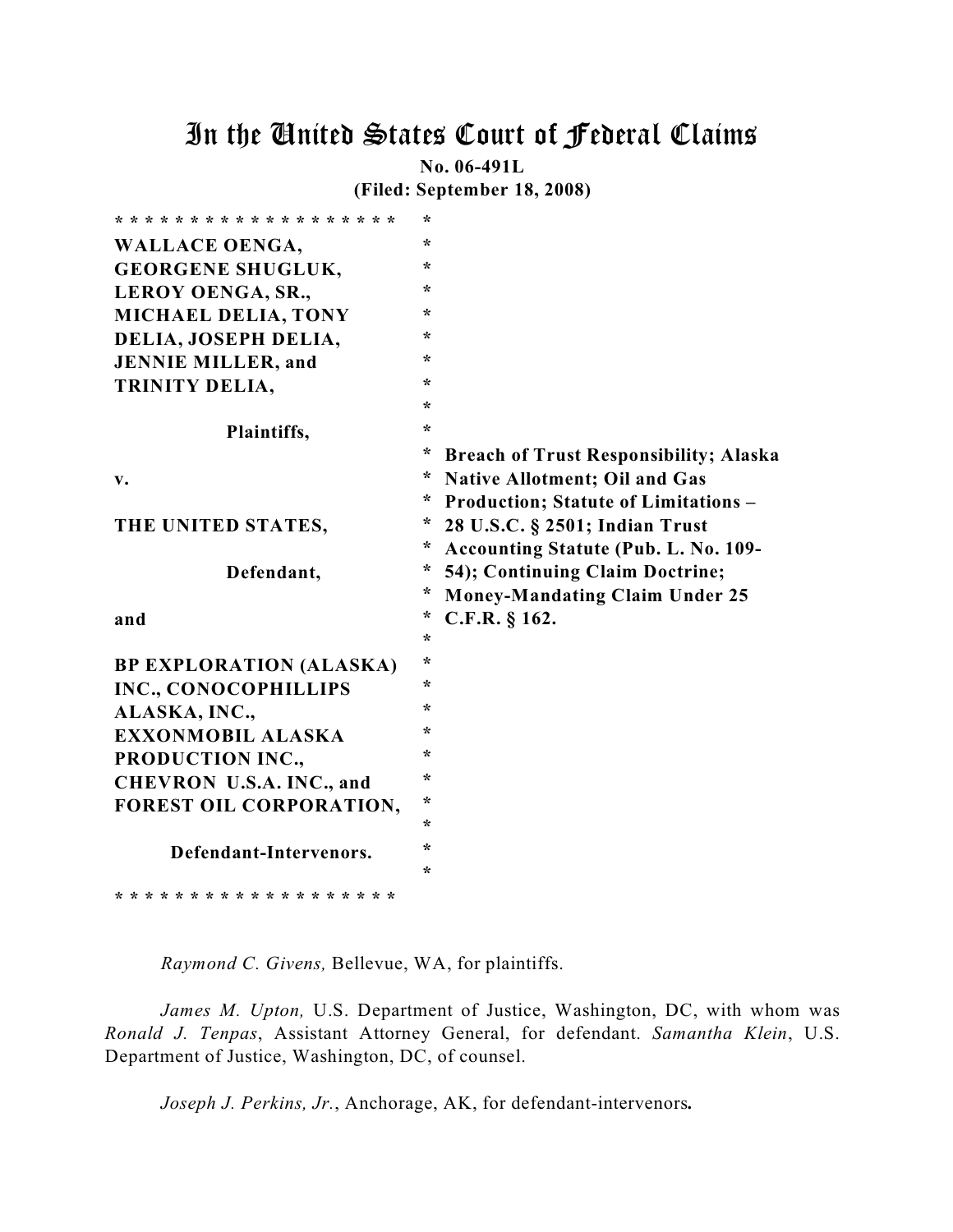#### **O P I N I O N**

#### **FIRESTONE**, *Judge*.

Pending before the court are the motion for partial summary judgment by the plaintiffs, Wallace Oenga, et al. ("plaintiffs" or "the Oenga heirs"), the motion to dismiss or, in the alternative, for summary judgment by the defendant, the United States ("defendant" or "government"), and the motion by the defendant-intervenors, BP Exploration (Alaska) Inc. ("BPX"), et al. (collectively, "intervenors"),  $2$  for partial summary judgment. At issue is a 1989 lease between the plaintiffs, owners of a Native allotment adjacent to Prudhoe Bay in Alaska, and BPX, granting BPX the right to operate oil production facilities on the plaintiffs' allotment.<sup>3</sup> The lease was approved by the United States Department of Interior ("DOI") Bureau of Indian Affairs ("BIA"), and

<sup>&</sup>lt;sup>1</sup>The plaintiffs are the heirs of the original lessor, Andrew Oenga, and include his son Wallace Oenga, his daughter Georgene Shugluk, his grandsons Leroy Oenga, Sr., Michael Delia, Tony Delia, and Joseph Delia, his granddaughter Jennie Miller, and his great-granddaughter Trinity Delia. Second Am. Compl. ¶ 7.

<sup>&</sup>lt;sup>2</sup>The other defendant-intervenors, ConocoPhillips Alaska, Inc. ("ConocoPhillips") (formerly ARCO Alaska, Inc. ("ARCO") and PHILLIPS Alaska, Inc.), Exxon Mobil Alaska, Inc. ("Exxon"), Chevron U.S.A., Inc. ("Chevron"), and Forest Oil Corporation ("Forest Oil"), are "Working Interest Owner" oil companies which "reimburse BPX for costs incurred by BPX as Unit Operator" for certain oil and gas leases, including the ones at issue in this case, in exchange for which "BPX delivers to each Working Interest Owner its proportionate share of all oil and gas produced from [the] leases." Mot. to Intervene at 4; Intervenors' Proposed Findings of Uncontroverted Fact ("IPFUF") ¶ 12.

<sup>&</sup>lt;sup>3</sup>At the time the lease was entered into, BPX was called Standard Alaska Production Company. Standard Alaska changed its name to BPX effective January 31, 1989. Intervenors' Mot. at 7. To avoid confusion, this opinion will refer to the company as BPX throughout.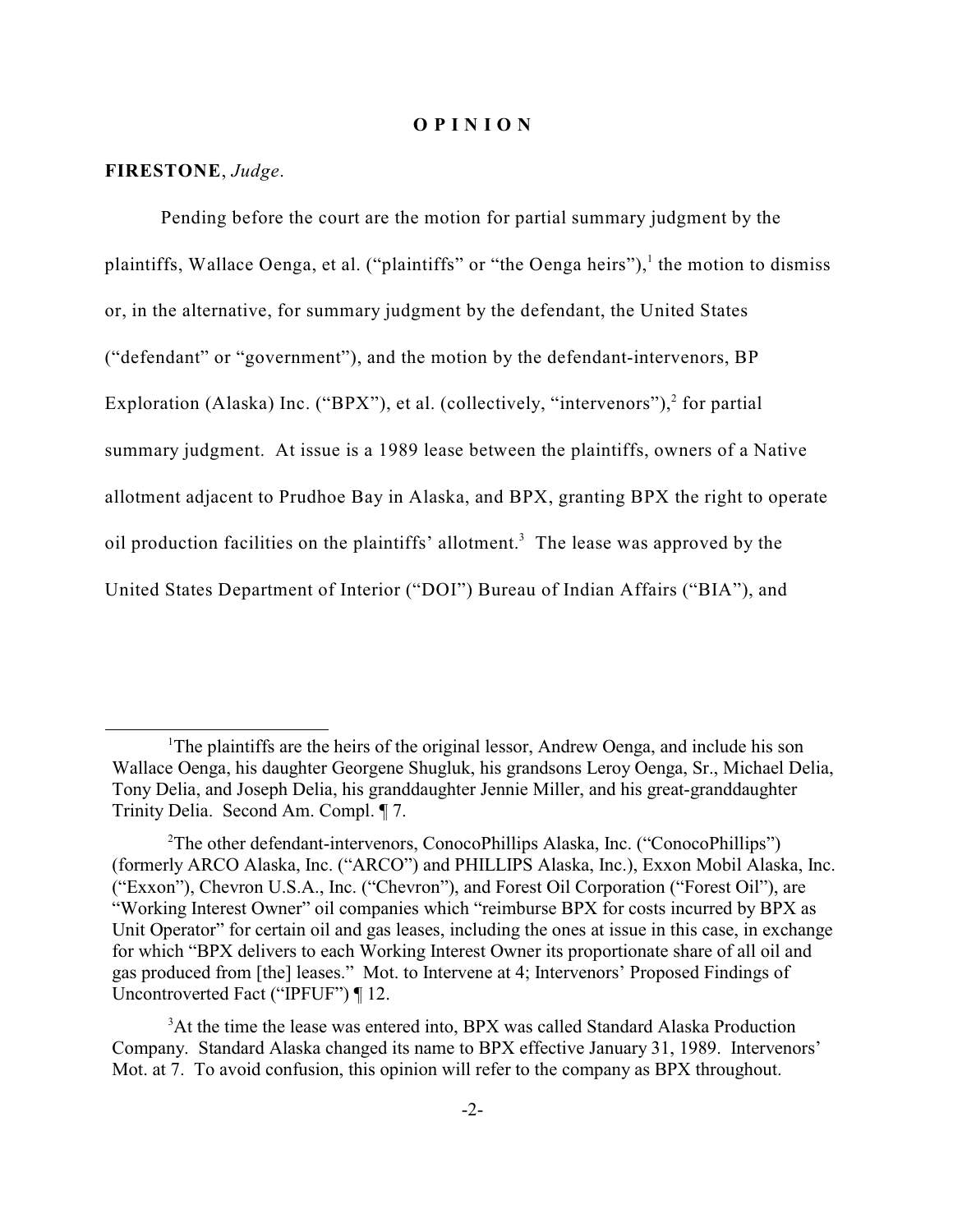formal amendments were made in 1994 and 1995.<sup>4</sup> The plaintiffs claim that the government breached its trust obligations to them in connection with the lease.

The plaintiffs' complaint sets forth three claims, each in the alternative. In their first claim ("claim one"), the plaintiffs allege that they were entitled under various statutes and regulations to receive a royalty on the value of oil and gas produced on the allotment and that the government breached its fiduciary responsibilities and trust obligations when it failed to require or collect royalty payments from the lessee.<sup>5</sup> In their second claim ("claim two"), the plaintiffs allege, in the alternative, that under  $25 \text{ U.S.C.}$  §  $415(a)$  (2006) and 25 C.F.R. § 162 (1987, 2001), they were entitled to a "present fair annual rental," taking into account the use of the location for oil production facilities, and that the government's failure to require or collect such rent constituted a breach of its fiduciary responsibilities and trust obligations.

In their third claim ("claim three"), the plaintiffs allege that the lease and its amendments were intended to extend only to oil and gas development and production from the Niakuk oil field, and therefore the oil companies' use of the plaintiffs' allotment to develop and produce oil and gas from the West Niakuk and Lisburne areas constituted

<sup>&</sup>lt;sup>4</sup>In addition, as discussed infra, in January 1994, ARCO and Exxon entered into a facility sharing agreement with BPX, under which BPX provided ARCO and Exxon with a drilling slot and access to the BPX facilities on the plaintiffs' allotment in exchange for a thruput (an amount paid per barrel produced). Sealed Decl. of Edward Morse ¶ 7, Attach.; see also Intervenors' Ex.  $("E")$  J.

The plaintiffs list 25 U.S.C. §§ 396, 396c-396e, 396g (1955), 30 U.S.C. §§ 1701-57 <sup>5</sup> (1996), 25 C.F.R. § 212 (1987, 1996), 30 C.F.R. § 206 (1993), and 43 C.F.R. § 3160 (1993) as giving rise to a money-mandating duty for the government to collect such royalties. Pls.' Mot. at 23-24.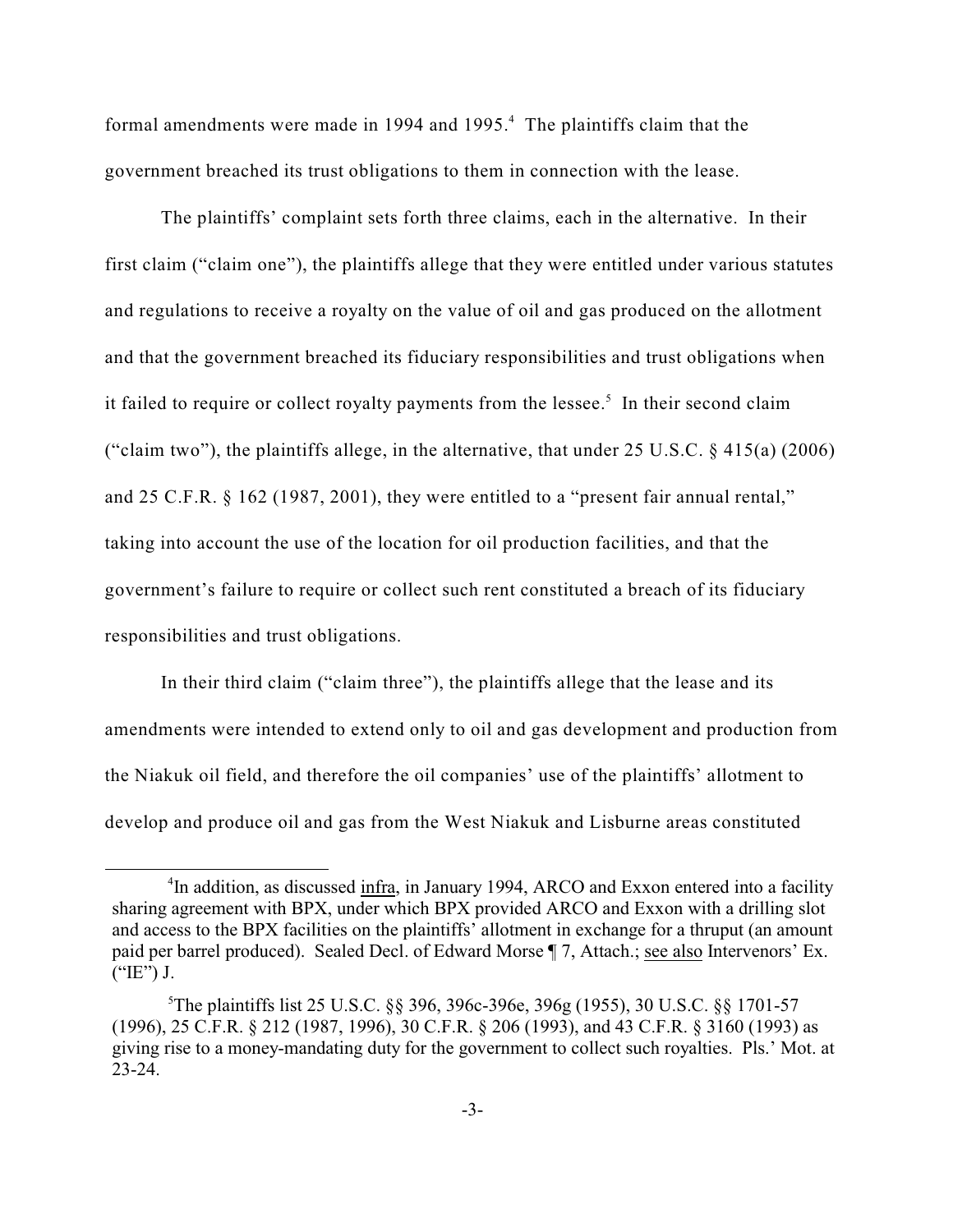breaches of the lease and trespasses. The plaintiffs argue that the government, in turn, breached its duties as set forth in 25 U.S.C. §§ 162.617-162.623 (2001) to send notices and take other actions against these alleged breaches of lease and trespasses, when the plaintiffs made demands to that effect after learning of the use of the allotment for oil and gas development and production from beyond the Niakuk area. The plaintiffs also argue that the facility sharing agreement between BPX, ARCO, and Exxon violated both the lease, as amended, and regulations regarding subleases and assignments of allotted lands.<sup>6</sup>

The government asserts that claims one and two are barred by the six-year statute of limitations set forth in 28 U.S.C. § 2501 (2004).<sup>7</sup> The plaintiffs counter that claims one and two are timely because they did not accrue until the plaintiffs received responses to their requests for accountings of lease proceeds, pursuant to the Indian Trust Accounting Statute ("ITAS"), Pub. L. No. 109-54, 119 Stat. 499, 519 (2005).<sup>8</sup> The government

28 U.S.C. § 2501 provides, in relevant part: "Every claim of which the United States <sup>7</sup> Court of Federal Claims has jurisdiction shall be barred unless the petition thereon is filed within six years after such claim first accrues."

<sup>8</sup>The ITAS provides:

119 Stat. at 519.

 $6$ As part of their third claim, the plaintiffs originally argued that the government also breached its duty to disclose to the plaintiffs its knowledge of ARCO's interest in leasing the allotment to develop its offshore state oil leases. However, this "second part" of claim three has since been withdrawn by the plaintiffs in light of contradictory evidence submitted by the government. Tr. of Oral Arg. at 74:4-24. Accordingly, the court will not address the "duty to disclose" portion of claim three in this opinion.

<sup>[</sup>N]otwithstanding any other provision of law, the statute of limitations shall not commence to run on any claim . . . concerning losses to or mismanagement of trust funds, until the affected tribe or individual Indian has been furnished with an accounting of such funds from which the beneficiary can determine whether there has been a loss[.]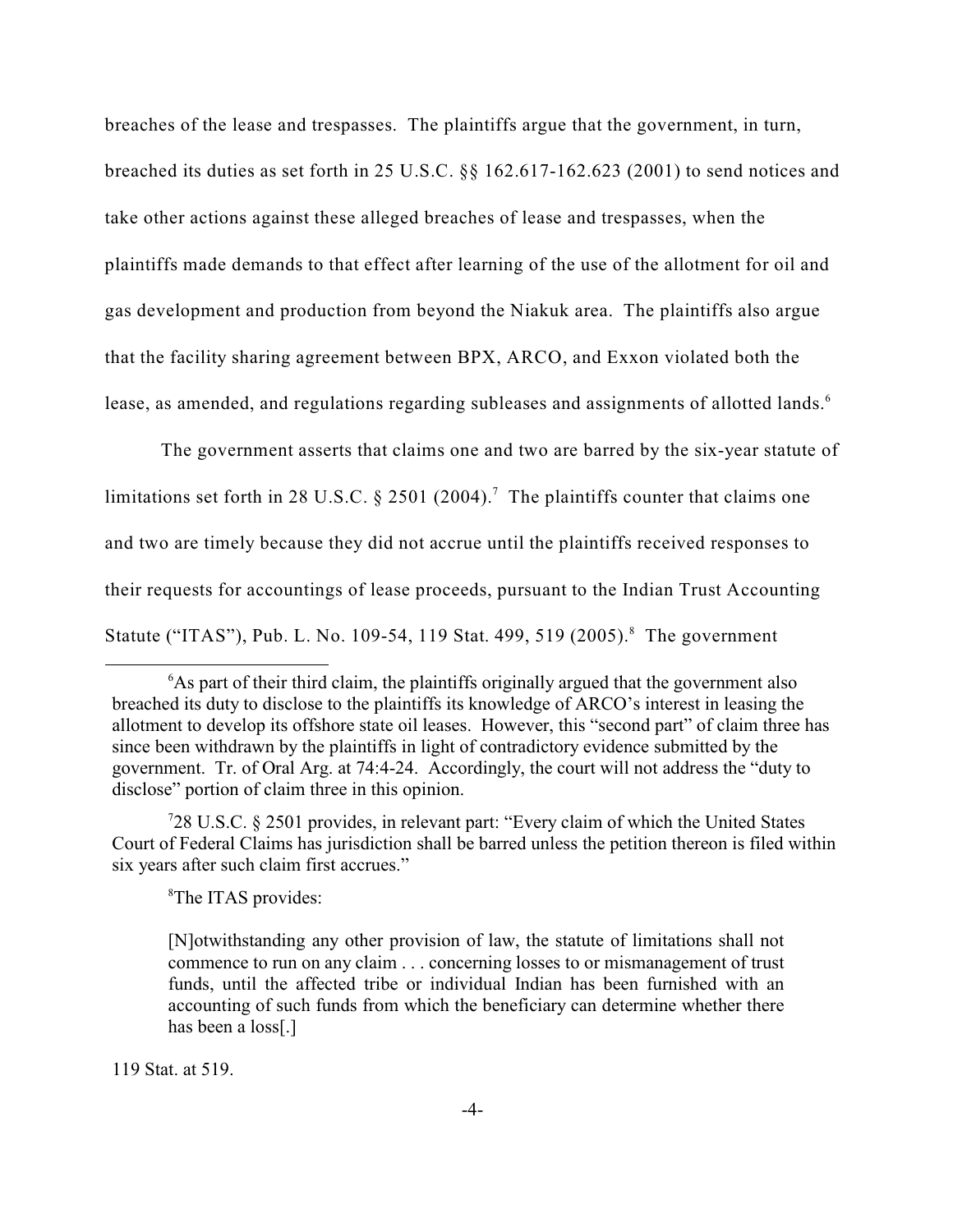counters that claims one and two relate to mismanagement of trust assets, rather than trust funds, so the ITAS does not apply.

With regard to claim three, the government and the intervenors do not raise a statute of limitations defense, arguing instead that both the use of the allotment by ARCO and Exxon and the oil and gas development and production from the West Niakuk and Lisburne areas were authorized under the broad language of the lease and its amendments, and that because such actions were within the scope of the lease, no breaches of the lease or trespasses occurred. Without such lease violations or trespasses, the government argues, the provisions of 25 C.F.R. §§ 162.617-162.623 do not apply, and therefore the plaintiffs have failed to establish a money-mandating duty on the part of the government with regard to claim three.<sup>9</sup>

For the reasons set forth below, the court finds that the plaintiffs' first and second claims are time-barred under the six-year statute of limitations set forth in 28 U.S.C. § 2501, because those claims challenge the mismanagement of trust assets, rather than trust funds, and as such they are not covered by the ITAS. With regard to the plaintiffs' third claim, the court finds that the development and production of oil and gas from the Lisburne Participating Area ("PA") through the plaintiffs' allotment exceeded the scope of the lease and that the plaintiffs have stated a claim that the government breached its money-mandating duty to investigate and take action against such a violation. However,

<sup>&</sup>lt;sup>9</sup> Likewise, the intervenors argue that "since the undisputed facts establish that the actions of Intervenors on the leased premises have been at all times within scope of the grant made by the lease, claim three fails as a matter of law." Intervenors' Mot. at 7.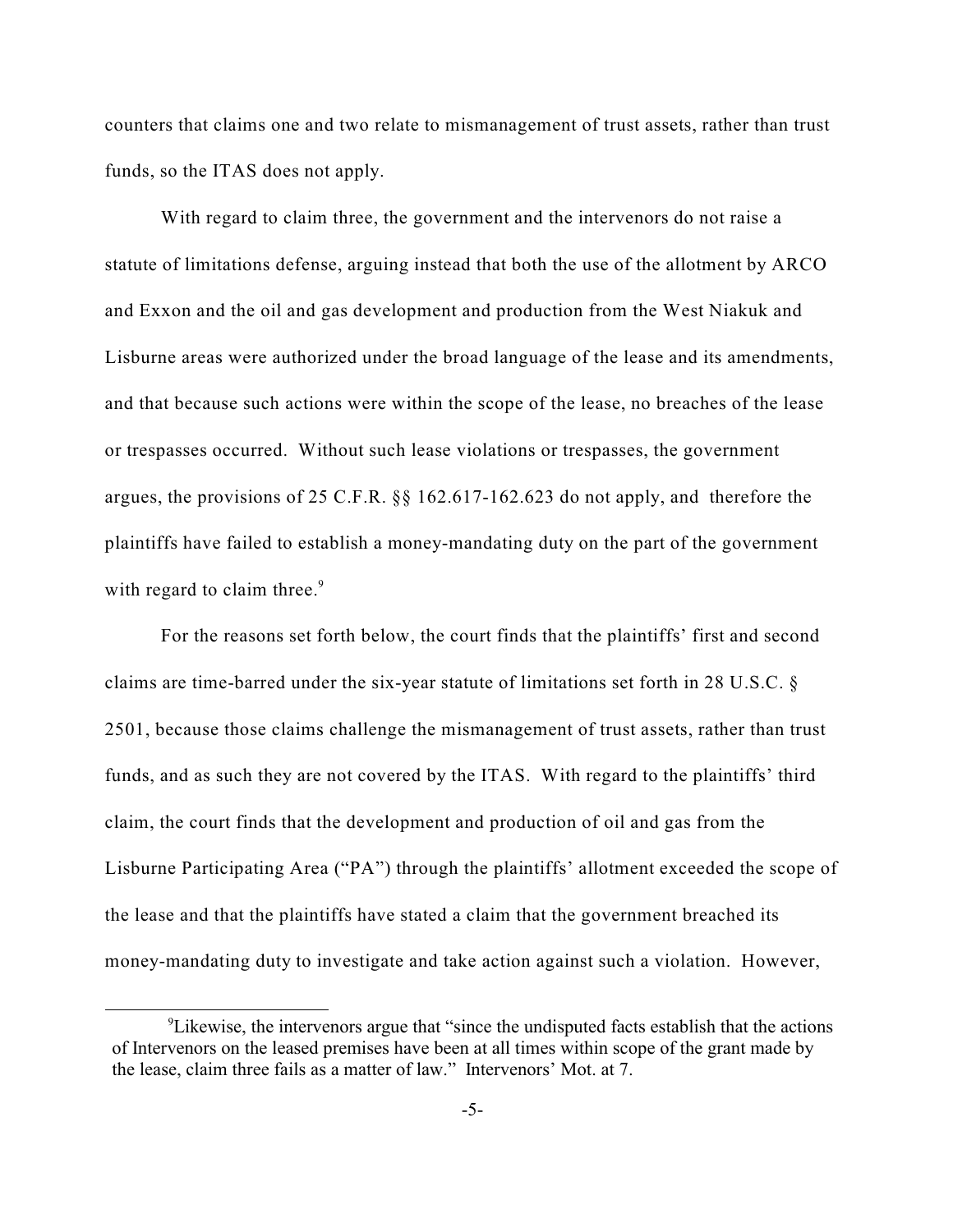the court finds that disputed issues of fact remain as to whether the scope of the lease, and particularly the "Niakuk Project," included development and production of oil and gas from the West Niakuk area. Thus, the question of whether the activities in the West Niakuk area constituted a lease violation giving rise to a money-mandating duty on the part of the government to take action cannot be resolved on summary judgment.

# **I. BACKGROUND FACTS**

The following facts are taken from the parties' cross-motions for summary judgment, proposed findings of uncontroverted facts,  $10$  and accompanying exhibits. The facts below are undisputed unless otherwise noted.<sup>11</sup>

# **A. Negotiation of the Original Lease**

In 1971, Andrew Oenga ("Mr. Oenga"), an Inupiat Alaska Native, applied for and received an Alaska Native Allotment at Heald Point<sup>12</sup> from the DOI Bureau of Land Management ("BLM").<sup>13</sup> PPFUF  $\P\P$  A.2-A.3; DA 1, 2. The forty-acre allotment,

 $10$ <sup>10</sup>The government filed a "Statement of Genuine Issues of Material Fact in Dispute" ("DIMFD") in response to the plaintiffs' Proposed Findings of Uncontroverted Facts ("PPFUF").

 $11$ In addition, the facts set forth infra are consistent with the "Stipulation of Lease" History" entered into by the Oenga heirs, BPX, and the BIA in May 1995. Def.'s Attach. ("DA") 42.

 $12$ Heald Point is located on Alaska's North Slope, on the northeast edge of Prudhoe Bay. See DA 19. Mr. Oenga's allotment covers the entire end of the Point, which is a long, narrow finger of land bounded by water on three sides. See DA 13 Ex. A at 1.

<sup>&</sup>lt;sup>13</sup> Pursuant to 43 U.S.C.  $\S$  270-1 to 270-3 (1970), repealed with a savings provision by 43 U.S.C. § 1617(a) (2000), Mr. Oenga was eligible, due to his status as an Alaska Native, to receive title to a plot of land from the United States government for use as a homestead by him and his heirs in perpetuity. DA 2, 3.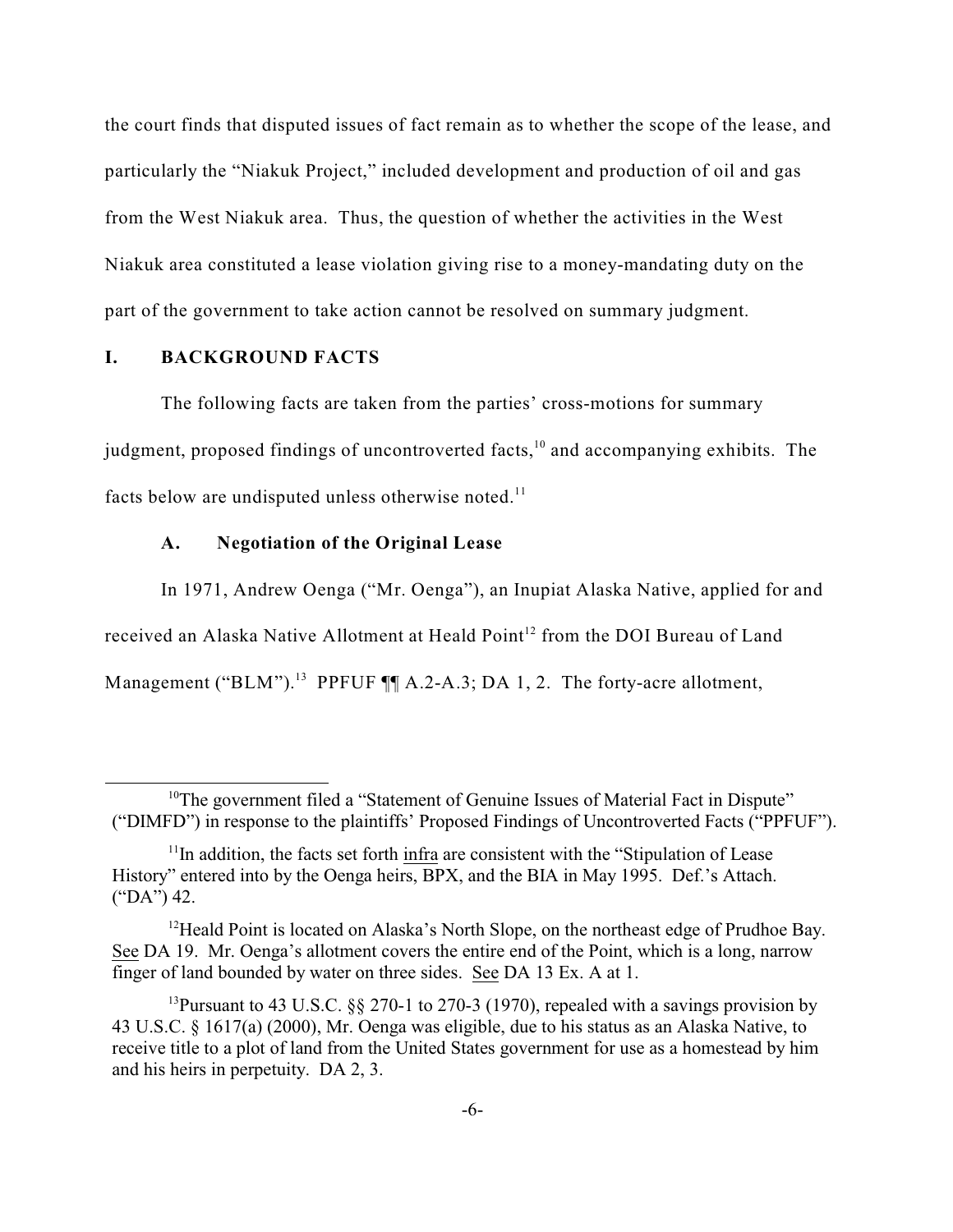designated Native Allotment F-14632 Parcel  $B<sub>14</sub>$  included a provision reserving to the United States "[a]ll of the oil and gas in the land so allotted, and to it, or persons authorized by it, the right to prospect for, mine, and remove such deposits from the same."<sup>15,16</sup> DA 2.

In May 1988, BPX approached the BIA and Mr. Oenga about "a right-of-way application for an access road and pipeline" across a portion of Parcel B to access its offshore oil leases with the State of Alaska. Pls.' Mot. at 7 (quoting DA 4); DA 46 ¶ 5. The area offshore from the plaintiffs' allotment is known as the Prudhoe Bay Unit

<sup>&</sup>lt;sup>14</sup>Mr. Oenga also secured a 120-acre "Parcel A," not at issue here, as part of Allotment F-14632. See DA 1.

 $15$ The defendant contends that, because of this clause, the Oenga heirs are Indian surface owners only under the definitions set forth in 25 C.F.R. § 212.3 (2008) and are therefore not entitled to a royalty payment. Because the court finds, as discussed infra, that the plaintiffs' claim for a royalty is time-barred, the court does not reach the merits of the defendant's argument regarding the applicability of this regulation to the plaintiffs' lease.

<sup>&</sup>lt;sup>16</sup>The document quoted by both the plaintiffs and the government for the terms of the allotment is, in fact, Native Allotment Certificate (Patent) No. 50-2005-0580, dated September 27, 2005, which formally transferred "Lot 1" of Parcel B – an area "[c]ontaining 22.21 acres" – to Mr. Oenga's heirs. DA 2. As to the remaining 17.79 acres of Parcel B, "the allotment has not yet been conveyed because all of the lands in [the township in which the acres are situated] were conveyed by U.S. Patent No. 50-74-0093 dated March 27, 1974" by the DOI/BLM to the State of Alaska, which was then asked to reconvey it when Mr. Oenga's "superior interest" was discovered. IPFUF ¶¶ 4-9 (emphasis in original) (citing IE I); DA 11, 12. Apparently this portion has not yet been reconveyed back to Mr. Oenga. However, "BPX has leased, pursuant to the Oenga Lease, and thus is paying rent on, the entire 40-acre parcel as if the entire 40-acre parcel had been certificated." IPFUF ¶ 10.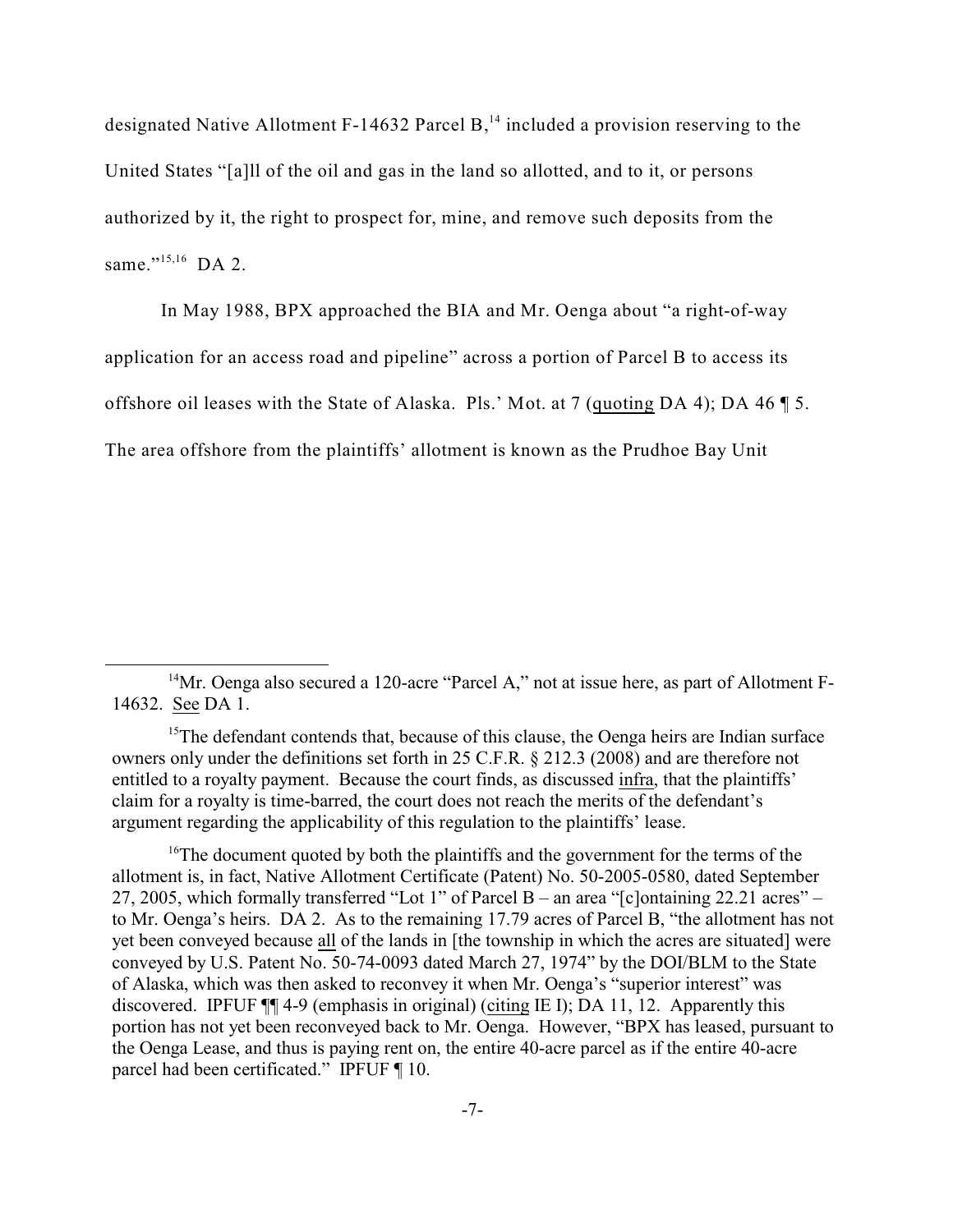("PBU").<sup>17</sup> See IE BB-1.<sup>18</sup> At that time, the PBU included the Lisburne PA,<sup>19</sup> the

formation of which had been approved by Alaska DNR on December 4, 1986. IE O. The PBU also encompassed the area which would later become the Niakuk PA, though that PA was not formed until March 2, 1994. IE L. In addition, the PBU would later be expanded to encompass the area designated as the West Niakuk PA, formed on November 17, 1997. IE M.

Lease negotiations involving BPX, the BIA, and Mr. Oenga and his relatives ensued later in 1988. BPX developed a draft lease, with input from the BIA, using a lease from another allotment as an example. DA 46; see DA 5. BIA Superintendent Michael Stancampiano noted in a July 14, 1988 letter to BPX's Steven Taylor that, by law, "[n]o lease can be approved for less than fair annual rental . . . unless it can be shown to be in the best interest of the landowner." DA 6.

IE L at 1.

<sup>&</sup>lt;sup>17</sup> According to the Alaska Department of Natural Resources ("DNR"), "[a]n oil and gas 'unit' is comprised of a group of leases which cover all or part of one or more potential or known reservoirs and which are subject to a 'unit agreement' . . . which is typically executed by those with an interest in the leases." IE L at 1.

 $18$ The intervenors submitted two sets of exhibits, both referenced alphabetically. The court denotes those attached to their corrected motion for partial summary judgment (Doc. 62) with a single letter (i.e., "B") and those attached to their reply (Doc. 87) with a double letter (i.e., "BB").

 $19$ According to Alaska DNR, a "participating area," in turn,

is usually limited to that part of the unit area which has been shown to be productive of oil or gas in 'paying quantities.' . . . [A] separate PA must generally be established for each delineated reservoir. . . . The boundaries of PAs can be continually revised as more wells are drilled and more data are obtained.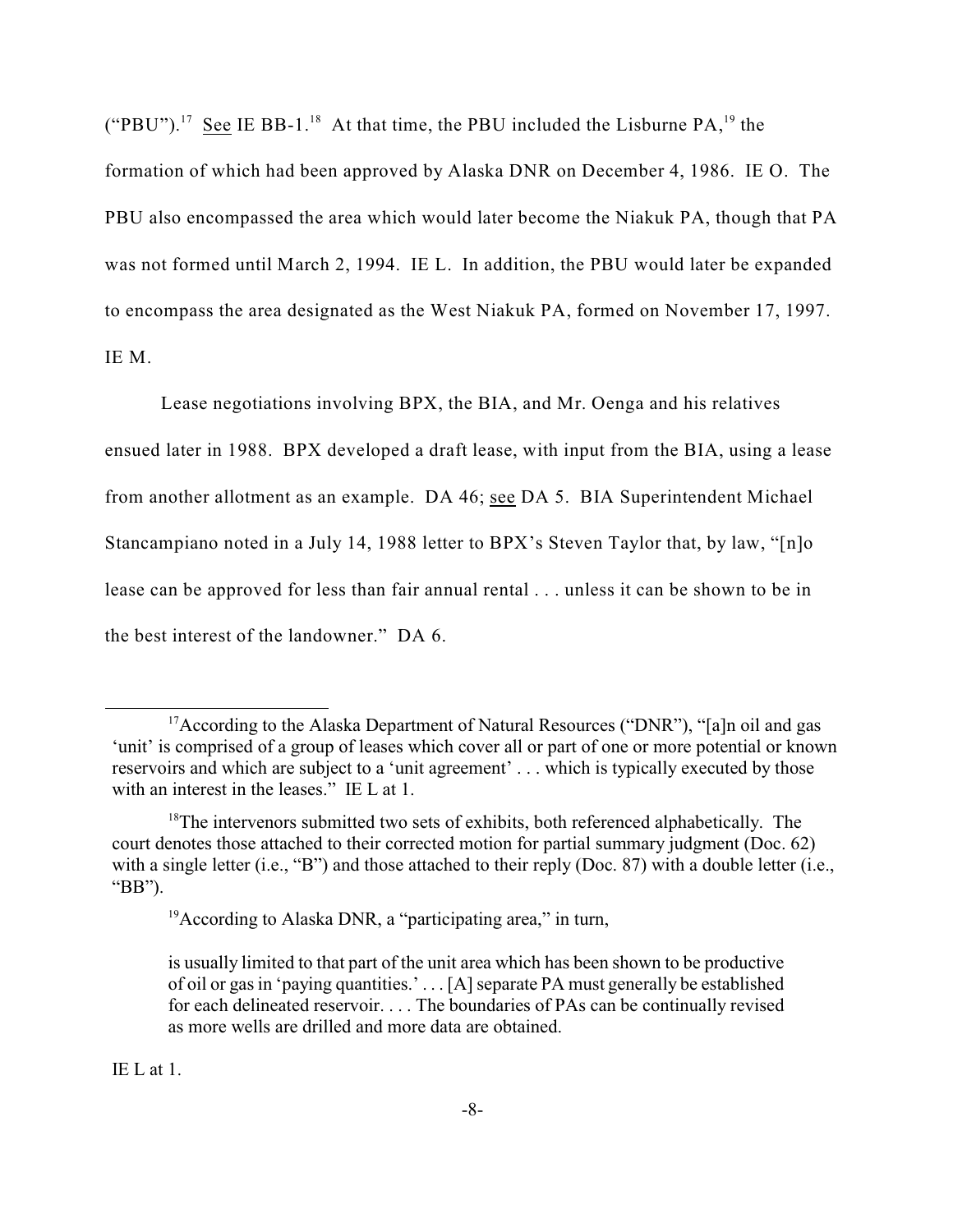On September 26, 1988, BIA Realty Specialist Kathleen Dickinson met with Mr. Oenga, his interpreter Rex Okakok,  $20$  Mr. Oenga's daughter and grandson (Georgene Shugluk and Leroy Oenga, respectively, both of whom are parties to this suit), and three BPX representatives (Terry Obeney, Stu Hirsh, and Cindy Bailey), to discuss and clarify the terms of the lease. DA 11, 12. Neither Mr. Oenga nor Mr. Okakok "had seen the proposed lease nor the [initial] appraisal prior to this meeting." DA 11. Mr. Obeney indicated that at that point, BPX was "only proposing to construct the road and pipeline on the parcel," with the possible addition of "a staging area for the actual construction on the parcel," and Mr. Hirsh stated that BPX would need to lease at least ten and up to twenty acres of the allotment. Id.; see also IE PP (When asked why BPX did not want to lease the entire forty acres, Mr. Obeney explained that "the pipeline corridor was a relatively narrow corridor approximately 100 feet wide."). According to Ms. Dickinson, "a considerable amount of time" in the September 26, 1988 meeting was spent discussing appraisal values and techniques for purposes of determining the yearly rental rate, and "Mr. Oenga appeared to understand the basis for the figures arrived at in the appraisal."<sup>21</sup> DA 11; see also IE PP.

According to Ms. Dickinson, the "initial purpose" behind the Niakuk Project was "to construct a causeway out to Niakuk island where [BPX's] drilling facility was to be placed." DA 21; see also DA 42 (Stipulation of Lease History, May 11, 1995) ("Niakuk

<sup>&</sup>lt;sup>20</sup>Mr. Oenga "spoke and read little or no English." PPFUF  $\P$  A.2.a.

 $21$ <sup>21</sup>The memos describing the September 26, 1988 meeting do not mention any discussion of royalties. DA 11; IE PP.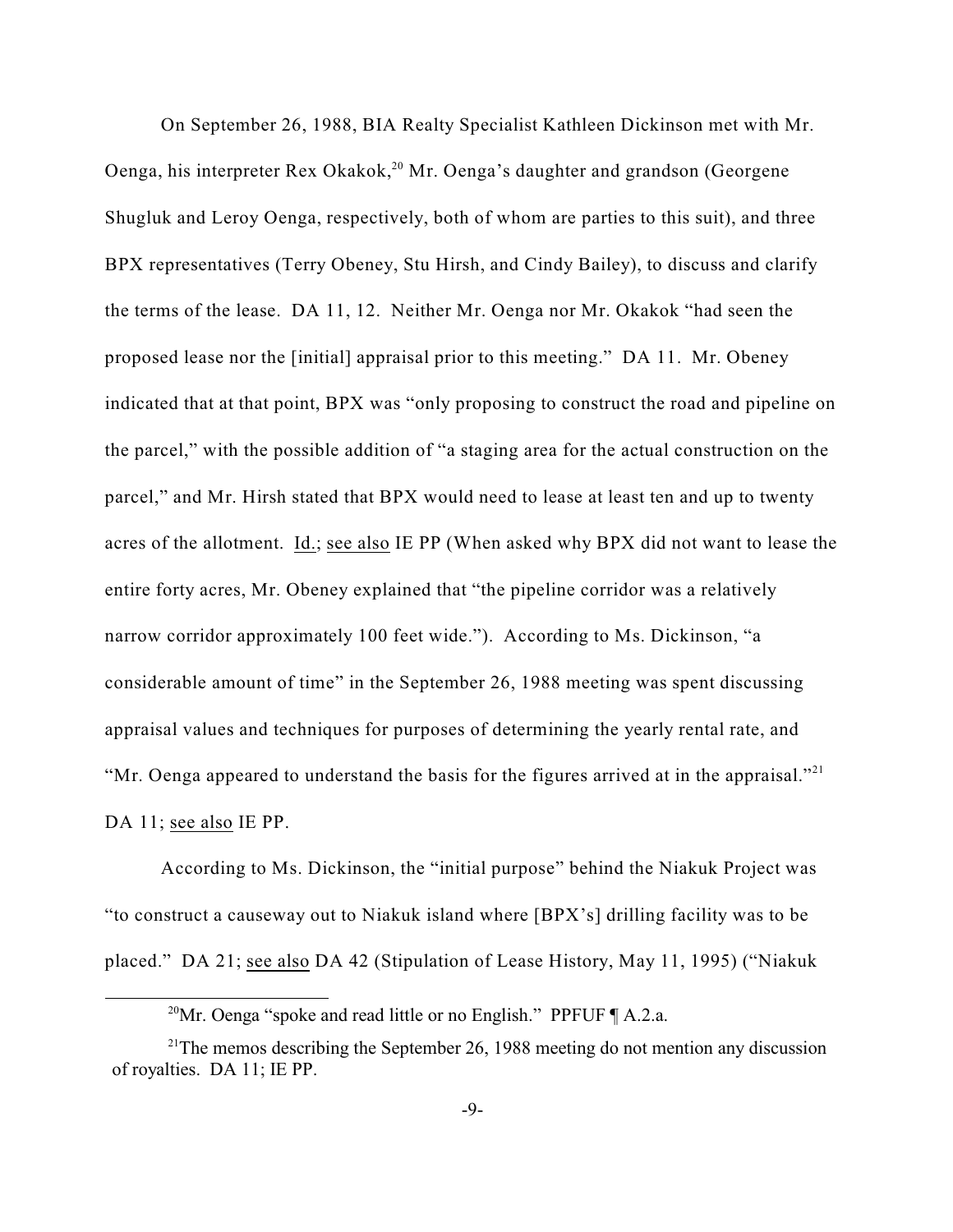development plans in 1988 involved the use of the allotment for a road and pipeline corridor leading to an offshore production island. The island would be connected to shore via a one mile long causeway."). However, on October 19, 1988, Mr. Hirsh of BPX reported to Ms. Dickinson that "the environmental permit to build a causeway to an offshore drilling pad was denied [by the Army Corps of Engineers], and that [BPX] was reconsidering its plans" – as a result, the "lease with Mr. Oenga would be placed on hold." DA 46  $\P$  7; DA 12. According to Ms. Dickinson, she "promptly informed Andrew Oenga and Rex Okakok, his translator, of this development." Id. On November 15, 1988, however, "the oil company decided it would go ahead with the lease." Id.

# **B. Terms of the 1989 Lease**

Mr. Oenga signed the final lease on January 19, 1989.<sup>22</sup> DA 13. The next day, the lease, designated BIA Lease No. F-89-01, was approved by BIA Realty Officer David O. Scott, Jr., as being "in conformity with existing laws and regulations."<sup>23</sup> DA 12. At the time the lease was executed, "[t]he leased premises consisted of 10 acres being a road and pipeline corridor."<sup>24</sup> DA 42. However, it is undisputed that the lease also permitted BPX to "use the leased premises for any and all oil field exploration, development, construction, facilities, production and support purposes and for any other uses and purposes reasonably

<sup>&</sup>lt;sup>22</sup>The effective date stated in the lease is January 1, 1989. DA 13.

 $^{23}$ In addition, the lease itself stated that it was "made and entered into ... in accordance with the provisions of existing law and regulations at [25 CFR 162 (1987)], which by reference are made a part hereof." DA 13 (brackets in original).

 $^{24}$ Some of the permits for the causeway to an offshore drilling pad had already been denied by October 1988, before the lease was entered into in January 1989. DA 12, 42, 46 ¶ 7.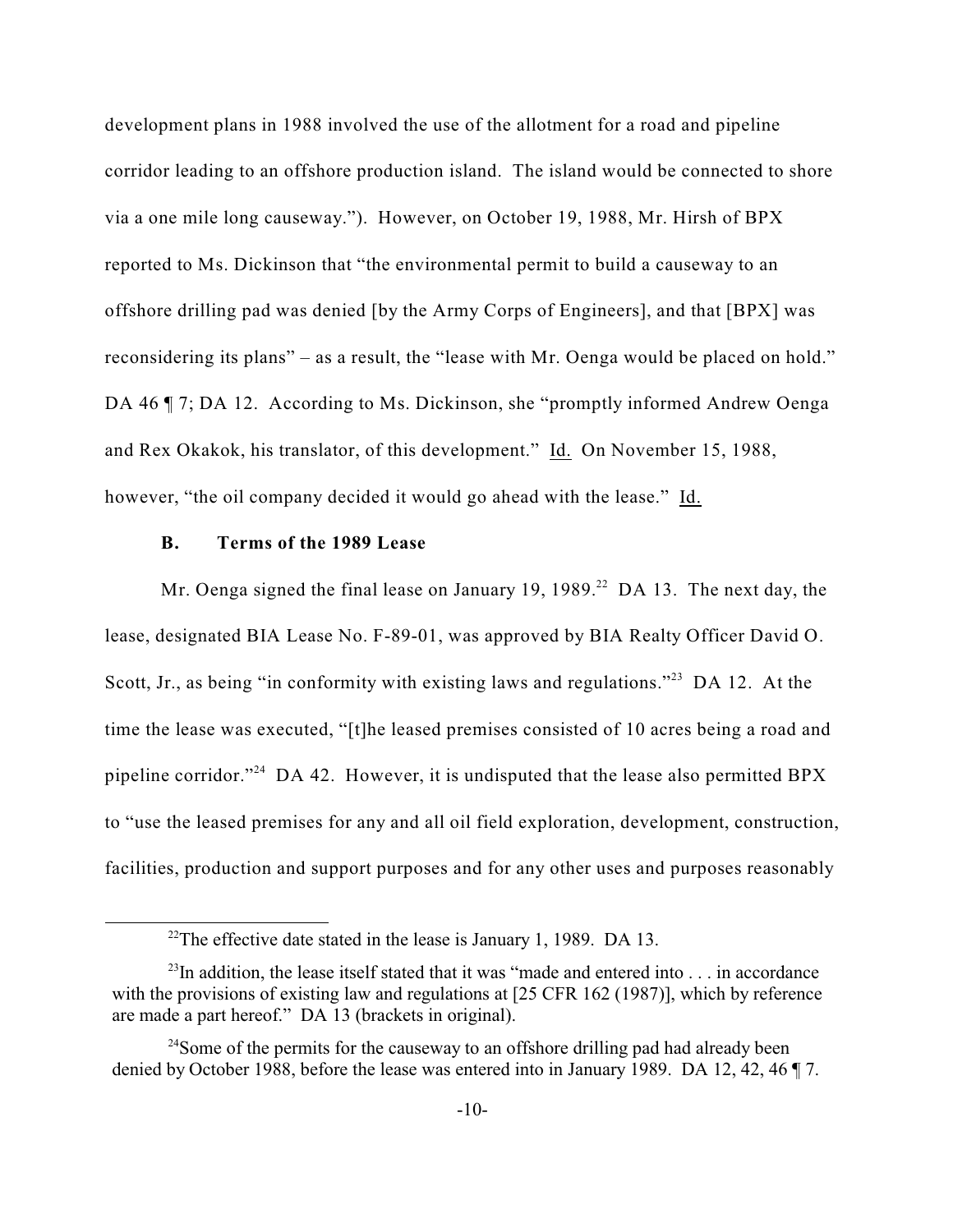or conveniently related thereto." DA 13 ¶ 10. The lease permitted construction of "any facilities (pipelines, access roads, causeway approaches, drilling pads, a construction pads [sic] or any other required facilities) on the leased premises." Id. at ¶ 11. Moreover, under the lease, BPX was entitled to use the unleased portions "for geotechnical, survey and design work at any time prior to commencement of construction activities."<sup>25</sup> Id. at  $\P$  10. BPX could also "sublease all or portions of the leased premises to others, as it may see fit, for uses permitted under this Lease Agreement" without any explicit notice requirement. Id. at ¶ 13.

The lease provided for two phases. During the first phase, the land would be let on a year-to-year basis for a maximum of ten years, during which time the lessee would "attempt to obtain required permits for the Niakuk Project."<sup>26</sup> DA 13  $\P$  1. In addition, BPX had the option of moving to a second lease phase – consisting of a series of five-year terms with the option to extend up to a maximum of twenty-five years – either by giving written notice to the BIA Superintendent of its intent to proceed with the Niakuk Project, id. at ¶ 1, or by exercising its option "at its sole discretion" at the end of the original lease term, if ninety days' written notice was given.<sup>27</sup> Id. at  $\P$  2.

 $^{25}$ Such uses of the unleased areas were to be allowed "without cost to lessee [BPX]," and Mr. Oenga could not "require separate or additional permits" for such activities. DA 13  $\P$  10.

 $26$ The phrase "Niakuk Project" is not defined in the lease.

 $^{27}$ In the first phase of the project, BPX "ha[d] the option to cancel this Lease Agreement at any time," provided notice was given to both the BIA and Mr. Oenga. DA 13 ¶ 1. In the second phase of the lease, BPX also had the option to cancel the lease "for any reason," but only at the end of each five year period. DA 13 ¶ 15.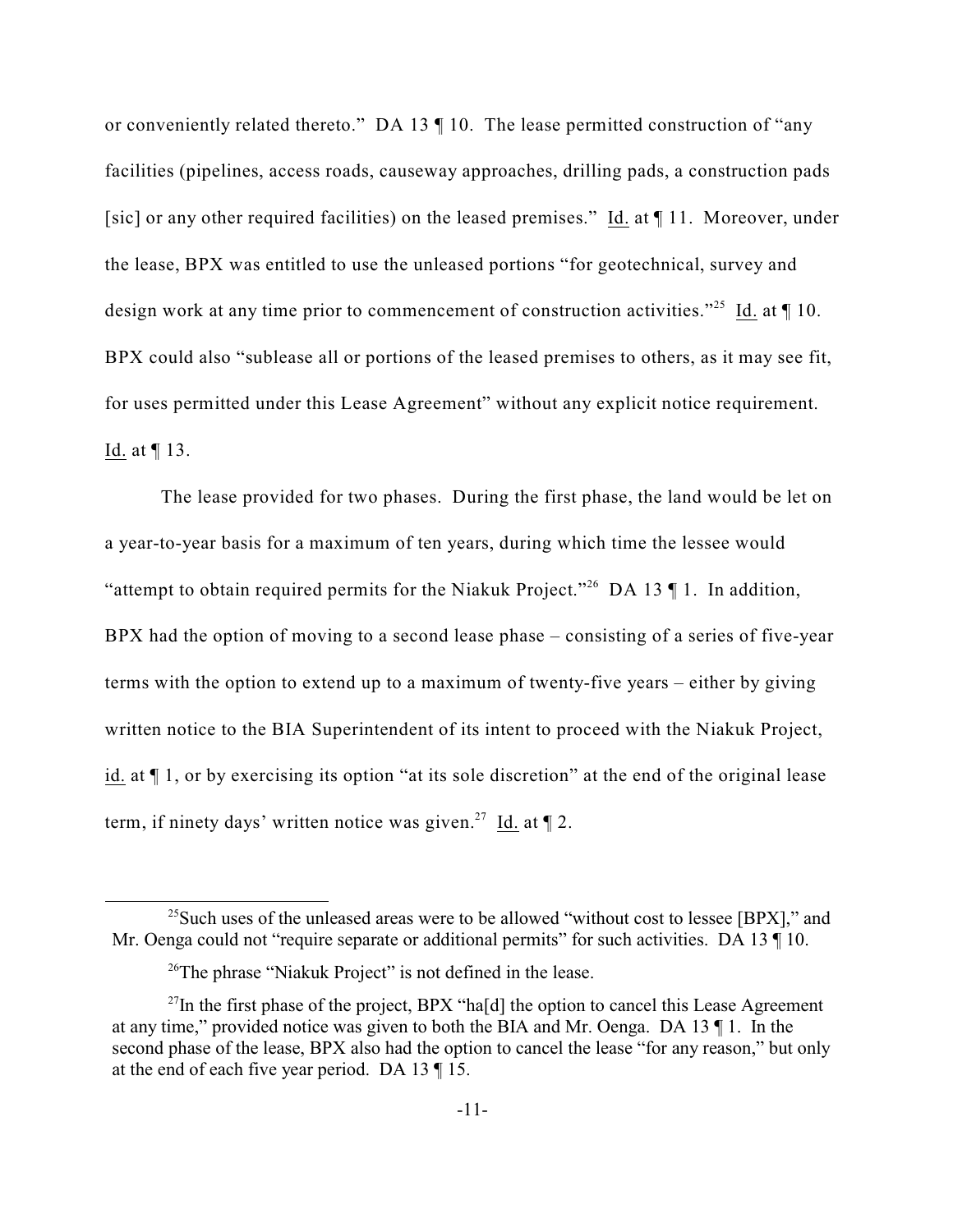The lease provided for an annual payment of \$1,600 per acre (\$16,000 per year for the initial ten-acre area) for each of the first five years, plus a \$25,000 signing bonus. DA 13 ¶¶ 3, 4. BPX would pay the rental amount to the BIA, which would then credit the funds to Mr. Oenga's Indian Individual Money Account. Id. at ¶ 4. The rental rate could be "increased at successive five-year intervals beginning in the sixth year after rental payments have begun[,] . . . based upon either the fair market undeveloped rental value for the property established by a [BIA] appraisal . . . or . . . based on the application of a 'Cost Adjustment Factor'; which ever [sic] is greater."<sup>28</sup> Id. at  $\P$  5 (emphasis added). The Cost Adjustment Factor was calculated using the change in the Consumer Price Index ("CPI") from the CPI at the time of the prior rental adjustment (or, for the first reappraisal, the CPI at the time the lease was executed). Id. The increase in rental payments was not to exceed fifty percent in any five-year period. Id.

The lease's reappraisal term stated:

[BIA] review for the purposes of establishing the fair rental value of the premises shall be based on the highest and best use of the premises as raw, unimproved vacant lot at the time of the appraisal and shall not be based on the cost or value of improvements or developments made by the Lessee or any income the Lessee derives from the leased premises.

DA 13  $\parallel$  9 (emphasis added). Thus, the rental payments would not be based on the value of the use of the land for an oil pipeline, a facility to produce oil, or any of the other activities permitted under the lease.

 $28$ This method of "using whichever method gave the highest adjustment" was included by Ms. Dickinson as a way to obtain greater compensation for Mr. Oenga. DA 12.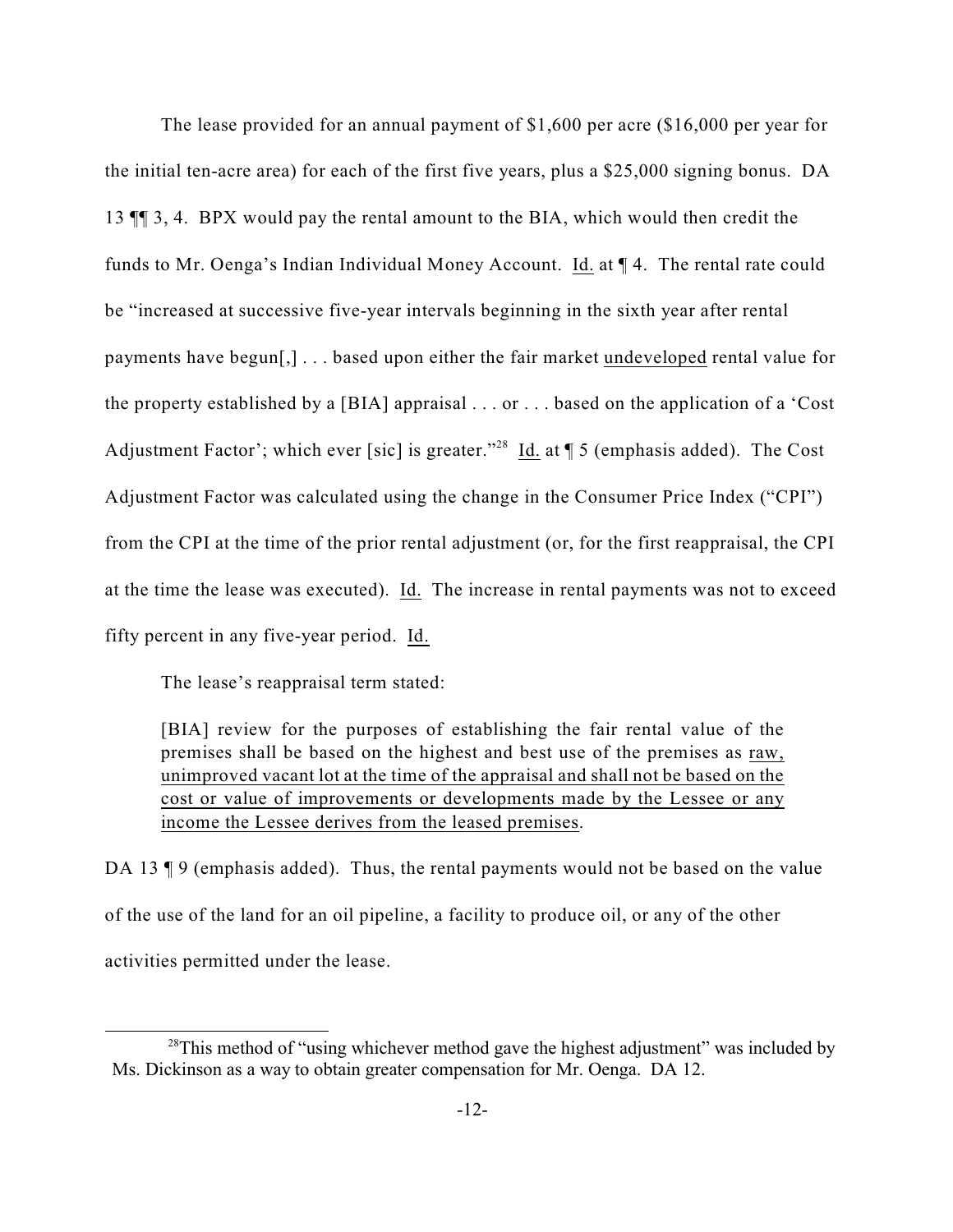In addition, though the lease initially provided for use of a minimum of ten acres, the lease permitted BPX to amend the lease to "increase or decrease the size of the leased premises at any time at Lessee's sole discretion," provided a proportionate increase or decrease in the rental payments was also made. DA 13 ¶ 11. Because BPX had the option to rent the full tract, and because it was permitted to use the unleased premises for activities supporting its operations on the leased premises, Mr. Oenga was effectively unable to enter into other leasing arrangements on the unleased premises. See, e.g., DA 46 ¶ 9 (the BIA refused to allow ARCO to lease part of Parcel B, as discussed below); see also DA 30 (Realty Officer Diane Stevens of Arctic Slope Native Association ("ASNA") noted that, because of BPX's option to expand and the impact of the development on the entire parcel, "the entire 40 acres were effectively at the disposal of BP[X].").

Attached to the lease as Exhibit A were two maps, both dated September 21, 1988, entitled "Niakuk Project Location Map" and "Niakuk Onshore Access Road and Pipelines."<sup>29</sup> DA 13 at Ex. A. The Niakuk Project Location Map depicted "Proposed" Causeway/Pipelines" physically extending from the "Oenga Allotment" to a "Proposed Niakuk Production Island Addition" offshore.<sup>30</sup> Id. The Niakuk Onshore Access Road and Pipelines map showed a series of "Proposed Pipelines" (including one for "Water

 $29$ <sup>29</sup>These maps were incorporated into the lease by a reference in the granting paragraph stating that "[t]he allotment and leased premises are shown on the attached Exhibit A." DA 13.

 $30$ As noted supra, some of the permits for the causeway to an offshore drilling pad had been denied by October 1988, before the execution of the lease in January 1989. DA 12, 46 ¶ 7. The maps in Exhibit A of the lease, dated September 21, 1988, apparently predate that development.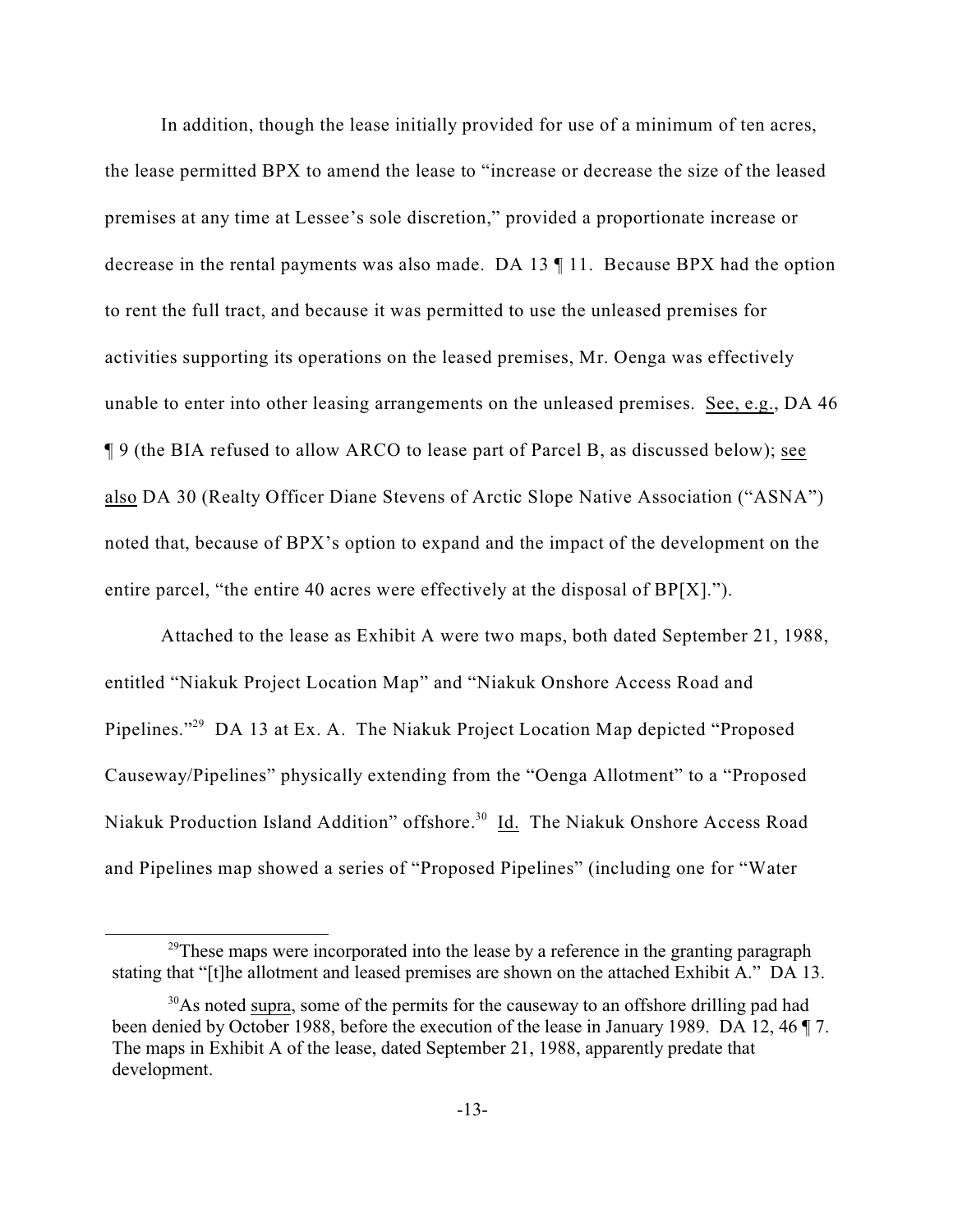Injection," one for "Production," and two labeled "Future") running alongside an "Access Road" along the length of the allotment. Id.

Mr. Oenga died on April 16, 1990, and interest in the allotment was divided among his several heirs in accordance with his last will and testament. DA 14, 15.

## **C. Adjustments and Amendments to the Lease**

#### **1. The July 29, 1993 Letter**

When BPX was "unable to secure the necessary permits for the causeway,"  $A<sup>31</sup>$  DA 21, "[t]he scope of the Niakuk development change[d]." DA 42. BPX "revised their plans," DA 21: "development of Niakuk [would] now be done from a production pad at the tip of Heald Point." DA 42. Mr. Hirsh informed Ms. Dickinson on July 7, 1993 that BPX intended to increase the leased area and build a production pad on the plaintiffs' property. DA 21. The Oenga heirs were informed of the revised plans by the end of July 1993.<sup>32</sup> DA 23.

On July 29, 1993, BPX formally exercised its option to proceed with the second phase of the lease in a letter from Mr. Hirsh to BIA Superintendent Samuel Demientieff, giving written notice to the BIA "that the first phase of the Niakuk Development Project has been approved and that development will procede [sic] . . . ." DA 20. The letter

<sup>&</sup>lt;sup>31</sup>The Stipulation of Lease History indicates that eventually, "only the North Slope" Borough approve<sup>[d]</sup> the causeway permits. The State of Alaska and the Corps of Engineers reject[ed] the permits." DA 42.

 $^{32}$ In a letter to Leroy Oenga, dated July 30, 1993, Ms. Stevens of ASNA indicated, "As you know, BP will be constructing a pad at the point." DA 23.

During this time, the BIA transferred "day-to-day lease administration duties from the Fairbanks Agency of the [BIA] to [ASNA], which contracted to perform such administrative responsibilities . . . ." Def.'s Mot. at 7-8; DA 24.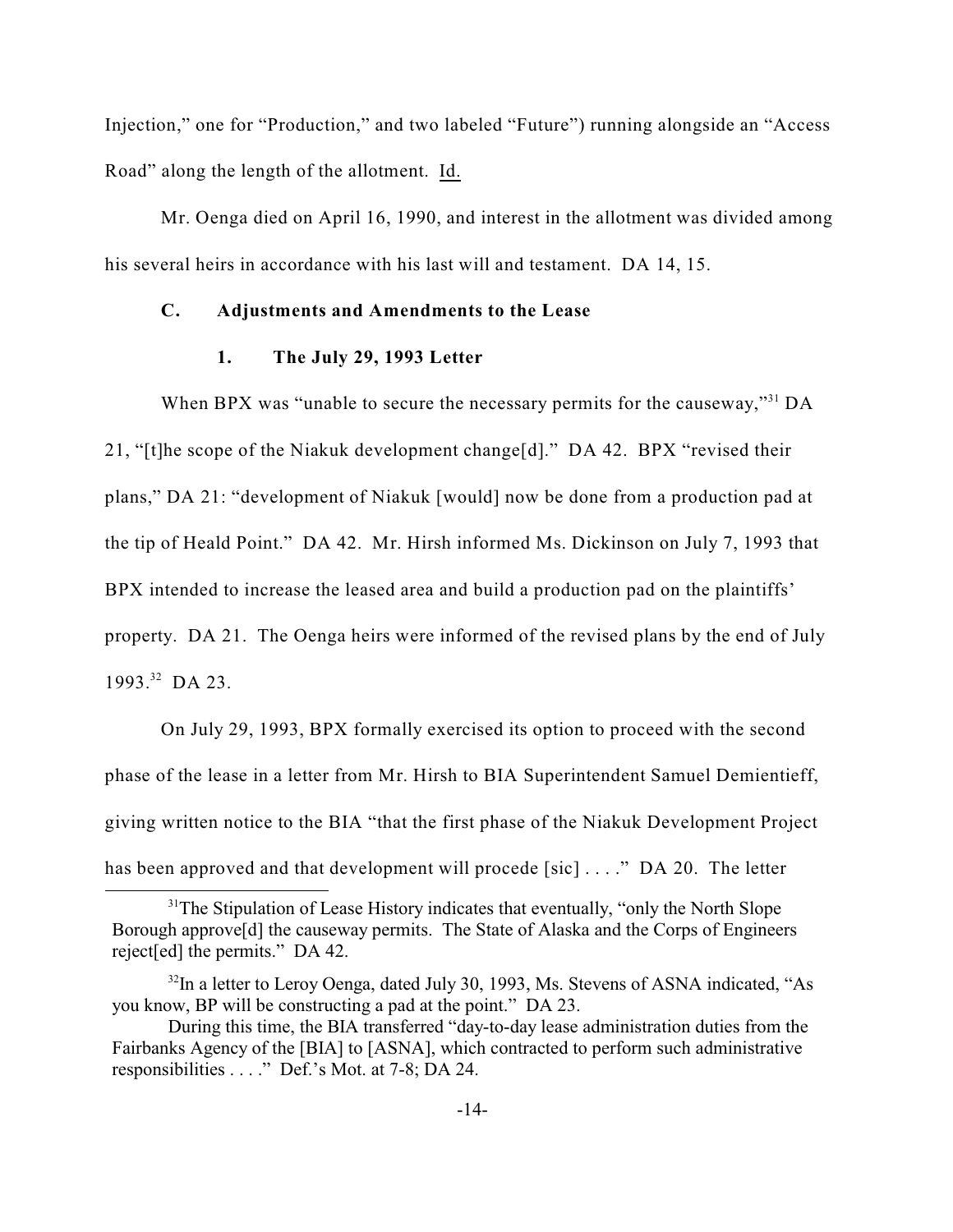described the 1989 lease as "provid[ing] authorization for BP[X] to construct production facilities to support development of, and production from, our Niakuk oil accumulation." Id. (emphasis added). Mr. Hirsh indicated that "an armored production pad will be constructed at the tip of Heald Point" and that "[w]e have also redesigned and relocated our pipelines to the east side of the access road." Id. The letter further stated that, pursuant to the 1989 lease, "the Lease is converted from a year-to-year basis to a fixed twenty-five year term," and "BP[X] hereby requests that the Lease be amended so as to increase the size of the Leased Premises from 10 acres to 20 acres effective August 1, 1993," with a corresponding increase in rent for the "enlarged Leased Premises." Id.

In the July 29, 1993 letter, BPX requested that BIA Superintendent Demientieff "indicate [his] approval of this amendment by signing in the space provided below  $\dots$ " Id. The letter included a signature line for Mr. Demientieff, beneath the statement "The within Lease Amendment is hereby approved  $\dots$ ." Id. Mr. Demientieff signed the statement provided by BPX on August 3, 1993. DA 20.

Construction of the "Niakuk production pad" on the plaintiffs' allotment began in August 1993, with portions of the pad "being constructed on submerged lands owned by the State of Alaska" adjacent to the plaintiffs' allotment. DA 42.

#### **2. The 1993 Appraisal**

On June 15, 1993, the BIA requested a real estate appraisal of the plaintiffs' Heald Point allotment. DA 18, 21, 23. BIA Staff Appraiser, John R. Cress, inspected the property on June 17, 1993 and prepared an Appraisal Report on August 6, 1993. DA 19.

-15-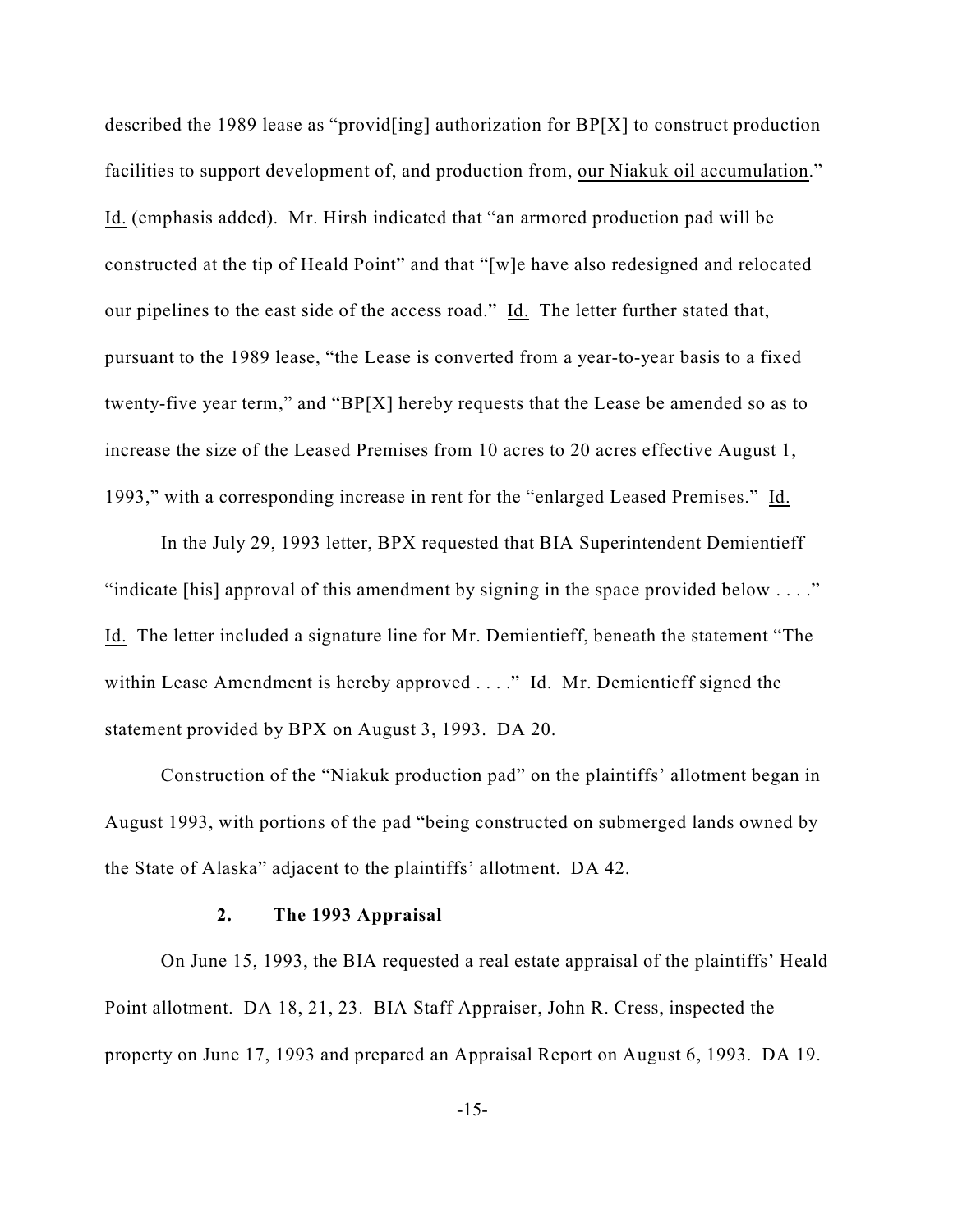After comparing the property to other leases in the area, Mr. Cress estimated the market rent for the original ten acres to be \$16,000 per year, unchanged from the rate set in 1989. DA 19. Mr. Cress' report noted that the land "remain[ed] undeveloped," but that "[t]he highest and best use" of the land would be "Industrial – oil or natural gas related development or production site." DA 19. Ms. Stevens at ASNA informed Leroy Oenga that the 1993 appraisal was taking place via letter dated July 30, 1993. DA 23.

#### **3. The 1994 Amendments**

On July 2, 1993, ARCO contacted the BIA about the possibility of leasing part of Parcel B. DA 46 ¶ 9; Pls.' Attach. ("PLA") 1 at 11. However, "[b]ecause the 1989 lease to [BPX] gave the lessee the unilateral right to increase the acreage under lease," Ms. Dickinson of the BIA "reasoned that the allotment owners could not enter into a new lease or sale without getting a release of part of the Parcel B acreage from BP[X]'s rental option." DA 46 ¶ 9. In her January 20, 2008 declaration, Ms. Dickinson stated, "I am pretty confident that . . . the Oenga heirs were made aware of the ARCO feeler shortly after it was received." Id.

On August 30, 1993, Leroy Oenga sent a letter to Ms. Stevens at ASNA requesting a meeting with BPX in order to "work at a better lease agreement" with the goal of "a lump sum to be paid to the heirs of Andrew Oenga." DA 27. On October 21, 1993, the Oenga heirs and Ms. Stevens met with representatives of BPX. DA 28. On November 10, 1993, Ms. Stevens sent a letter to BPX proposing various amendments to the lease and identifying areas of conflict. DA 28, 30. Among the primary concerns of ASNA and the

-16-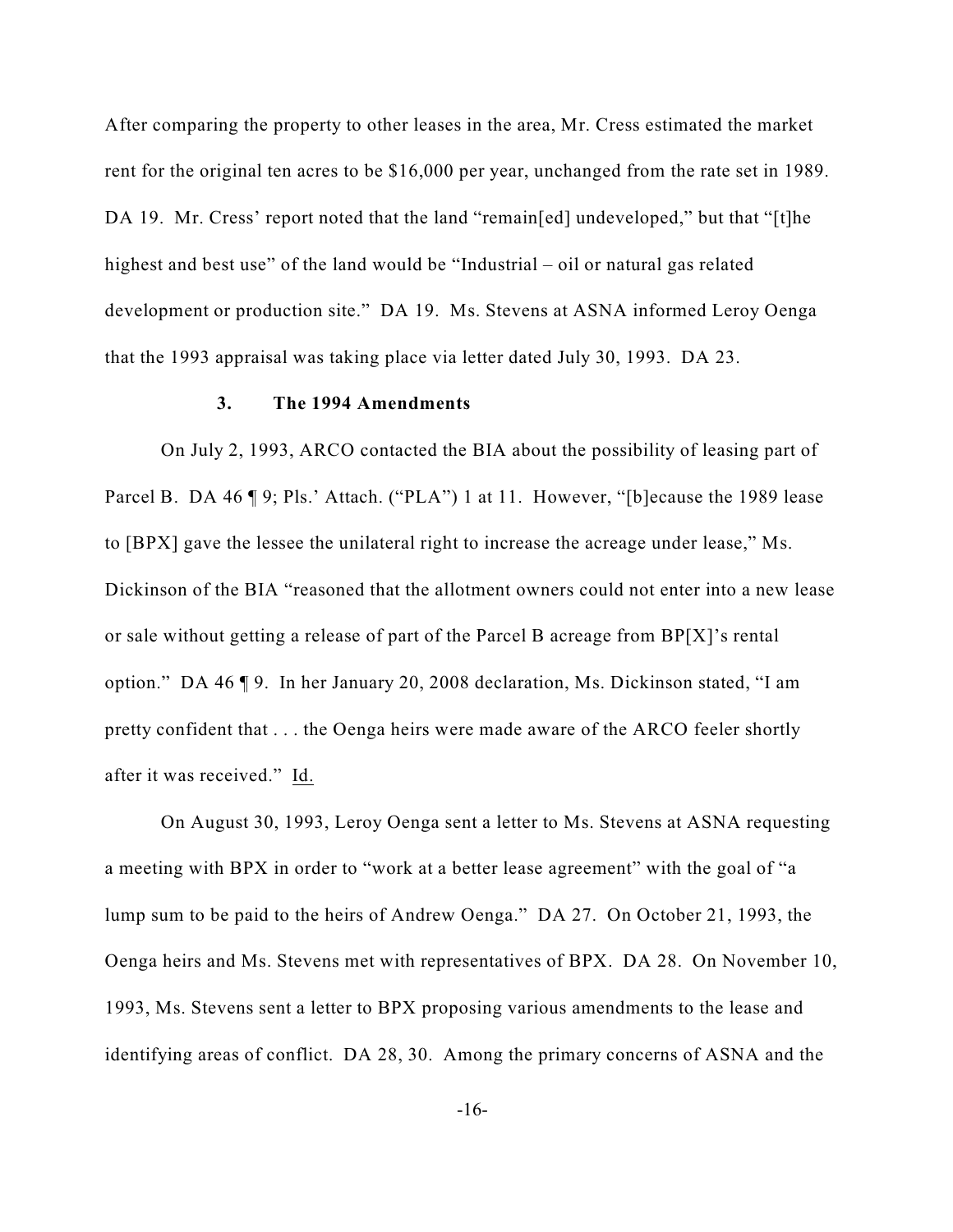heirs in these negotiations was BPX's option to increase or decrease the acreage of the lease without the plaintiffs' approval. Ms. Stevens described the lease as "creat[ing] a cloud of title over the entire parcel," citing the BIA's denial of ARCO's request to lease part of the plaintiffs' allotment as an example of "the entire parcel [being] at the disposal of BP[X] without proper compensation to the Lessor." DA 30. ASNA and the Oenga heirs requested compensation for the entire forty acres, both retroactively in a lump sum for the first five years of the lease and for the remaining lease term. DA 30. In addition, ASNA and the heirs proposed amendments requiring "mutual agreement of the Lessor and Lessee" for future increases and decreases in leased acreage, and requiring that BPX provide written notice to the lessors and ASNA "setting forth the terms and provisions of any assignment, sublease, transfers, or other arrangements which provide a benefit to a party outside this agreement." Id.

On November 30, 1993, Mr. Hirsh of BPX responded to Ms. Stevens' letter, agreeing to amend the lease to increase the leased premises to include the entire forty acres of Parcel B, but not agreeing to pay rent for the entire forty acres any earlier than the date that ARCO was denied an opportunity to lease part of the allotment, nor to include a provision requiring mutual consent before decreasing the acreage.<sup>33</sup> DA 31. Mr. Hirsh rejected the proposed amendment to give notice of arrangements with third parties, with

 $33$ This letter also mentions the "Niakuk Project" in relation to the 1989 lease, as follows: "A more precise description of the leased premises was not available at the time the lease was executed because the Niakuk Project was in the permitting process and a final location of the right-of-way had not been surveyed." DA 31.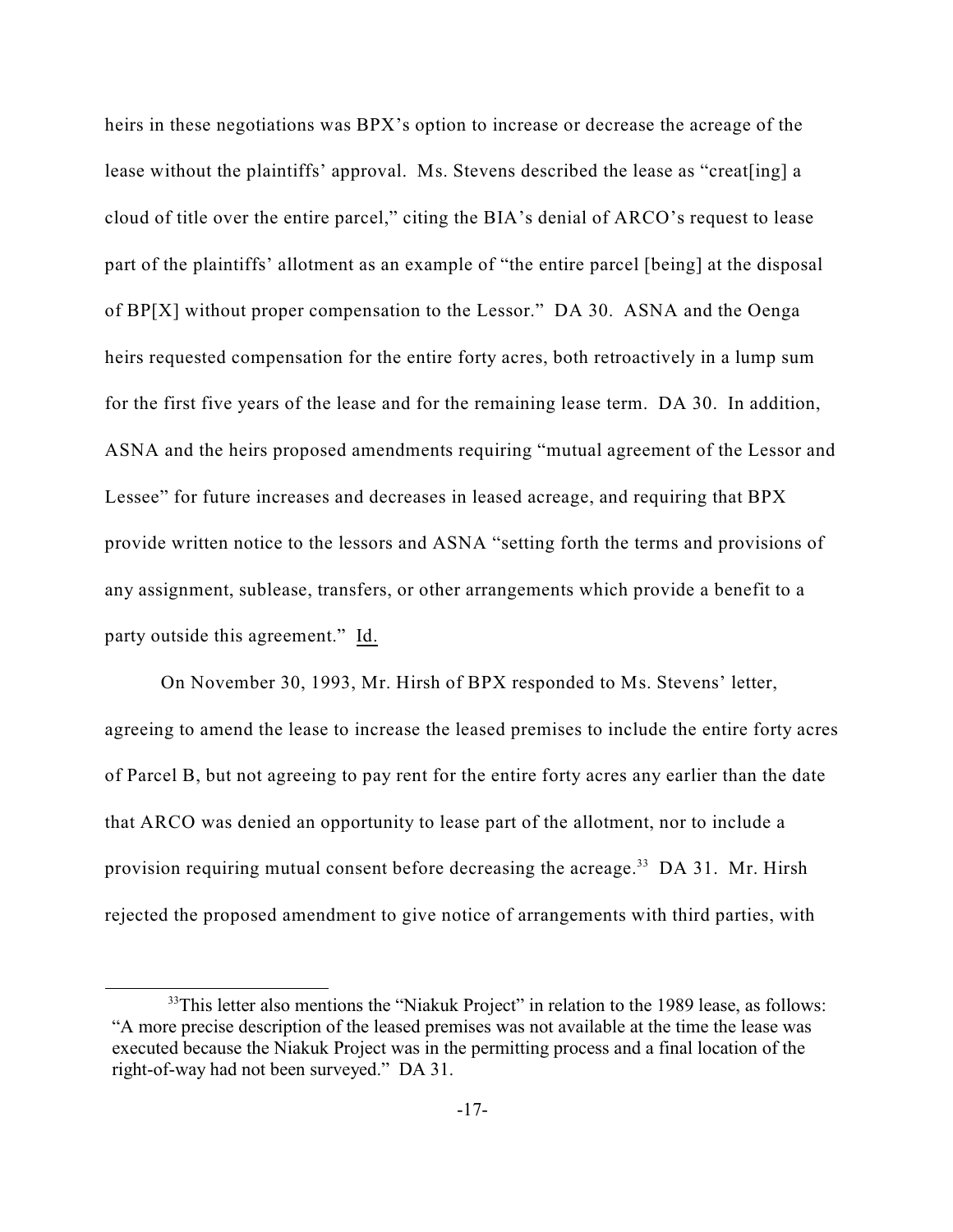the exception of "sublease" of the property, and indicated that, though BPX did not foresee any assignment, sublease, or transfer of the leased premises,

[t]he most likely scenario for third party involvement on Heald Point would be for one or more of the following to occur: 1.) BP[X] assigns an interest in its Niakuk oil and gas leases to a third party; 2.) the Niakuk Participating  $Area^{34}$ is expanded to include oil and gas leases owned by parties other than  $BP[X]$ and their leases are developed from Heald Point or 3.) BP[X] enters into a production facility sharing arrangement with one or more third parties.

Id.

Finally, on January 20, 1994, the lease was amended to increase the annual rent to  $$80,640$  (reflecting both the increase to forty acres<sup>35</sup> and application of the CPI adjustment in January 1994), modify the payment schedule from annual to biennial, provide for rental readjustments every four years instead of every five years, and require notice of any sublease of the premises by BPX. Def.'s Mot. at 9-10; IE C. However, "sublease" was defined to exclude "facility sharing agreements or other transactions which do not convey an interest in real property." DA 35. In addition, the amendments stated that "Lessors shall make no additional claims, requests or demands of Lessee for Lease rental payments, rental payment adjustments or rental payment advances except as set forth in [the Lease Rental Adjustments provision]." Id.

<sup>&</sup>lt;sup>34</sup>As noted supra, the Niakuk PA was located within the PBU, which also encompassed the Lisburne PA. The creation and expansion of the various PAs relevant to this case are described in more detail, infra.

 $35$ This increase in the size of the leased premises was "deemed effective on July 1, 1993 for purposes of calculating rental payments." DA 35.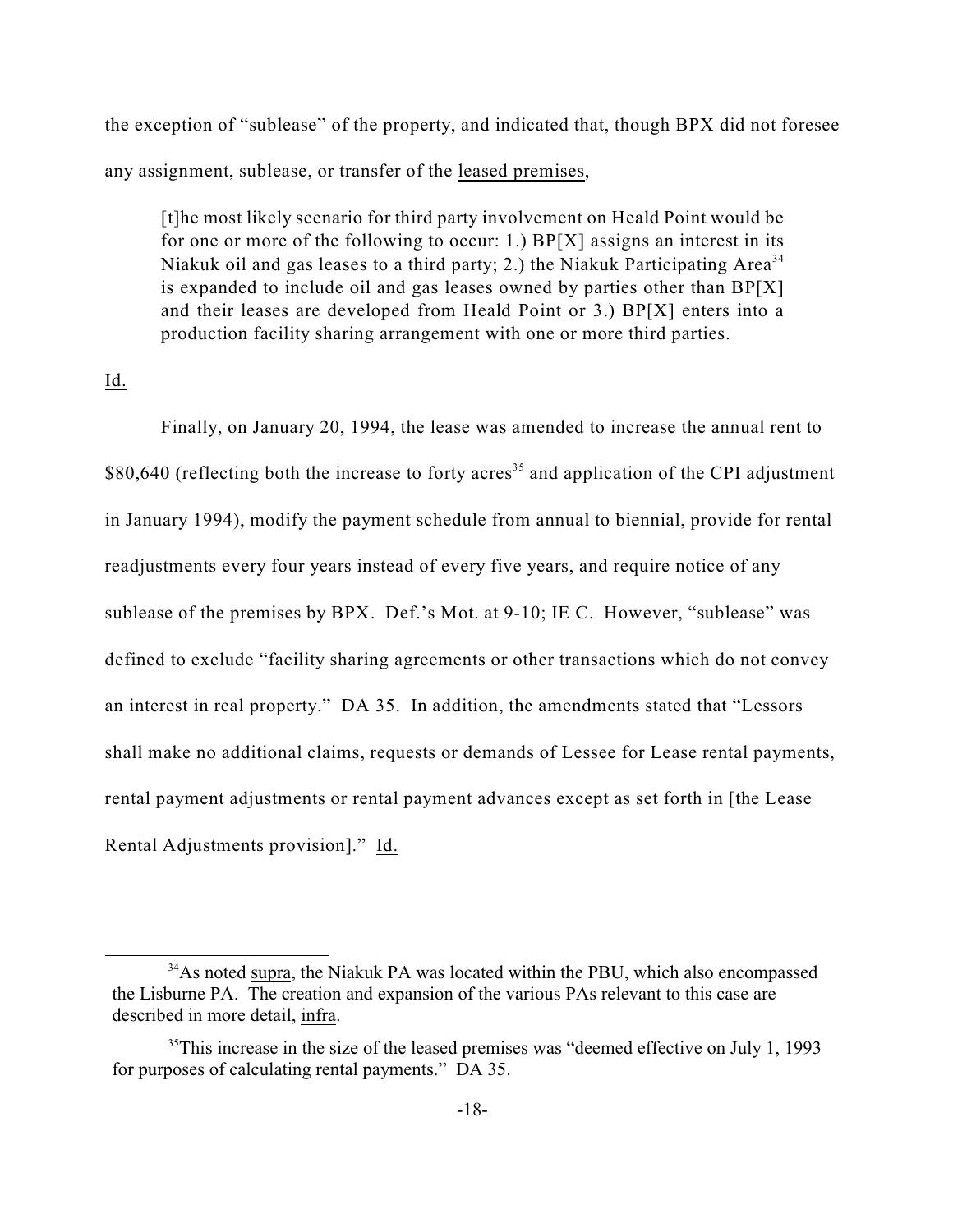At the time they signed the amendments in January 1994, each of the Oenga heirs

signed a counseling record prepared by ASNA. DA 33, 34. The counseling records stated

as follows:

I understand that the lease signed by Andrew Oenga legally allows BP Exploration to develop and manage this Native allotment. . . . I understand that the original lease is still in effect except for those parts changed by the amendment signed in August by BIA and those parts changed by these amendments. . . . I understand that this lease amendment increases the acres being leased to  $BP[X]$  from 20 acres to 40 acres. . . . I understand that by agreeing to end the negotiation now, it may not be possible for ASNA Limited to reopen negotiations on the lease. . . .

I understand that BP[X] may enter into any arrangement with ARCO to develop this property. I understand that I will not receive any changes in payment because BP[X] has full legal right to develop the property and enter into any agreements with ARCO. . . . I understand that I will not receive any changes in payments except for a possible change every four years because raw land values may go up or because the [CPI] may go up. . . . I understand and agree with the lease amendments and so I am signing the amendment of my own free will.

DA 33 (emphasis added).

# **4. The ARCO/Exxon Facility Sharing Agreement**

Shortly after the 1994 amendments were executed, on January 27, 1994, BPX

entered into a facility sharing agreement providing ARCO and Exxon with a drilling and

manifold slot at the Heald Point drillsite "to test the prospectivity of their lease(s) at the

western limit of the BPX Niakuk Field." IE J (redacted "LETTER AGREEMENT –

ARCO/Exxon Access to Niakuk Facilities and Integration of Niakuk Interests"). In return,

if the tests resulted in commercial production, ARCO and Exxon agreed to pay BPX a

thruput for access to the BPX facilities on the Oenga allotment. Id. Pursuant to this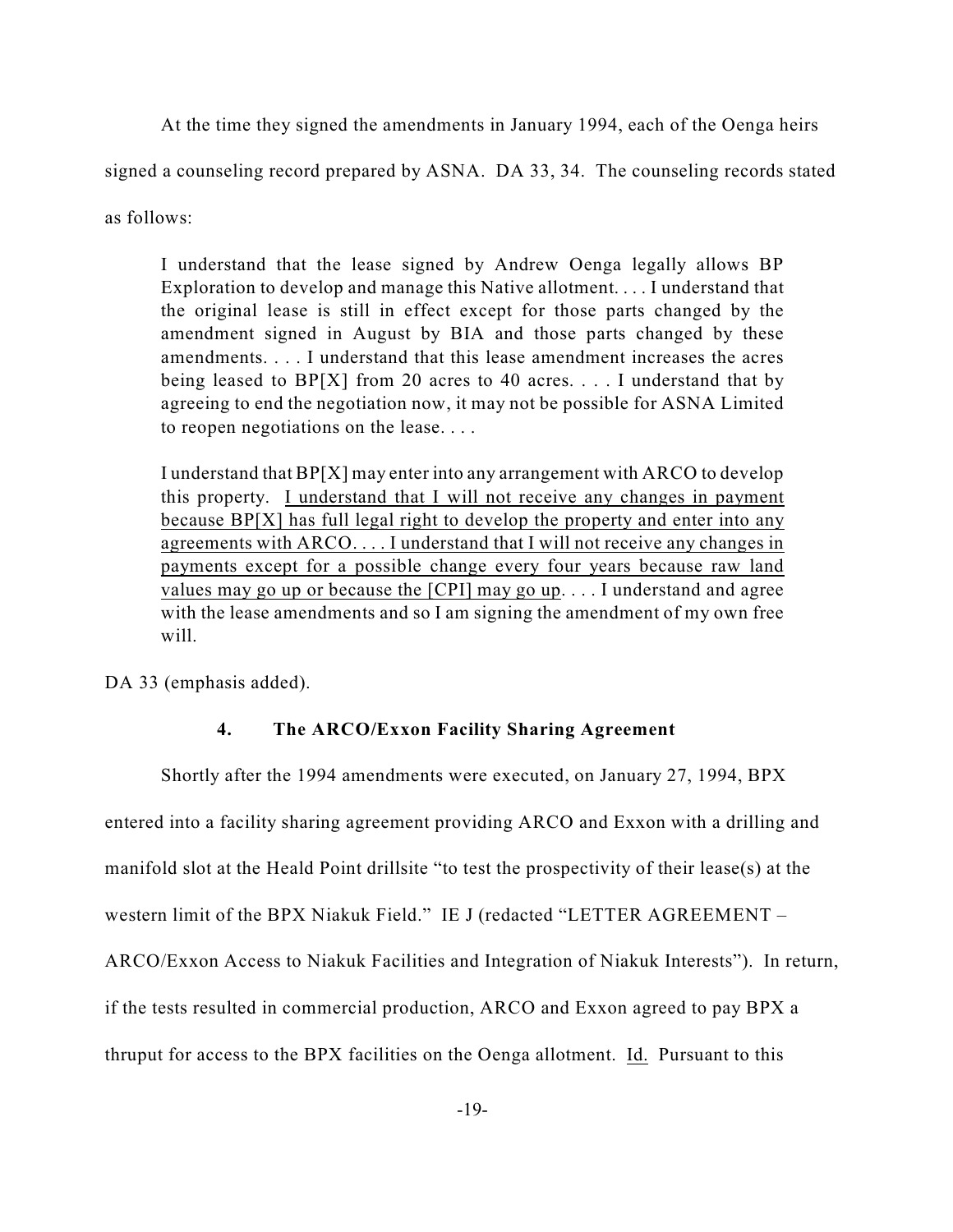facility sharing agreement, "shared use of the leased premises by BPX, ARCO . . . and Exxon . . . continued until BPX became the sole operator of the Prudhoe Bay Unit Area [("PBUA")] in 2000." IPFUF ¶ 13 (citing IE K (Alaska DNR decision approving BPX as sole operator of PBUA, June 27, 2000)).

It is undisputed that BPX did not give the plaintiffs notice of the facility sharing agreement at the time. Leroy Oenga asserts that "[t]he first I or any member of the family learned of this LETTER AGREEMENT was in 2005 after our attorney met with BP[X]." PLA 1 ¶ 8. The government and intervernors assert that no such notice was required under the terms of the 1994 lease amendments which expressly excluded facility sharing agreements from the notice requirement for subleases. DIMFD ¶ 5.e; IPFUF ¶ 30.

#### **5. The 1995 Amendments**

After signing the 1994 amendments, the Oenga heirs continued to explore their options for increasing the payments under the lease. On December 20, 1994, BPX offered to purchase the allotment for \$600,000 cash. DA 38 (Doc. 42-5 at 44). The family verbally accepted the offer, but the sale was not completed. DA 40, 42. In January 1995, the Oenga heirs entered negotiations with BP to obtain a lump sum payment of \$240,000 and annual (as opposed to biennial) payments for the remaining value of the lease, in exchange for no direct communication by the lessees with BPX and no requests for further amendments of the lease by ASNA and the BIA, except as a result of a change in circumstances affecting the leasehold. DA 40. BPX rejected this proposal on February 2, 1995, though negotiations continued. Id.

 $-20-$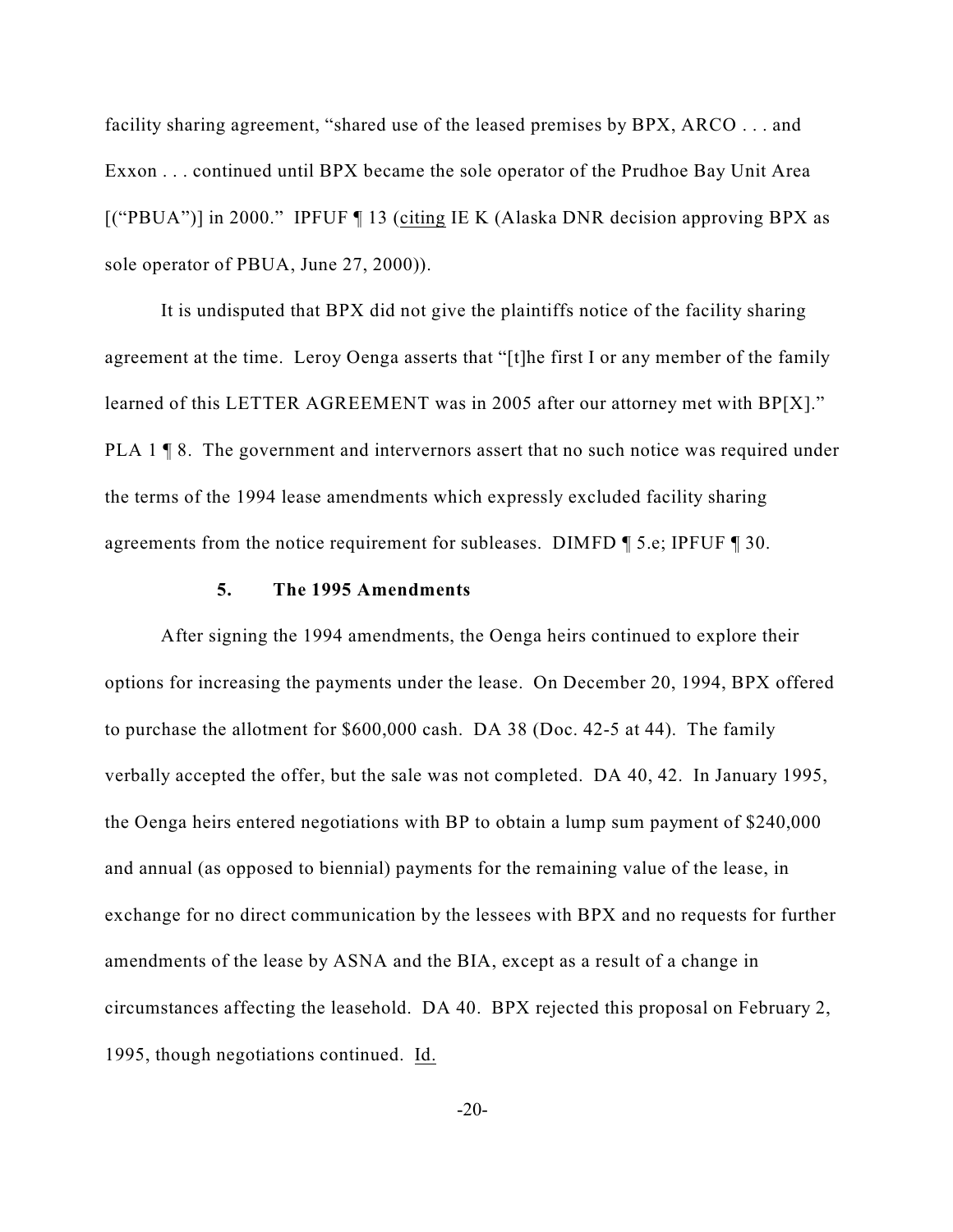On May 11, 1995, the lease was amended again. DA 41. The 1995 amendments changed the payments from biennial back to annual, required that payments be made to a bank where some of the heirs had taken out loans, modified the first possible cancellation date to coincide with the term of those loans (January 1, 2001), and "appoint[ed] the BIA, acting by and through ASNA, to be [the] sole contact with [BPX] for any and all matters arising out of this Lease Agreement or any amendment thereto."<sup>36</sup> Id.

## **6. The 1997 Appraisal**

Consistent with the terms of the 1994 amendments, reappraisals were done in 1997 (for purposes of the 1998 rental adjustment) and every four years thereafter.<sup>37</sup> The BIA's 1997 appraisal (conducted May 14, 1997) was limited to a review of a December 1994 appraisal by an appraiser retained by BPX, conducted in preparation for the potential purchase of the entire allotment from the Oenga heirs. Second Am. Compl. ¶ 24; Ans. ¶ 24; DA 38, 43. The 1997 appraisal valued the forty-acre lease at \$85,680 annually. DA 43. The annual rent for the period beginning in 1998 was set at \$88,997.34 instead, because the CPI adjustment was greater than the appraised market value. DA 44. Letters were sent to the Oenga heirs in October 1997, informing them of the 1997 appraisal and rental adjustment.<sup>38</sup> Def.'s Mot. 14 (citing sample letter to Leroy Oenga, DA 44).

<sup>&</sup>lt;sup>36</sup>At the same time as the 1995 amendments were executed, the Oenga heirs, BPX, and the BIA executed the "Stipulation of Lease History" setting forth some of the facts and circumstances surrounding the lease and its amendments up to that point. DA 42.

 $37$ Claims stemming from the 2001 and 2005 reappraisals and rental adjustments are not before this court. Those claims are pending before the DOI Board of Indian Appeals.

 $38$ It is apparently disputed whether the rent payment for 1998 remained at \$80,640 or increased to \$88,997.34, the amount collected each year from 1999-2001 (a difference of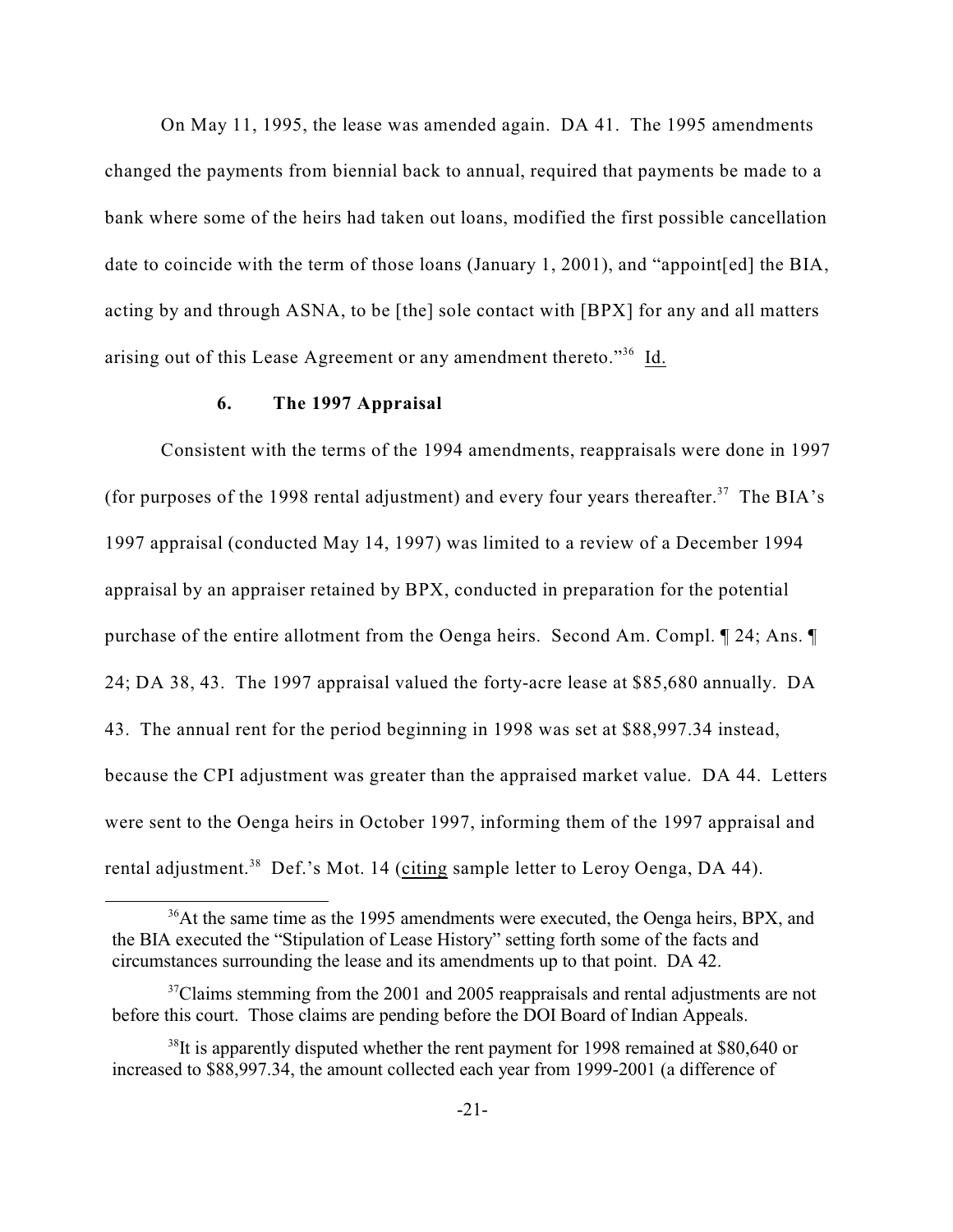#### **D. Production Via the Plaintiffs' Allotment**

#### **1. Oil and Gas Lease Areas Involved**

Beginning in February 1993, BPX applied to Alaska DNR to approve the formation of the Niakuk PA within the PBU, and DNR granted the application, thereby forming the Niakuk PA, on March 2, 1994.<sup>39</sup> IE L at 106, 107. Alaska DNR indicated that "[p]rimary production [wa]s scheduled from April 1994 to April 1995 from approximately five to seven wells," and that "[a]fter April 1995 . . . , plans [we]re to have permanent drillsite facilities available and waterflood operations [we]re scheduled to begin." Id. at 114. Alaska DNR also indicated that "development drilling [wa]s ongoing within the Niakuk area," and that "[i]nitial plans call[ed] for the reinjection of the gas produced from the Niakuk Reservoir, less gas sold or used for lease purposes, into the Lisburne Reservoir."<sup>40</sup> Id. "Of course," Alaska DNR noted, "if additional data are obtained or submitted in the future, the boundaries of the [Niakuk PA] may be revised." Id. at 106.

\$8,357.34). Compare PLA 2; Second Am. Compl. ¶ 29 with DIMFD ¶ 8.a (citing DA 44; Ans. ¶ 29). The total rent collected is therefore disputed and is either \$670,191 by the plaintiffs' calculation or \$678,549.40 by the defendant's calculation (a difference of \$8,358.40). Id.

To the extent that the plaintiffs claim that they did not receive in 1998 the \$8,357.34 increase computed in 1997, their claim is for mismanagement of trust funds and may therefore be timely under the ITAS. See Shoshone Indian Tribe of the Wind River Reservation v. United States ("Shoshone I"), 364 F.3d 1339, 1350 (Fed. Cir. 2004). However, as noted supra, the record contains a letter to Leroy Oenga informing him of the increased payment amount in October 1997. DA 44. It is not clear when the plaintiffs allege they received a "proper accounting" of this disputed amount. Accordingly, the court defers ruling on the timeliness of this portion of the plaintiffs' claim.

 $39$ According to Alaska DNR, ARCO had objected to BPX's proposed plan, hoping to include in the original Niakuk PA the two ARCO/Exxon leases (34626 and 34629) of which portions were later included in the West Niakuk PA, but they were denied. IE L; cf. IE M.

<sup>&</sup>lt;sup>40</sup> Alaska DNR had approved the formation of the Lisburne PA for the Lisburne Reservoir within the PBU on December 4, 1986. IE O.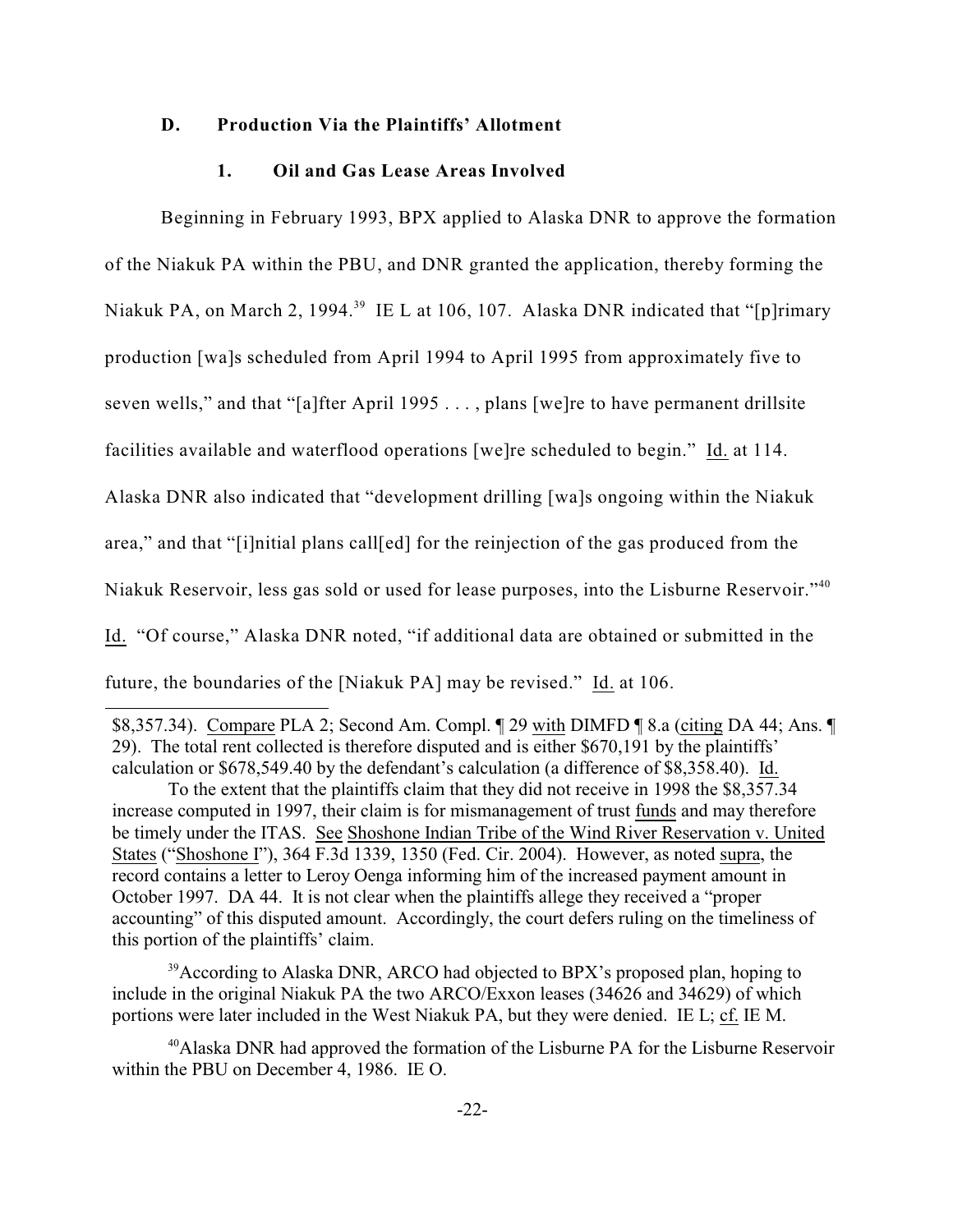On November 17, 1997, Alaska DNR approved the "interim application" by the Greater Niakuk Area ("GNA") Owners – BPX, ARCO, and Exxon – to (1) expand the PBU and the Niakuk PA and (2) form a new PA, the West Niakuk PA, within the PBU. IE M. Alaska DNR indicated that the areas would encompass lands overlying the Kuparuk River Formation reservoirs<sup> $41$ </sup> and that its decision would govern operations in the GNA while the GNA Owners "obtain[ed] additional drilling data" in order to "resolve the equity issues among themselves." $42$  Id. The expansion of the Niakuk PA involved adding portions of two state oil and gas leases already encompassed by the Niakuk PA. Id. The newly formed West Niakuk PA encompassed portions of two different state oil and gas leases not included in the Niakuk PA. Id.

IE M (emphasis added).

<sup>&</sup>lt;sup>41</sup> Alaska DNR indicated that "the Kuparuk River Formation reservoir is stratigraphically and structurally complex and contains multiple compartments," and that

<sup>[</sup>t]he proposed PA boundaries do not conform with the known compartmentalization of the reservoir. For example, . . . data indicate that the Kuparuk reservoir is in communication between the proposed W[est] N[iakuk] PA and the current N[iakuk] PA. The boundaries for the W[est] N[iakuk] PA and the expanded N[iakuk] PA... . are based on geography and lessee interests rather than the known geology of the reservoir.

 $42$ Alaska DNR also noted that "[t]he GNA Owners have negotiated agreements among themselves to share the existing production capacity of the Lisburne facilities, the Heald Point facilities, and the PBU infrastructure." Id.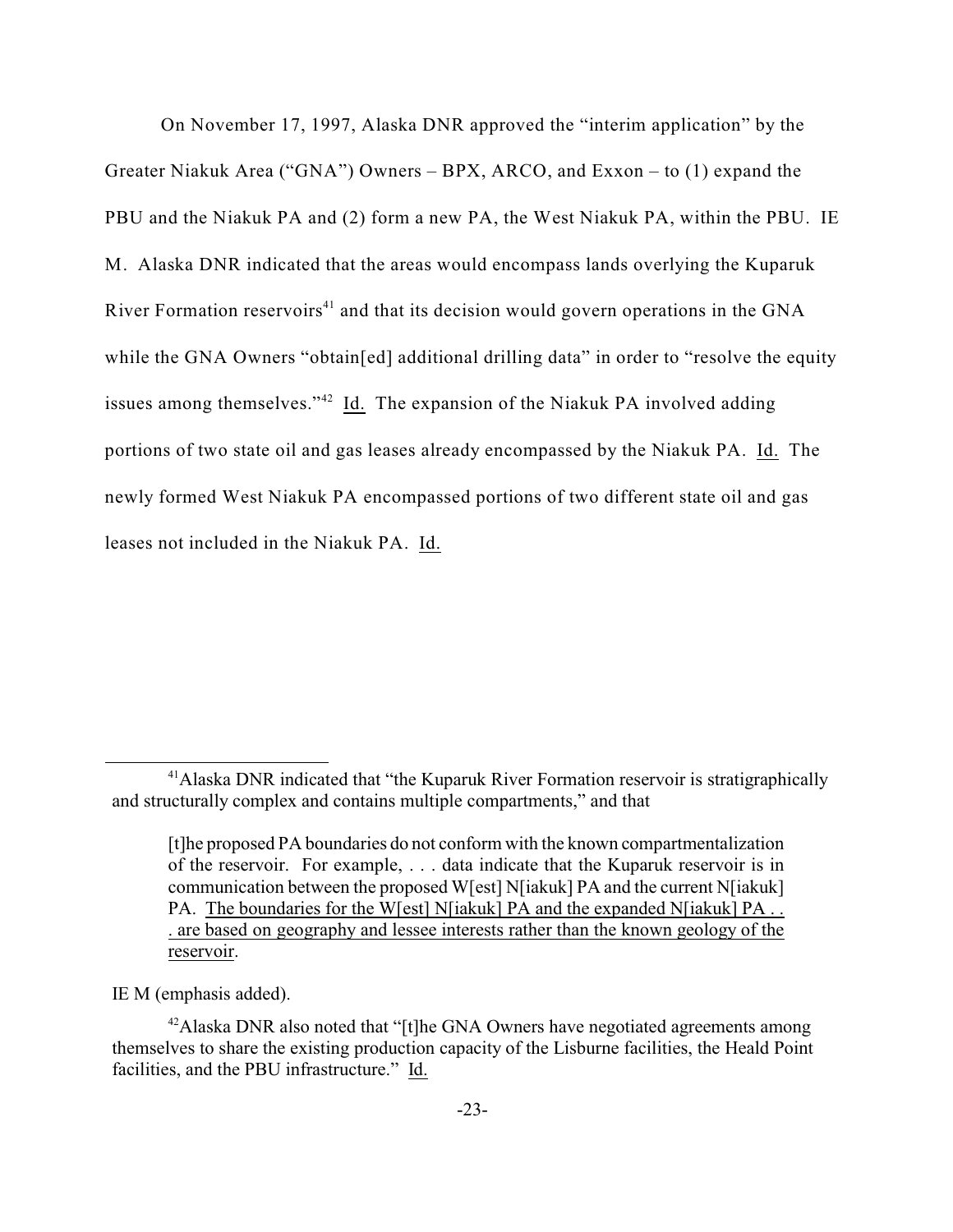As noted above, Alaska DNR approved BPX's application to become the sole unit operator for the entire PBUA on June 27, 2000.<sup>43,44</sup> IE K.

#### **2. Production by the Oil Companies**

With regard to the original Niakuk PA, to date, BPX has used the premises leased from the plaintiffs to "facilitate the production of oil and gas from" nine sections of land pursuant to four Alaska DNR leases of which BPX is the lessee. IPFUF ¶ 14(a); IE L at 122. With regard to the expanded Niakuk PA, to date, BPX has used the premises leased from the plaintiffs to "facilitate the production of oil and gas from" twelve sections of land pursuant to the same four Alaska DNR leases.<sup>45</sup> IPFUF  $\P$  14(b). From 1994 through 2001, oil production through the plaintiffs' allotment from the Niakuk PA was 47,897,086 barrels ("bbls"). PLA 2 (Linda Langer's summary of defendant's and intervenors' discovery responses).

From the execution of the facility sharing agreement in 1994 until BPX became the sole operator of the PBUA in June 2000, ARCO and Exxon used the premises leased from

 $44$ On December 21, 2007, the formation of the Combined Niakuk PA, encompassing much of both the former expanded Niakuk PA and the former West Niakuk PA, was approved by Alaska DNR. IE II; Intervenors' Reply at 24.

<sup>45</sup>The production from the expanded Niakuk PA has "[a]lmost all  $\ldots$  come from the Niakuk accumulation in and under" the PA, though two of the wells there have produced "some oil from the deeper Raven accumulation." IPFUF ¶ 15. The "Raven Participating Area" was established in December 2007 encompassing this Raven accumulation – the Raven PA is "situated wholly within the area of the Combined Niakuk Participating Area" – the Combined Niakuk PA, also established in December 2007, now encompasses both the former Niakuk PA and the former West Niakuk PA. IE II, JJ. Claims relating to the Raven and Combined Niakuk PAs are outside the scope of this litigation.

 $^{43}$ Prior to that, BPX had been the unit operator for the Western Operating Area of the PBU and ARCO (under its new name, Phillips Alaska, Inc.) had been the unit operator for the Eastern Operating Area of the PBU. IE K.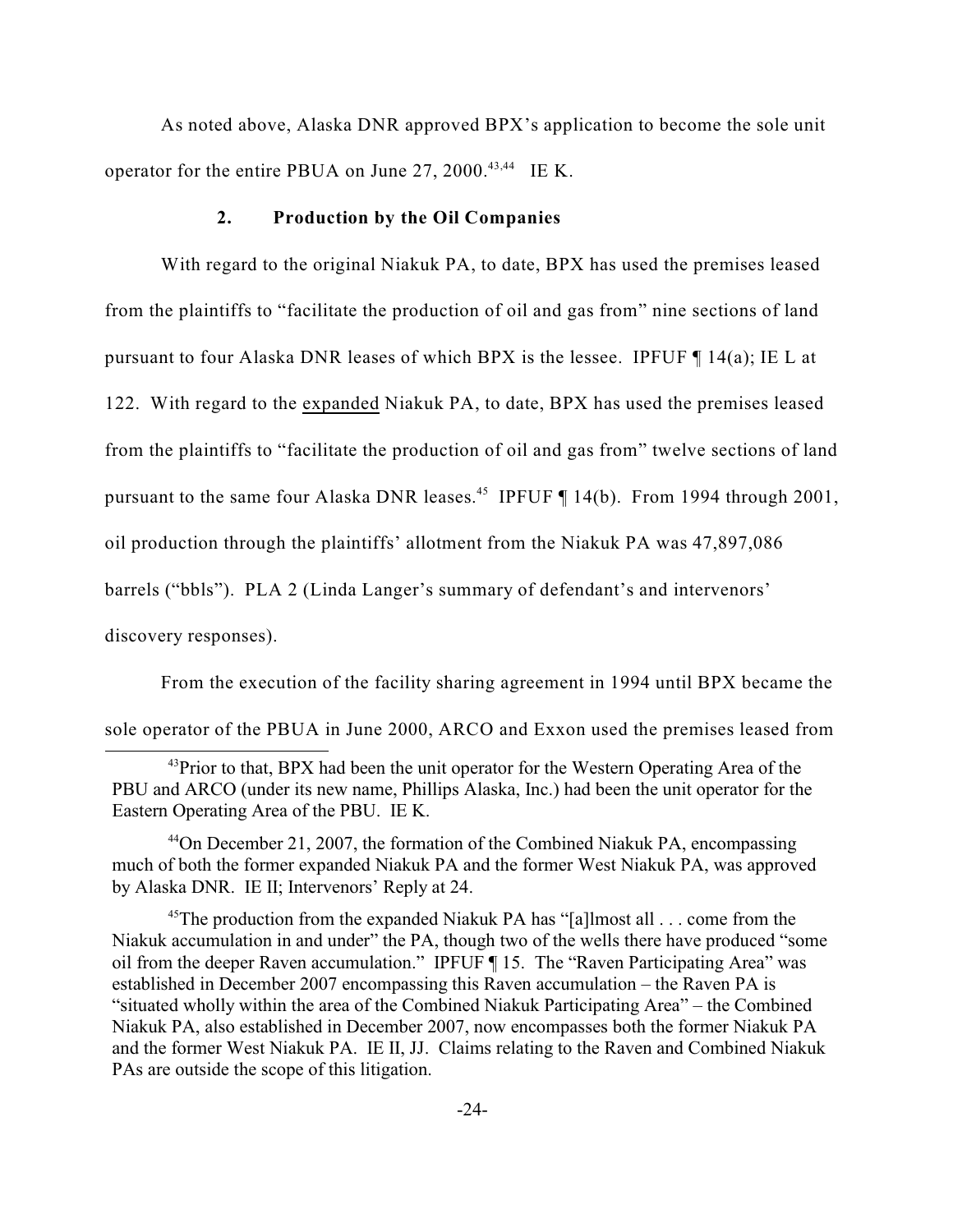the plaintiffs to "facilitate the production of oil and gas from the lands included in the West Niakuk [PA]" via five sections of land pursuant to two Alaska DNR leases, and "from certain lands included in the Lisburne [PA]" via three sections of land pursuant to two Alaska DNR leases. IPFUF ¶¶ 16-17. In June 2000, when BPX became the sole operator within the PBUA, BPX took over the ARCO/Exxon leases in the West Niakuk and Lisburne PAs and began using the leased premises to facilitate the production of oil and gas from those lands in addition to those in the Niakuk PA, and this use continues to date. IPFUF ¶ 18. From 1995 through 2001, oil production through the plaintiffs' allotment from the West Niakuk PA was 16,722,387 bbls, amounting to approximately 24% of the total oil production from the Heald Point facility during those years. PLA 2. In addition, from 1994 through 2001, oil production through the plaintiffs' allotment from the Lisburne PA was 3,180,979 bbls, or approximately 5% of the total oil production from the Heald Point facility during those years. Id.

Thus, the total volume of oil produced through Heald Point between 1994 and 2001 was 67,800,452 bbls. Id. The plaintiffs' undisputed estimate, based on the United States Department of Energy's annualized price per barrel of oil, is that the oil produced through Heald Point during those years was worth roughly \$1,139,363,899. Id.

#### **E. The Plaintiffs' Requests for Accountings and Demands**

In 2003, the plaintiffs made an informal, oral request of the BIA's realty contractor, the Inupiat Community of the Arctic Slope ("ICAS") (a successor contractor to ASNA which now possesses the ASNA files, Def.'s Mot. at 9), for an accounting of the payments

-25-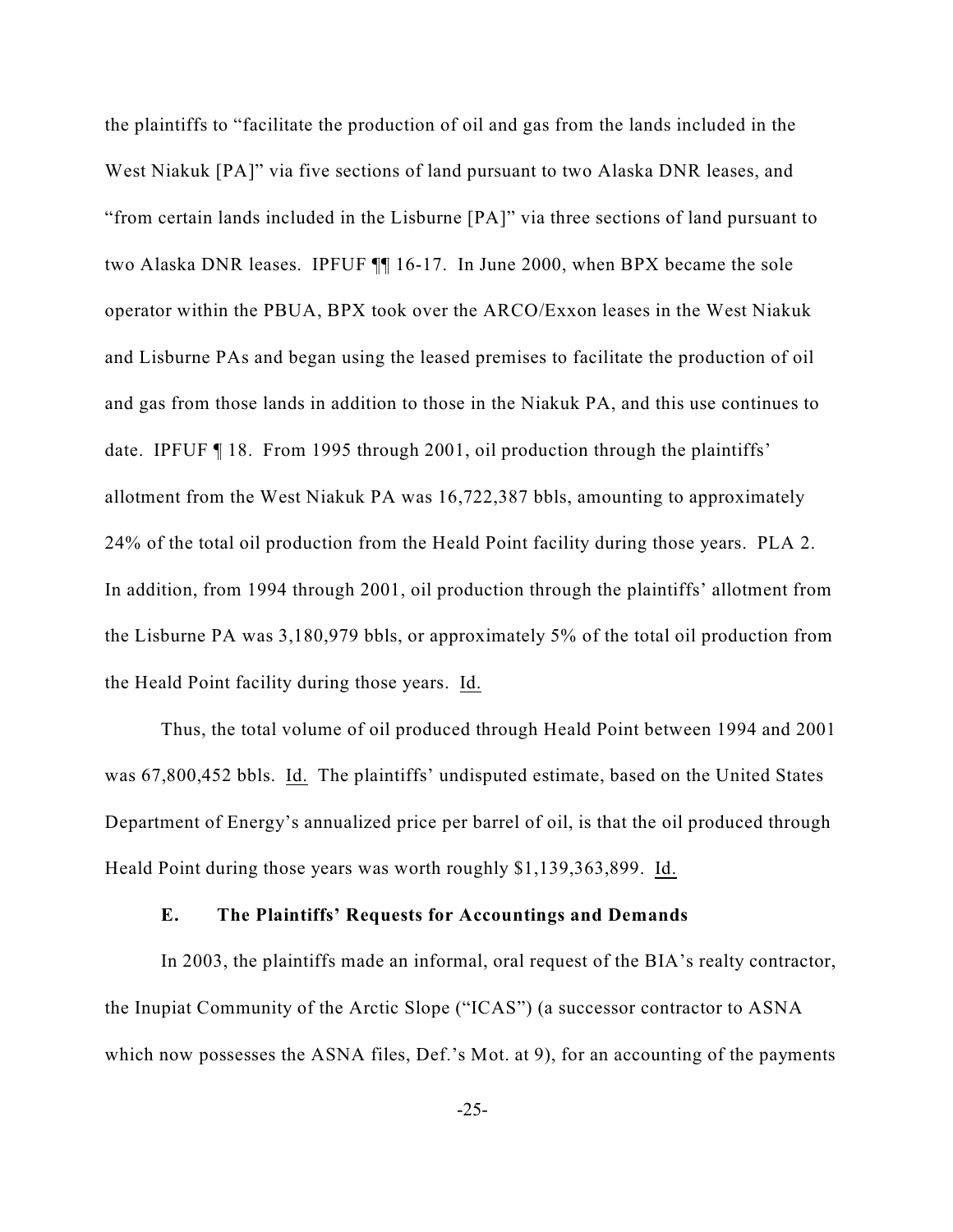received under the lease. Pls.' Mot. at 14; PLA 1 ¶ 4. "Some documents were received in response." PLA 1 ¶ 4. The plaintiffs maintain that it was in the government's response to its 2003 request for information that they learned of the production of West Niakuk PA oil and gas through the BPX facility on the plaintiffs' allotment. Second Am. Compl. ¶ 64. In addition, on November 22, 2005, the plaintiffs filed a formal request with the DOI for an accounting under the ITAS. PLA 2 at 9. On February 8, May 12, and May 26, 2006, the plaintiffs received documents in response. PLA 1 ¶ 4; Second Am. Compl. ¶ 3. The government denies that any of the government's responses in 2003 or 2006 constituted an accounting under the ITAS. Def.'s Resp. at 8 ("[N]o responses amounting to an accounting exist.").

On December 1, 2005, the plaintiffs demanded in a letter to the DOI, the BIA, and ICAS that the government give notice and take action regarding alleged breaches of the lease by BPX, including "[u]nauthorized and unreasonable use of the property by utilizing [it] to produce oil from the West Niakuk Lease." PLA 1 at 21. On December 23, 2005, the plaintiffs demanded that the government give notice and take action to halt the alleged trespasses by the lessees of the West Niakuk Oil Lease – listed as BPX, ConocoPhillips, Chevron, Exxon, Forest Oil, and Forcenergy Inc. Id. at 23.

Also in December 2005, the plaintiffs, the government, and BPX entered into a tolling agreement for the period between December 20, 2005 and June 30, 2006, inclusive. Second Am. Compl. ¶ 6. Under the terms of the tolling agreement, the plaintiffs' claims dating back to December 20, 1999 were to be considered timely. On the final day of that

-26-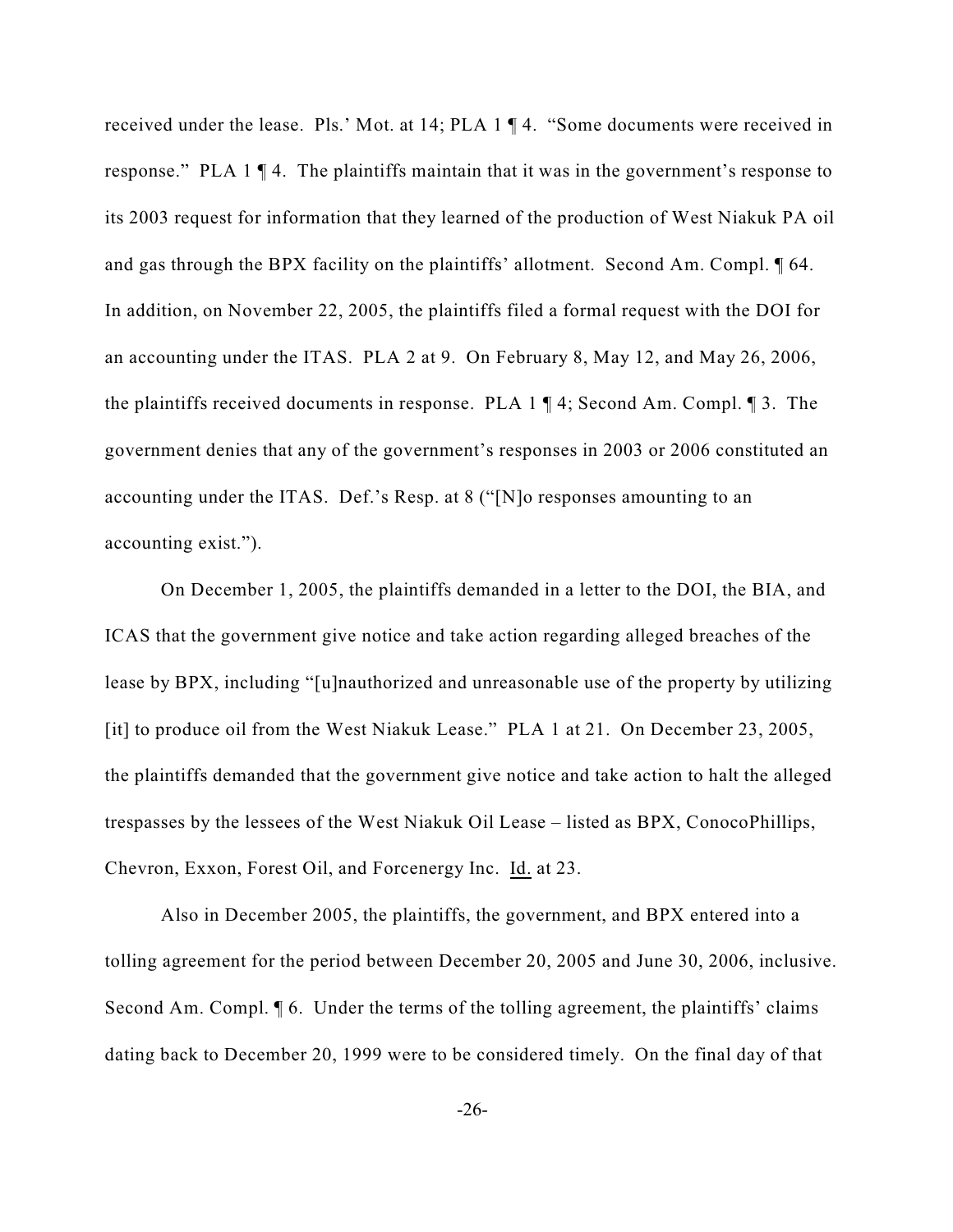period, June 30, 2006, the present suit was filed. On September 25, 2006, BPX, Chevron, ConocoPhillips, Exxon, and Forest Oil filed a motion to intervene as defendants, which was granted on December 22, 2006.

The plaintiffs maintain that it was not until 2007 during discovery in the present case that they learned of the production of Lisburne PA oil and gas through the facility on the plaintiffs' allotment. Second Am. Compl. ¶ 64; PLA 1 at 26. Accordingly, on June 4, 2007, the plaintiffs demanded in a letter to the BIA that the government give notice and take action regarding the alleged breaches of lease and trespasses arising from the production of Lisburne PA oil and gas. PLA 1 at 26; PPFUF ¶ B.4.b.

## **F. Proceedings to Date**

As noted above, the plaintiffs allege that the government has breached its fiduciary responsibility and trust obligation by failing to collect royalties (claim one) or, in the alternative, a fair annual rental (claim two) from BPX, or in the alternative, by failing to take action to halt the alleged breaches of lease by BPX and alleged trespasses by ARCO and Exxon as requested by the plaintiffs in 2005 with regard to the West Niakuk PA and 2007 with regard to the Lisburne PA (claim three).

On May 14, 2007, the government filed a motion to dismiss, or, in the alternative, for summary judgment, alleging that claims one and two should be dismissed for lack of jurisdiction under Rule 12(b)(1) of the Rules of the United States Court of Federal Claims ("RCFC"), because they are barred by the six-year statute of limitations set forth in 28 U.S.C. § 2501. The government further argued that claims one, two, and three should be

-27-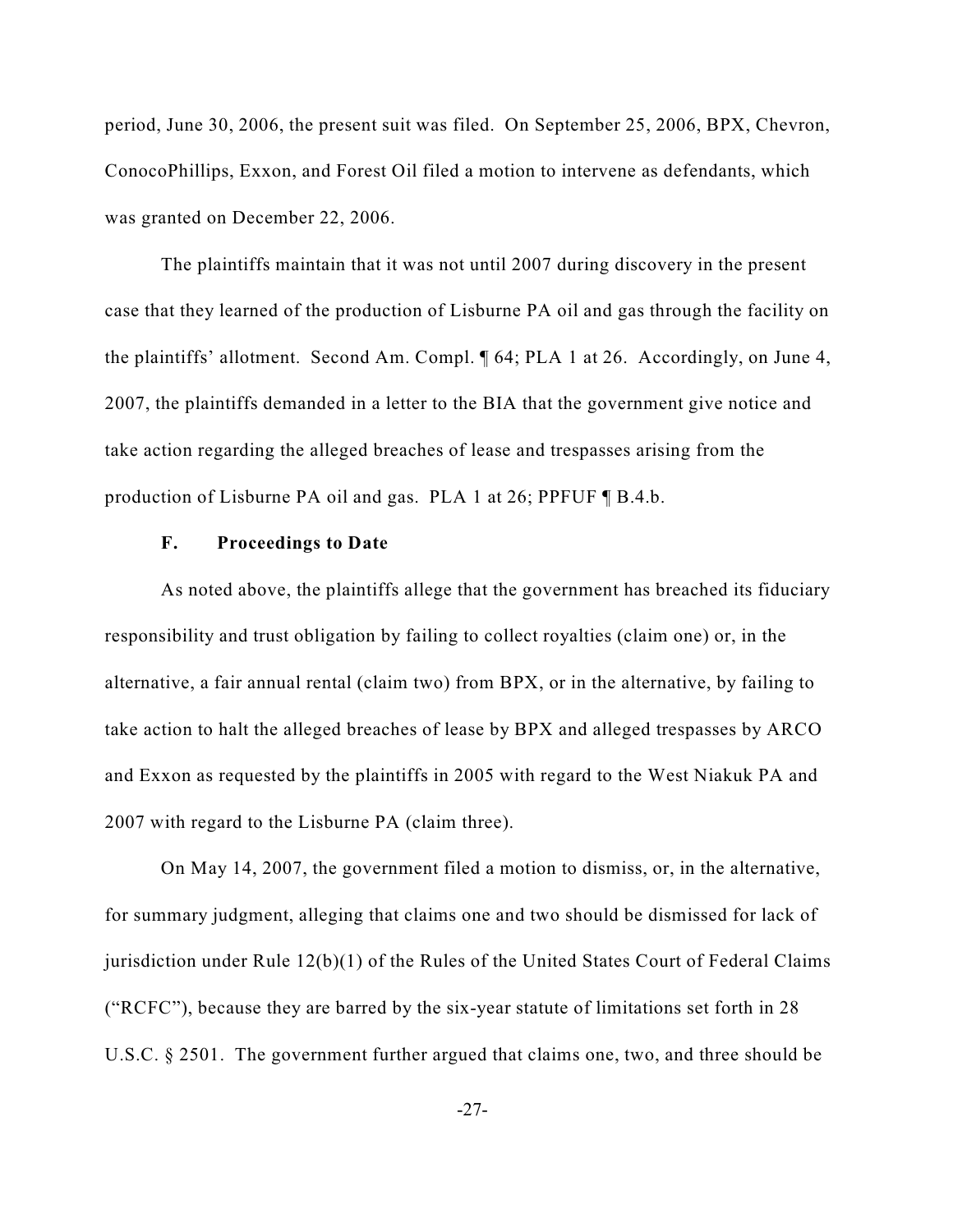dismissed under RCFC 12(b)(6) because they are not claims upon which relief may be granted, on the grounds that none of the claims are money-mandating. On June 25, 2007, the intervenors filed a motion for partial summary judgment with regard to claim three, arguing that all of the activities complained of were within the scope of the activities permitted by the lease, and therefore no breach of lease or trespass occurred.

On January 3, 2008, the plaintiffs filed their own motion for partial summary judgment, seeking a determination that claims one, two, and three were timely filed within six years of accrual, and that money-mandating duties exist and were breached by the government for all three claims. Briefing on the motions was completed on March 10, 2008, and oral argument was heard on August 13, 2008.

#### **II. DISCUSSION**

#### **A. Standard of Review**

In passing on a motion to dismiss, whether for lack of subject matter jurisdiction under RCFC 12(b)(1) or for failure to state a claim upon which relief may be granted under RCFC 12(b)(6), "[f]actual allegations must be enough to raise a right to relief above the speculative level, on the assumption that all the allegations in the complaint are true (even if doubtful in fact)." Bell Atl. Corp. v. Twombly, 127 S.Ct. 1955, 1965 (2007) (internal citations omitted); Holley v. United States, 124 F.3d 1462, 1465 (Fed. Cir. 1997). In considering a motion under RCFC 12(b)(6), "[t]he court must determine whether the claimant is entitled to offer evidence to support the claims, not whether the claimant will

-28-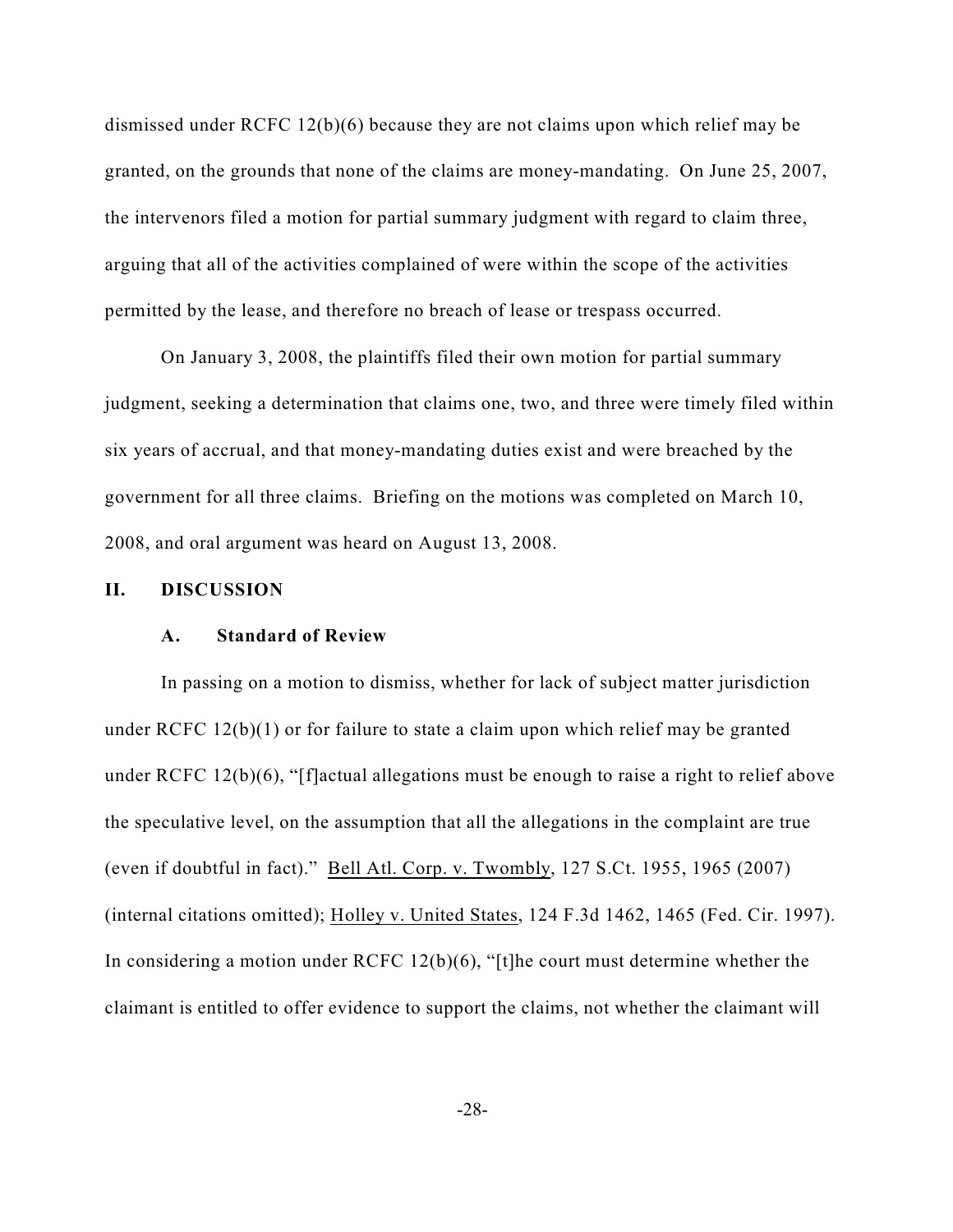ultimately prevail." Chapman Law Firm Co. v. Greenleaf Const. Co., 490 F.3d 934, 938 (Fed. Cir. 2007) (internal quotation omitted).

Under RCFC 56(c), by contrast, summary judgment is appropriate "if the pleadings, depositions, answers to the interrogatories, and admissions on file, together with the affidavits, if any, show that there is no genuine issue as to any material fact and that the moving party is entitled to a judgment as a matter of law." RCFC 56(c); see also Anderson v. Liberty Lobby, Inc., 477 U.S. 242, 249-50 (1986). Summary judgment will not be granted if the "dispute about a material fact is 'genuine,' that is, if the evidence is such that a reasonable [trier of fact] could return a verdict for the nonmoving party." Anderson, 477 U.S. at 248. Contract interpretation is a question of law that is generally resolvable by summary judgment. Varilease Tech. Group, Inc. v. United States, 289 F.3d 795, 798 (Fed. Cir. 2002). Where, however, the contract language is ambiguous, disputed issues of fact may arise as to the intent of the parties. Perry-McCall Constr., Inc. v. United States, 46 Fed. Cl. 664, 672 (2000).

The United States Court of Federal Claims is a court of limited jurisdiction, Jentoft v. United States, 450 F.3d 1342, 1349 (Fed. Cir. 2006), and under the Tucker Act, 28 U.S.C. § 1491 (2000), it may "render judgment upon any claim against the United States founded either upon the Constitution, or any Act of Congress or any regulation of an executive department, or upon any express or implied contract with the United States, or for liquidated or unliquidated damages in cases not sounding in tort." 28 U.S.C. § 1491(a)(1). However, under 28 U.S.C. § 2501, "[e]very claim of which the United States

-29-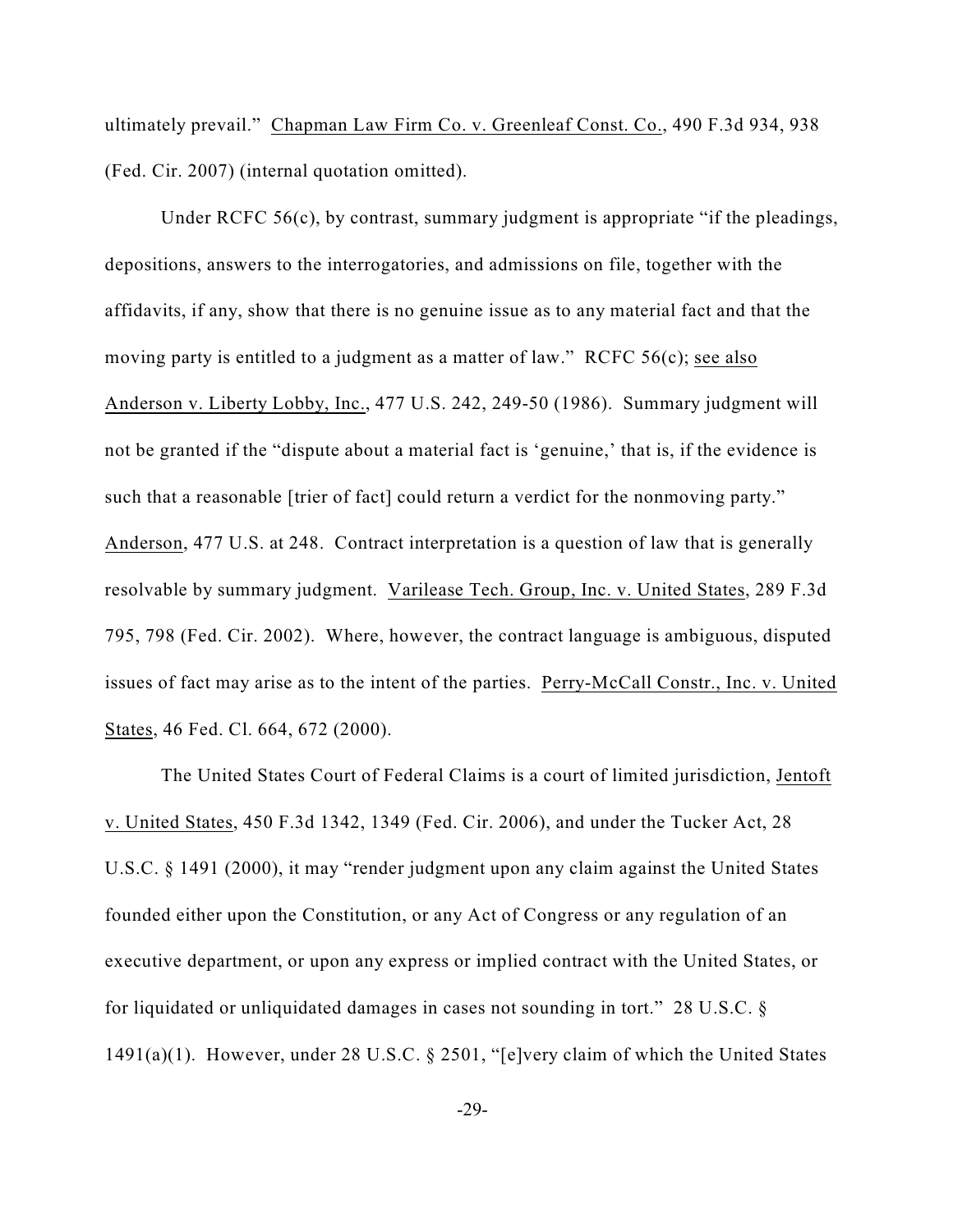Court of Federal Claims has jurisdiction shall be barred unless the petition thereon is filed within six years after such claim first accrues." "The six-year statute of limitations set forth in [28 U.S.C. §] 2501 is a jurisdictional requirement for a suit in the Court of Federal Claims." John R. Sand & Gravel Co. v. United States, 457 F.3d 1345, 1354 (Fed. Cir. 2006), aff'd 128 S.Ct. 750 (2008).

Moreover, the Tucker Act simply confers jurisdiction on this court; a plaintiff must also identify a separate money-mandating statute upon which to base a claim for damages. In re United States, 463 F.3d 1328, 1333 (Fed. Cir. 2006) ("[A] Tucker Act plaintiff must assert a claim under a separate money-mandating constitutional provision, statute, or regulation, the violation of which supports a claim for damages against the United States." (citing Todd v. United States, 386 F.3d 1091, 1094 (Fed. Cir. 2004))). "[A] statute creates a right capable of grounding a claim within the waiver of sovereign immunity if, but only if, it can fairly be interpreted as mandating compensation by the Federal Government for the damage sustained." United States v. White Mountain Apache Tribe, 537 U.S. 465, 472 (2003) (internal quotation omitted).

## **B. The ITAS Does Not Apply to Plaintiffs' Claims One and Two.**

The plaintiffs have moved this court to find that their first claim, seeking compensation for the government's failure to collect proper royalties on the oil and gas produced through the facility on Heald Point, and their second claim, in the alternative, seeking compensation for the government's failure to collect "present fair annual rental" taking into account the use of the land for oil production facilities, are timely under the

-30-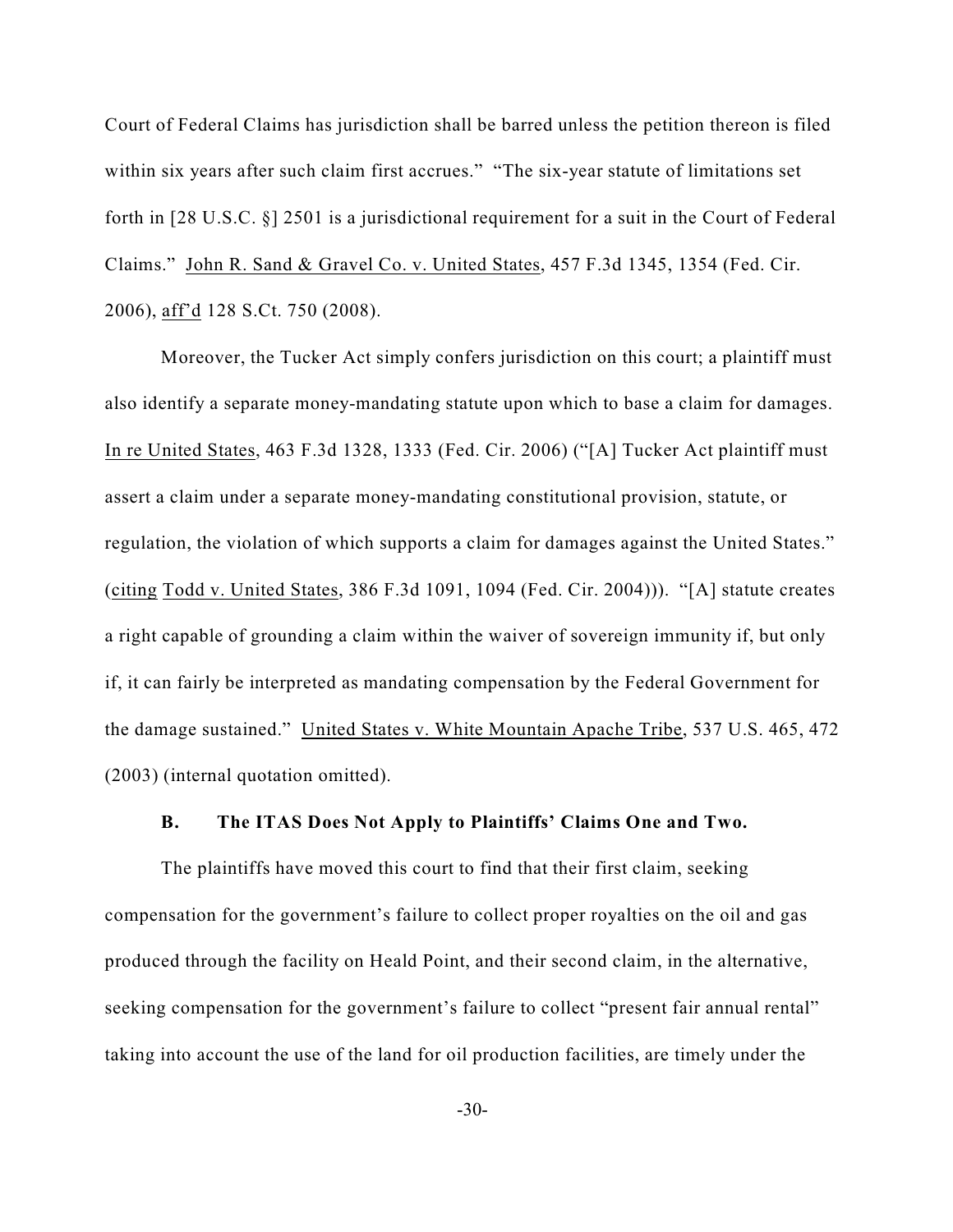six-year statute of limitations set forth in 28 U.S.C. § 2501 because, under the ITAS, those claims did not accrue until the plaintiffs received responses to their requests for accountings in 2003 and 2006. Meanwhile, the government has moved to dismiss those claims for lack of subject matter jurisdiction, arguing that because claims one and two relate to mismanagement of trust assets – seeking damages for the government's alleged failure to maximize the trust asset by providing royalties or higher rents – rather than trust funds, as distinguished by the Federal Circuit in Shoshone I, 364 F.3d at 1350, the ITAS does not apply.<sup>46,47</sup> Instead, the government argues, claim one accrued in 1989, when the lease was executed without any provision for royalties, and claim two accrued in 1993 or 1997 at the latest, when the rental adjustments complained of were made. As discussed below, the court agrees with the government that the plaintiffs' claims for failure to collect royalties or proper rent do not fit within the ambit of the ITAS.

Claims by individual Indians or tribes for breach of trust are subject to the same six-year statute of limitations under 28 U.S.C. § 2501 that applies to other litigation against the United States under the Tucker Act. Hopland Band of Pomo Indians v. United States, 855 F.2d 1573, 1576 (Fed. Cir. 1988) ("[S]tatutes of limitations are to be applied

<sup>&</sup>lt;sup>46</sup>Shoshone I discussed a 2003 version of the ITAS provision, called the "[DOI] and Related Agencies Appropriations Act," Pub. L. No. 108-7 (2003), which contained the same language as the ITAS provision at issue in this case. Shoshone I, 364 F.3d at 1343.

 $^{47}$ As noted supra, the government also contends that its responses in 2003 and 2006 to the plaintiffs' requests for accountings were not "accountings" under the meaning of the ITAS, and that therefore they have no effect on the running of the statute of limitations under 28 U.S.C. § 2501. Because the court finds, as discussed infra, that the ITAS does not apply to the plaintiffs' claims, the court does not reach the question of whether the government's responses constituted "accountings."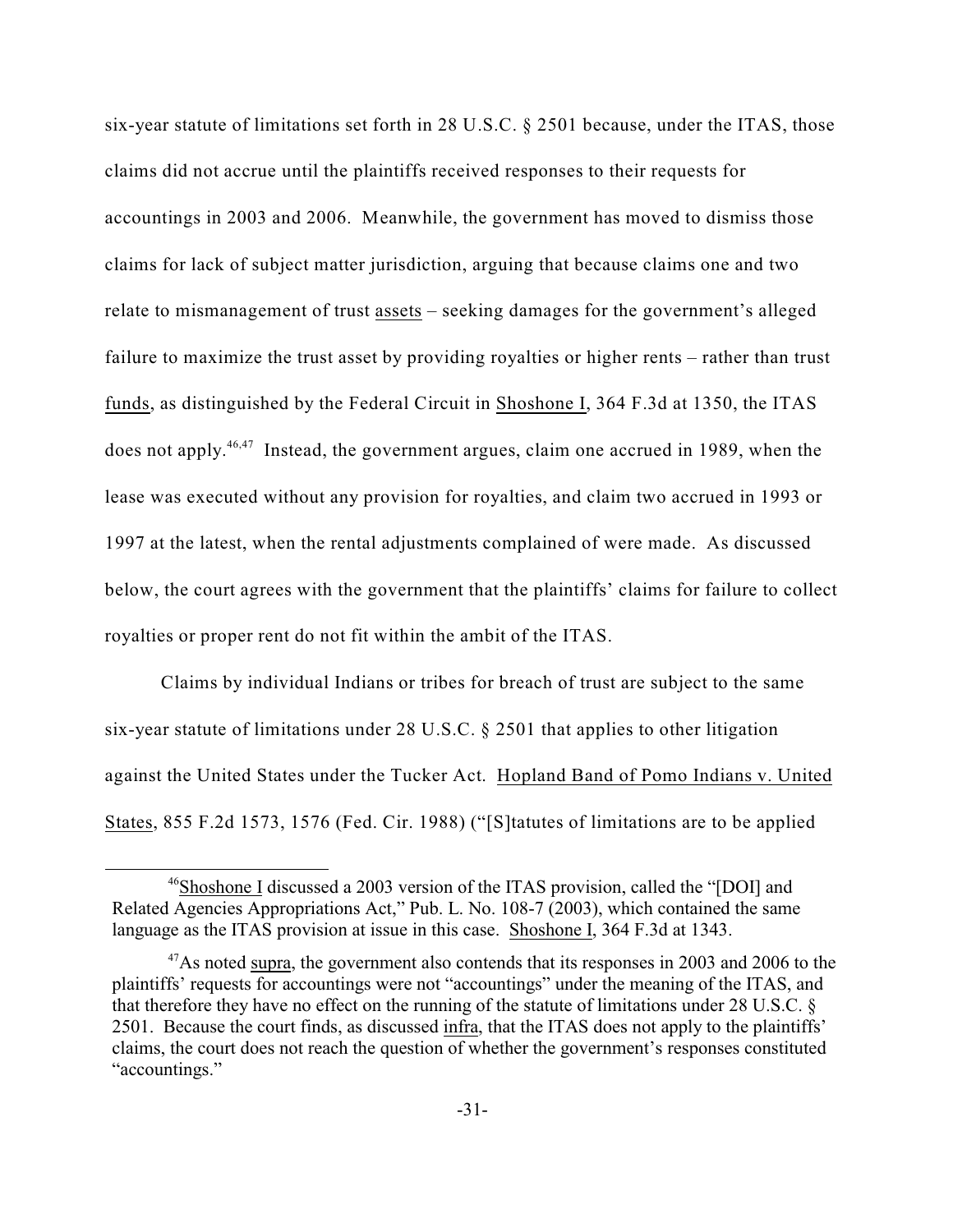against the claims of Indian tribes in the same manner as against any other litigant seeking legal redress or relief from the government." (citing Capoeman v. United States, 440 F.2d 1002, 1007-08 (Ct. Cl. 1971) (applying the same rule to an individual Indian))). 28 U.S.C. § 2501 requires that claims be "filed within six years after such claim first accrues." (emphasis added). According to the Federal Circuit, "[a] cause of action for breach of trust traditionally accrues when the trustee 'repudiates' the trust and the beneficiary has knowledge of that repudiation." Shoshone I, 364 F.3d at 1348 (citing Hopland Band, 855 F.2d at 1573). However, as noted above, the ITAS provides:

[N]otwithstanding any other provision of law, the statute of limitations shall not commence to run on any claim . . . concerning losses to or mismanagement of trust funds, until the affected tribe or individual Indian has been furnished with an accounting of such funds from which the beneficiary can determine whether there has been a loss[.]

119 Stat. at 519. For "claims falling within [the] ambit" of the ITAS, therefore, the statute of limitations does not begin to run – meaning the claims do not accrue – until the plaintiffs receive a meaningful accounting.<sup>48</sup> Shoshone I, 364 F.3d at 1347.

 $48$ As the Shoshone I court explained, "This is simple logic-how can a beneficiary be aware of any claims unless and until an accounting has been rendered?" 346 F.3d at 1347. Along those lines, the "meaningful accounting" standard has been found to require more than simple notice, in that the information in the accounting must be sufficient to raise suspicion of possible losses. Chippewa Cree Tribe of the Rocky Boys Reservation v. United States, 69 Fed. Cl. 639, 664 (2006). Accordingly, the ITAS comports with the "lesser duty to discover malfeasance" on the part of trust beneficiaries. Shoshone I, 364 F.3d at 1347 ("Beneficiaries of a trust are permitted to rely on the good faith and expertise of their trustees.").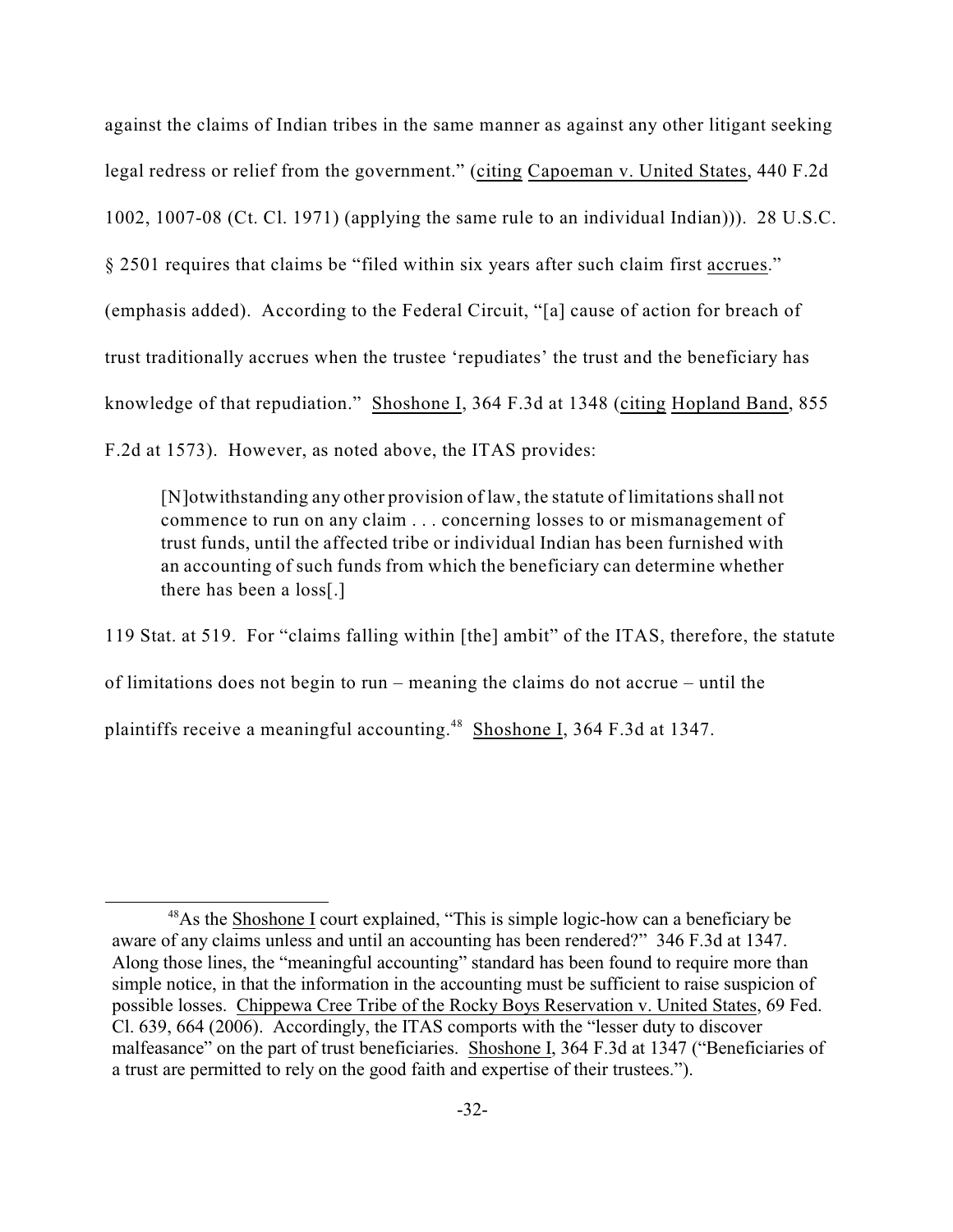As to what claims are within the ambit of the  $ITAS<sub>1</sub><sup>49</sup>$  the Federal Circuit in Shoshone I "limit[ed] the claims that may be brought to those relating to (1) the Government's mismanagement of tribal trust funds after their collection and (2) losses to the trust resulting from the Government's failure to timely collect amounts due and owing to the Tribes under its . . . contracts."<sup>50</sup> The Federal Circuit held that the ITAS "covers" claims concerning 'losses to . . . trust funds' rather than losses to mineral trust assets." Shoshone I, 364 F.3d at 1350 (emphasis in original). Based on the reference to "trust funds" in the ITAS, therefore, the Federal Circuit determined that the ITAS covered some but not all breach of trust claims relating to the loss or mismanagement of money on behalf of tribes and individual Indians. Specifically, the Federal Circuit declined to include claims involving a failure to "obtain a maximum benefit from a mineral asset" but found that the ITAS does cover "losses resulting from the Government's failure to timely collect amounts due and owing to the Tribes under its . . . contracts." Id. at 1350.

The Shoshone I court rejected the trial court's "overly expansive" view that "'mismanagement of trust funds' plainly covers a breach of fiduciary duty in the management of money already received in the trust" whereas "'losses to . . . trust funds'.. . correspond[ed] to the Government's mismanagement of trust assets and the breach of its

 $50$ The plaintiffs' claims in Shoshone I pertained to sand and gravel contracts. Id. at 1341.

 $49$ The plaintiffs argue that the "notwithstanding any other provision of law" phrase in the ITAS means that an objective accrual standard – "when was the accounting received?" – has replaced the previous, subjective standard of "what did the Indians know and when did they know it?" It is not disputed that, if the ITAS applies, the accrual date is fixed as the date an accounting is received. However, the "notwithstanding any other provision of law" phrase adds nothing to the key inquiry for claims one and two in this case: do the claims constitute "claim[s] . . . concerning losses to or mismanagement of trust funds" under the ITAS in the first place?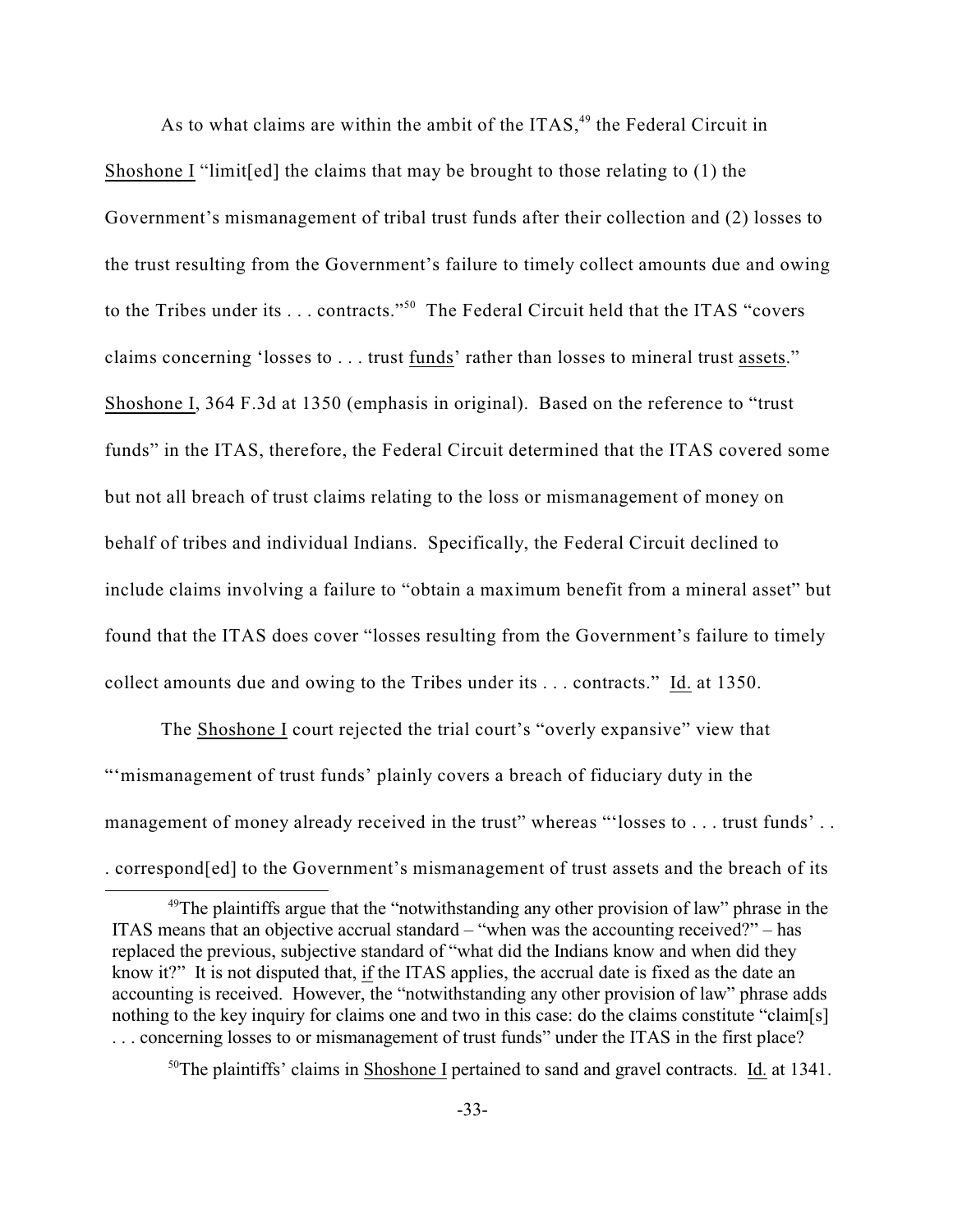trust duty to 'make the trust property productive.'" Id. at 1348-49. Accordingly, the Federal Circuit rejected the trial court's view that the ITAS could be extended to "claims that the Government did not receive the best possible price for the leases negotiated," reasoning that, "[w]hile it is true that a failure to obtain a maximum benefit from a mineral asset is an example of an action that will result in a loss to the trust, the [ITAS'] language does not on its face apply to claims involving trust assets." Id. at 1349-50 (emphasis in original).

However, the Federal Circuit also rejected the government's "narrow reading" of the ITAS, at the opposite extreme. Id. at 1349. The government had argued that "the [ITAS] applies only to claims for the mismanagement or loss of tribal funds that were actually collected and deposited into the tribal trusts by the Government," reasoning that the phrase "mismanagement of trust funds" connoted "active misconduct relating to the tribal funds," while the phrase "losses to . . . trust funds" connoted "'purely passive behavior' resulting in a decrease in the trust funds." Id. at 1349. In other words, "[u]nder the Government's theory of liability, the [ITAS] would not apply to losses that the Tribes alleged occurred because of the Government's failure to collect rents or to collect rents in a timely manner or to timely deposit such rents into the tribal trust accounts." Id. The Federal Circuit found that such a "narrow reading" would render the term "losses to" redundant, because "mismanagement of trust funds after their collection necessarily results in a loss to such funds." Id. (emphasis added).

-34-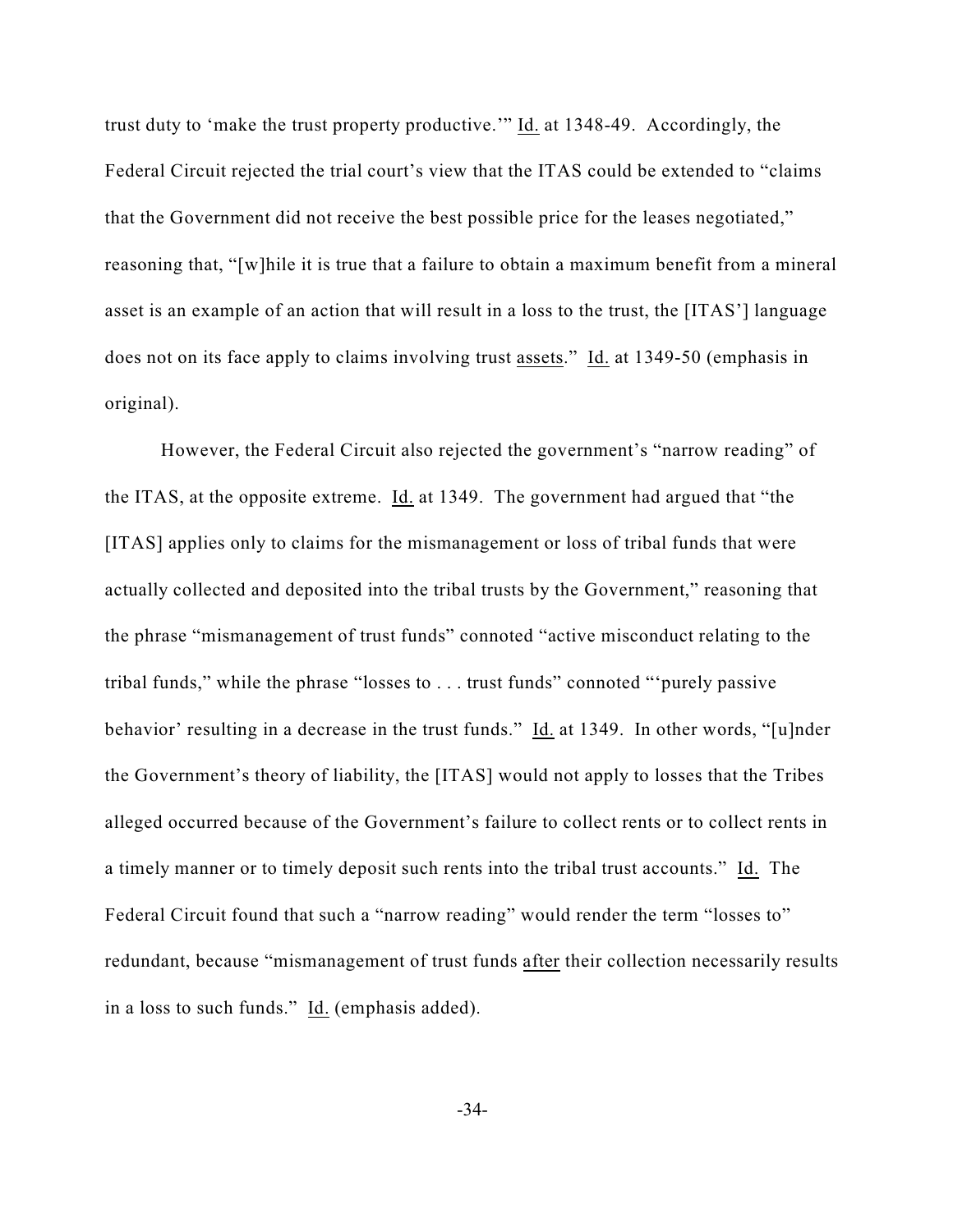Instead, the Shoshone I court found that, "[i]n the context of the [ITAS], 'losses to . . . trust funds' may be understood to cover losses resulting from the Government's failure to timely collect amounts due and owing to the Tribes under its . . . contracts." Id. at 1350. Importantly, the Shoshone I court went on to explain what was meant by "failure to collect amounts due and owing . . . under its . . . contracts," concluding: "We therefore interpret the phrase 'losses to . . . trust funds' to mean losses resulting from the Government's failure or delay in (1) collecting payments under the ... contracts, (2) depositing the collected monies into the Tribes' interest-bearing trust accounts, or (3) assessing penalties for late payment."<sup>51</sup> Id. at  $1350-51$ .

Here, the plaintiffs argue that the determination of the amount required as a matter of law to be collected under the lease is part of the "collect[ion of] amounts due and owing" under the lease and is therefore a loss of trust funds covered by the ITAS. In particular, with regard to claim one, the plaintiffs argue that, once the Oengas' allotment began being used for oil and gas production in 1993, the plaintiffs were entitled by law to collect a royalty, notwithstanding the lack of provision for royalties in the lease. As a result, the plaintiffs argue, it is not the failure to include royalties in the original lease that they are challenging – the plaintiffs concede that would have been a trust asset management issue – but rather the later failure to collect the royalties required by regulation once the use changed from a pipeline to a production facility. The plaintiffs

 $<sup>51</sup>$ The court noted that "[f]iduciary breaches such as" those listed result in the type of</sup> "losses to trust funds that are separate and distinct from the mismanagement of trust funds once collected." Id.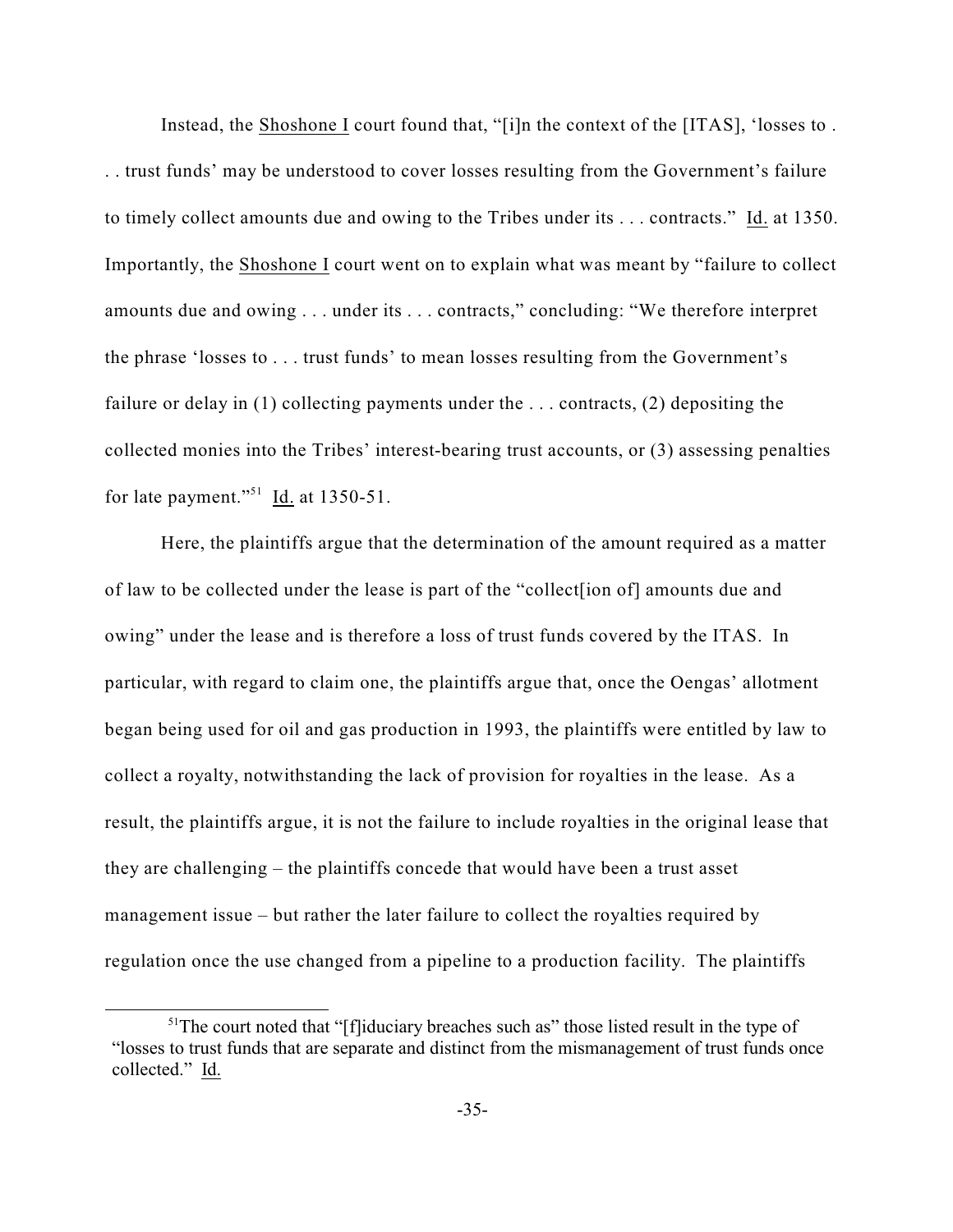argue that, regardless of the lease terms, if the regulations require that a royalty be collected, that is an "amount due and owing" to the plaintiffs that is subject to the ITAS. Similarly, with regard to claim two, the plaintiffs argue that, once the use of the property changed, they were entitled by regulation to a "fair annual rental" that took into account the unique location and value of the allotment for oil production, and that as a result, the appraisals conducted under the lease were not appropriate. The rental amounts required by regulation are "due and owing" to the plaintiffs, they argue, and therefore the government's failure to timely collect those amounts is covered by the ITAS.

The court is not persuaded by the plaintiffs' arguments. In light of the guidance from the Federal Circuit in Shoshone I, laid out above, the plaintiffs' reliance on Shoshone I for the assertion that the ITAS applies to their royalty and rent claims as "failure[s] to collect amounts due and owing" is misplaced. Id. As an initial matter, the repeated references in Shoshone I to amounts due and owing "under [the] contracts," see, e.g., id. at 1342, 1350, 1351, 1355, suggest that, according to the Federal Circuit, the ITAS extends only to cases where money was lost to the trust fund by virtue of the government's failure to collect the amount stipulated in a given contract or lease, as opposed to its failure to include the legally-required terms in the contract or lease to begin with. This reading is particularly prohibitive of the plaintiffs' claim one for royalties, which were not provided for in any version of the lease or its amendments, before or after the change in use to oil and gas production.

-36-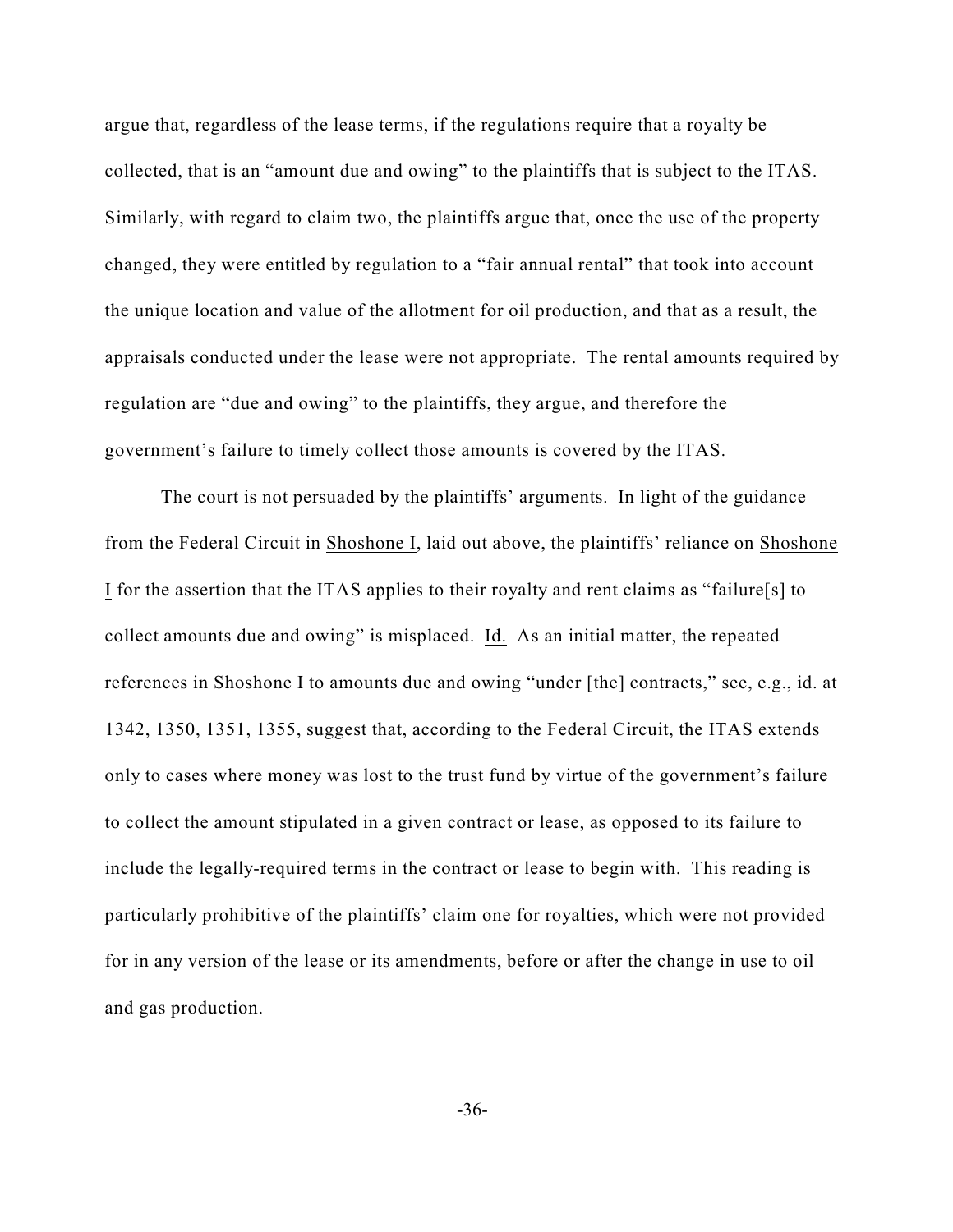However, the plaintiffs have argued that the "under [the] contracts" language in Shoshone I nonetheless allows for claims alleging violations of the statutes and regulations governing collection under leases such as the one in this case, insisting that the ITAS contemplates such claims. Accordingly, a deeper investigation must be made into the meaning of the phrase "collect[ing] amounts due and owing . . . under [the] contracts" to address this subtler argument by the plaintiffs. Where, as here, the plaintiffs are not alleging that trust funds were mismanaged after collection, the Federal Circuit has indicated, as set forth above, that the ITAS is limited to claims of failure or delay in activities such as "(1) collecting payments under the . . . contracts, (2) depositing the collected monies into the Tribes' interest-bearing trust accounts, or (3) assessing penalties for late payment." Shoshone I, 364 F.3d at 1350-51. The plaintiffs here have not alleged failure or delay in depositing collected monies into their accounts or in assessing penalties for late payments. However, those two examples are instructive in deciphering what is meant by the first, "collecting payments under the . . . contracts" example. Failure and delay in "depositing" and "assessing penalties" on payments do not suggest claims relating to breach of a substantive trust obligation; rather, those examples suggest claims relating to errors in the transmission and calculation of funds. Likewise, as a series, (1) collecting payments, (2) depositing the monies, and (3) assessing late penalties connote errors in acquiring, moving, and measuring amounts of money, prior to those amounts becoming part of the pool of money in the trust fund, not errors in determining what is required as a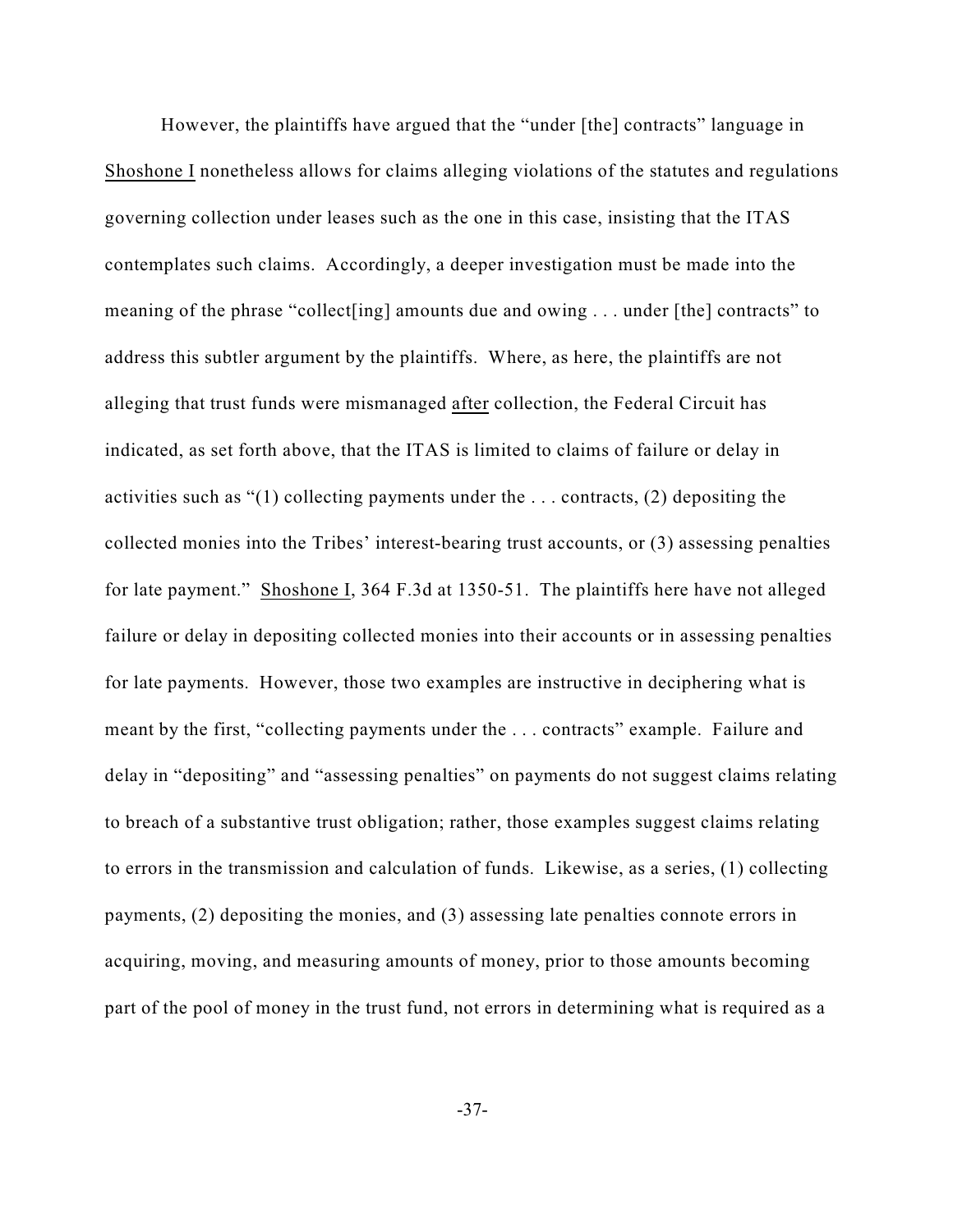matter of substantive Indian leasing law – errors of the latter type pertain instead to the management of the asset, the leased allotment. $52$ 

This reading of "collect [ion] of amounts due and owing . . . under [the] contracts" comports with the Federal Circuit's comments in Shoshone I regarding the policy benefits of the distinction between trust funds and trust assets. To wit:

As part of its duties, a trustee must keep clear and accurate accounts, showing what he has received, what he has expended, what gains have accrued, and what losses have resulted. An accounting alone will not reveal the mismanagement of tribal assets . . . . In contrast, the comparison of pertinent . . . contracts with the results of an accounting will reveal what income was required to be received by the Government but was either not received or was received late.

Shoshone I, 364 F.3d at 1351 (emphasis added) (internal citations omitted). Thus, as

emphasized previously, the Federal Circuit has signaled that, for trust fund issues, the

contract itself is the relevant source of information regarding what was required of the

government. Moreover, losses to trust funds, as opposed to trust assets, are losses that are

detectable by comparing the contract to the accounting. In this case, a comparison of the

lease with the results of an accounting would not reveal what income was (allegedly)

required to be received, and therefore claims one and two raise trust asset issues, not trust

fund issues covered by the ITAS.

A closer look at the plaintiffs' specific claims further illustrates this contrast. For example, in the case of claim one for royalties, what is required of the government would be revealed not by comparing the lease to the accounting, which would yield equivalent

 $52$ To hold otherwise would open the ITAS to delaying the accrual of any and all moneymandating claims that an Indian leasing requirement was violated.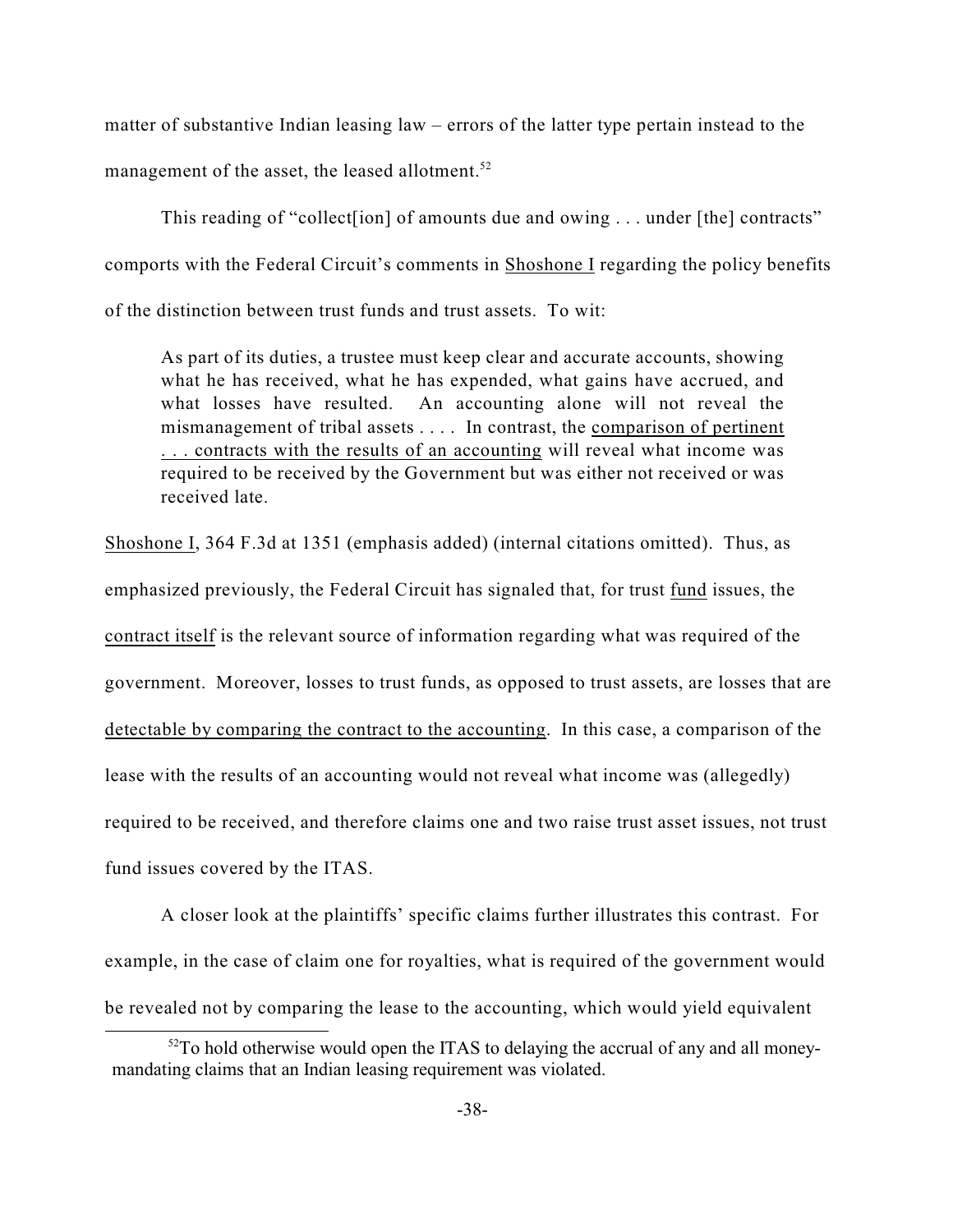results, but by comparing the lease or its amendments, which contained no provisions for such royalties, with the applicable statutes and regulations, to determine whether such royalties were required under the law. The plaintiffs have not set forth any reason why they could not have undertaken such a comparison of the lease documents with the applicable laws during the six years after those documents were executed with provisions for oil production but not for royalties, or, at the latest, after the property began to be used for such production.

Likewise, in the case of claim two for a "fair annual rental" accounting for the value of the lease for oil production, a comparison of the lease with the results of an accounting would not reveal whether a larger annual rental was required by law. The lease itself stated that rental adjustments would be "based upon . . . the fair market undeveloped rental value," "based on the . . . use of the premises as raw, unimproved vacant land," and "not . . . based on the cost or value of improvements or developments made by the Lessee or any income the Lessee derive[d] from the leased premises." DA 13 ¶¶ 5, 9. The appraised market values reflected in the "accountings" did just that. Thus, only a comparison of the lease with the applicable laws would reveal whether a "fair annual rental" taking into account the value of the land for oil production was required. Again, the plaintiffs have not set forth any reason why such a comparison of the lease and the applicable laws could not have been made within the six years after the use of the land changed with no corresponding change in the lease terms.<sup>53</sup>

 $<sup>53</sup>$ Indeed, this reading is also consistent with the legislative history of the ITAS. In the</sup> House Report accompanying the 1993 renewal of the appropriations bill in which the provision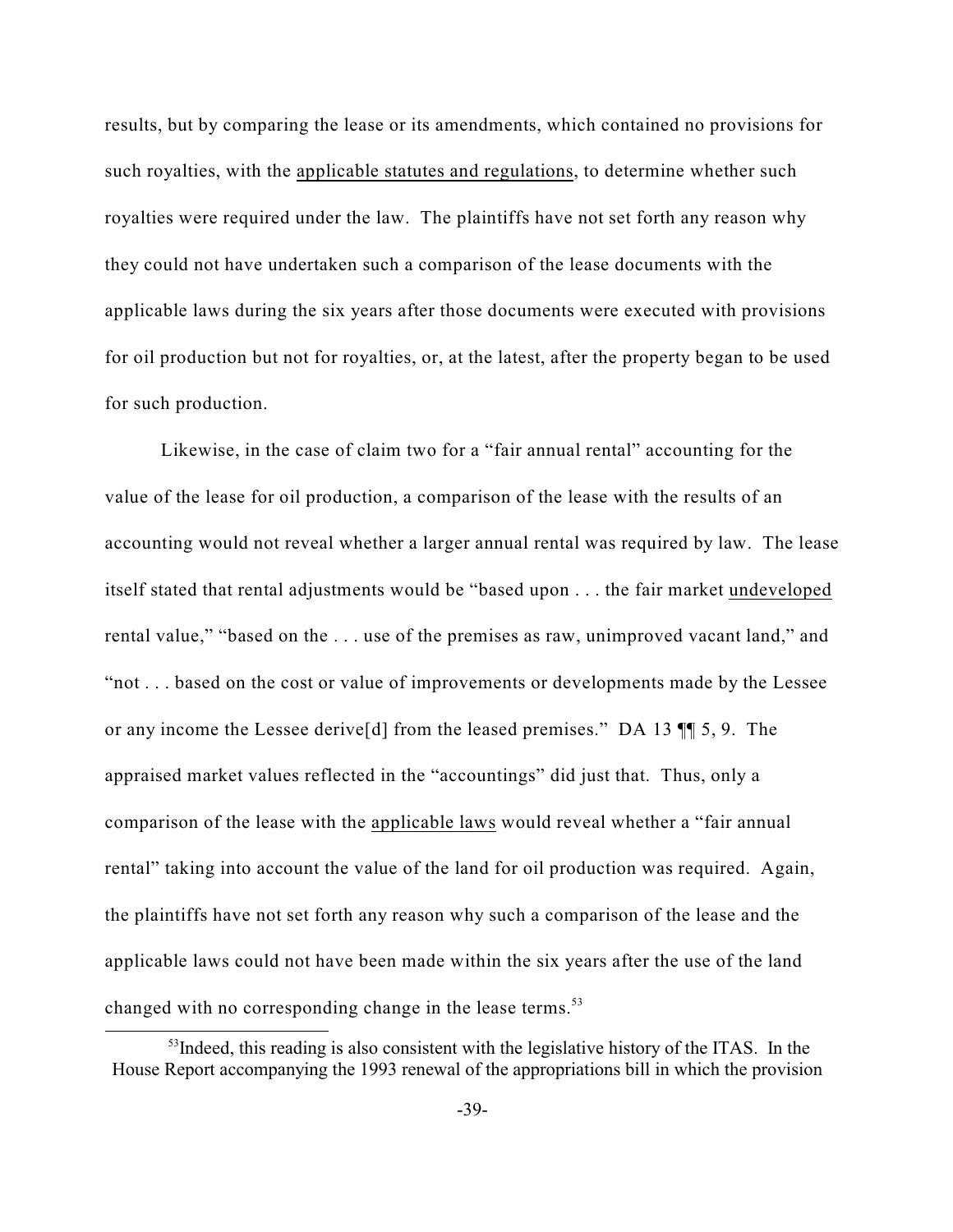Thus, the plaintiffs' attempt to characterize their first and second claims as challenging something other than statutory and regulatory violations arising from the terms of the lease and its amendments fails, and the accrual of the plaintiffs' claims one and two may not be delayed until the receipt of accountings under the ITAS.<sup>54,55</sup>

By the same token, the numerous and fact-intensive Cobell cases which prompted the passage of the ITAS involved "mismanagement of Individual Indian Money (IIM) trust accounts." See, e.g., Cobell v. Babbitt, 30 F.Supp.2d 24, 27-28 (D.D.C. 1998) (Under the IIM trust account system, "the United States acts as trustee of accounts that hold money on behalf of individual Indian beneficiaries."). The Cobell claims, like the ITAS, were concerned with the management of the trust funds, rather than with whether the government complied with the applicable laws in setting up the fund-generating arrangements in the first instance.

 $54$ As noted supra, the dispute over the correct payment of rent in 1998 does fit within the ambit of the ITAS, as the amount was owed to the plaintiffs under the lease. In fact, the alleged failure to collect the \$8,357.34 calculated under the lease to be owed to the plaintiffs in 1998 is a perfect illustration of the kind of claim of "failure to timely collect amounts due and owing . . . under [the] contracts" considered to be a claim involving trust funds under Shoshone I. 364 F.3d at 1350. For example, a comparison of the lease documents with an accounting would reveal the discrepancy over that amount. As such, as noted supra, the claim may be timely, depending on when the proper accounting (causing the statute of limitations to begin running on that claim under the ITAS) was received.

<sup>55</sup>The plaintiffs support their reading of Shoshone I by relying on the decisions of several members of this court who have interpreted the ITAS to include: plaintiffs who were owed royalties under other leases*,* Osage Tribe of Indians of Oklahoma, 68 Fed. Cl. 322 (2005), plaintiffs who had been awarded judgment funds by the Indian Claims Commission but were not paid, Chippewa Cree Tribe, 69 Fed. Cl. at 639, and plaintiffs who were owed royalties under existing leases, Shoshone Indian Tribe of the Wind River Reservation v. United States ("Shoshone II"), 71 Fed. Cl. 172 (2006). Those cases involved challenges to what was owed under the terms of a lease or judgment, rather than what should have been included in the lease or judgment in the first instance, and as such they are distinguishable from the plaintiffs' claims one and two.

The plaintiffs also list Simmons v. United States, 71 Fed. Cl. 188, 193 (2006), a case in which the ITAS was found to be inapplicable to a damage claim for mismanagement of timber assets on a reservation allotment, without explaining why that case should be distinguished from

is located, the committee noted that it intended to "extend[] the Statute of Limitations with relation to Indian trust fund management, to protect the rights of tribes and individuals until the reconciliation and audit of their accounts has been completed." H.R. Rep. No. 103-158, at 57 (1993) (emphasis added). In other words, the ITAS was intended to provide an opportunity to reconcile the Indians' accounts, balancing the books by comparing what was owed under the arrangement entered into with what was received, as evidenced by the accounting.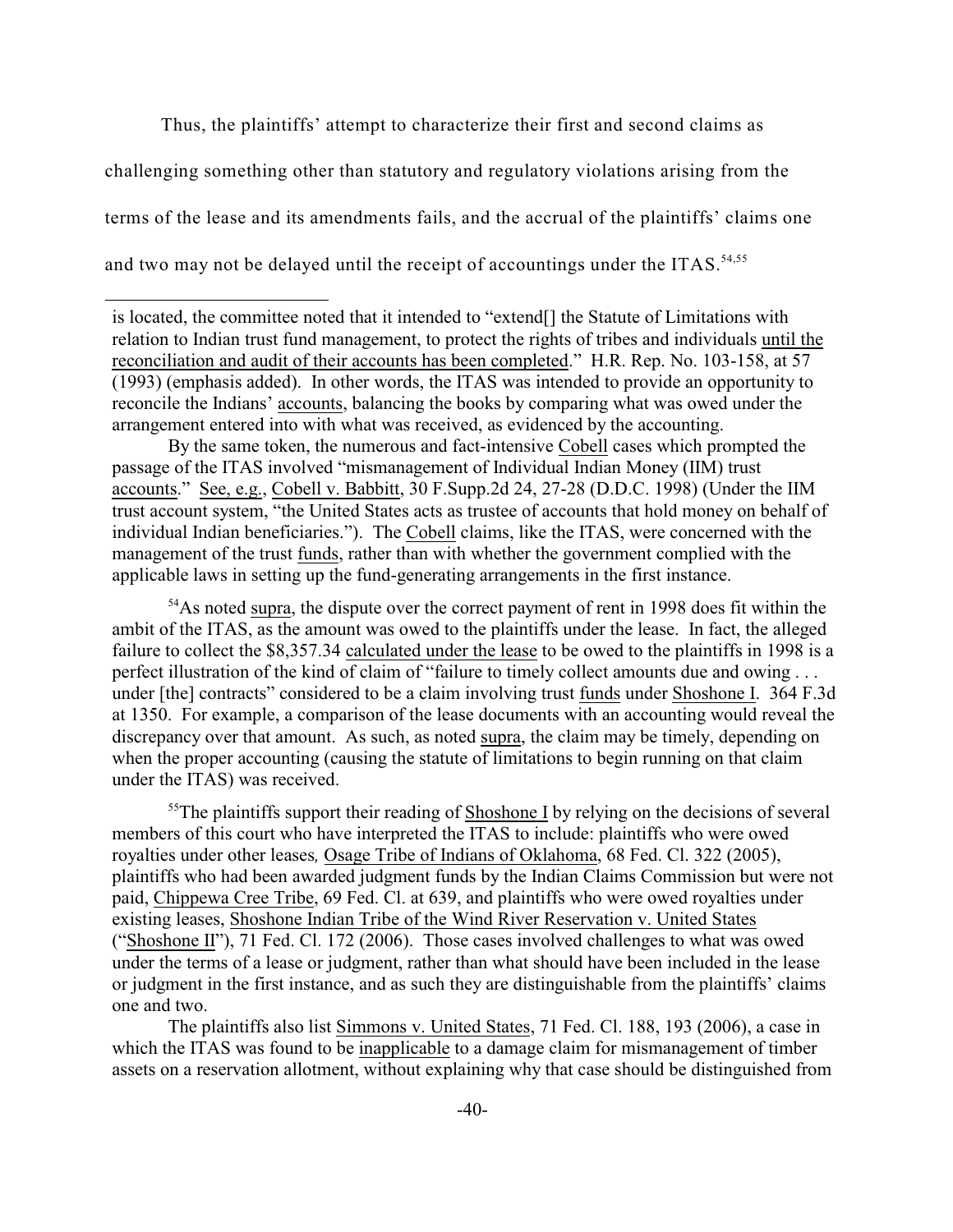#### **C. The Plaintiffs' Claims One and Two Are Barred by 28 U.S.C. § 2501.**

Having determined, as discussed above, that the ITAS does not apply to delay the accrual of the plaintiffs' claim one for failure to collect royalties and claim two for failure to collect "present fair annual rental," the court now turns to the timeliness of these claims under 28 U.S.C. § 2501 based on traditional rules of accrual.<sup>56</sup> The plaintiffs argue that, even without the ITAS, their claims for improper payments in 2000 and 2001,  $57$  at least, were timely filed because as claims for improper collection of funds, they accrued at the time of collection, and therefore a new claim accrued each year payment was due. Moreover, the plaintiffs assert that the royalties required under claim one involve consideration of the year's volume, rate, and formula, so a new claim accrues each year the royalties are not properly collected. Likewise, the plaintiffs argue that the "present fair annual rental" required in claim two contemplates by its terms a present and annual duty to collect a fair rental, so the claim accrues each year. While they acknowledge that the

their own. In fact, Simmons, in which the plaintiff demanded compensation for timber allegedly improperly harvested from his land, is strongly analogous to the present case, and the court in that case dismissed the claim on Shoshone I grounds. Simmons, 71 Fed. Cl. at 193.

<sup>&</sup>lt;sup>56</sup>As noted supra, a tolling agreement between the plaintiffs, the defendant, and BPX provided that the statute of limitations would not run between December 20, 2005 and June 30, 2006. The complaint in this court was filed on June 30, 2006. Thus, the parties do not dispute that any claims accruing after December 20, 1999 (six years prior to December 20, 2005) may be considered timely under 28 U.S.C. § 2501. The court notes, however, that the Supreme Court's recent holding in John R. Sand & Gravel Co. v. United States that "a court a court must raise on its own the timeliness of a lawsuit filed in the Court of Federal Claims, despite the Government's waiver of the issue," 128 S.Ct. 750, 752 (2008) (emphasis added), calls the validity of such tolling agreements into question. Because the analyses of the timeliness of the plaintiffs' claims are not affected by the six-month window of time subject to the tolling agreement, the court does not reach the question of the validity of the tolling agreement at this time.

 $57$ As noted supra, the plaintiffs' claims stemming from the rental adjustment done in 2001 (and applied to the years 2002-2005) are pending before the DOI Board of Indian Appeals.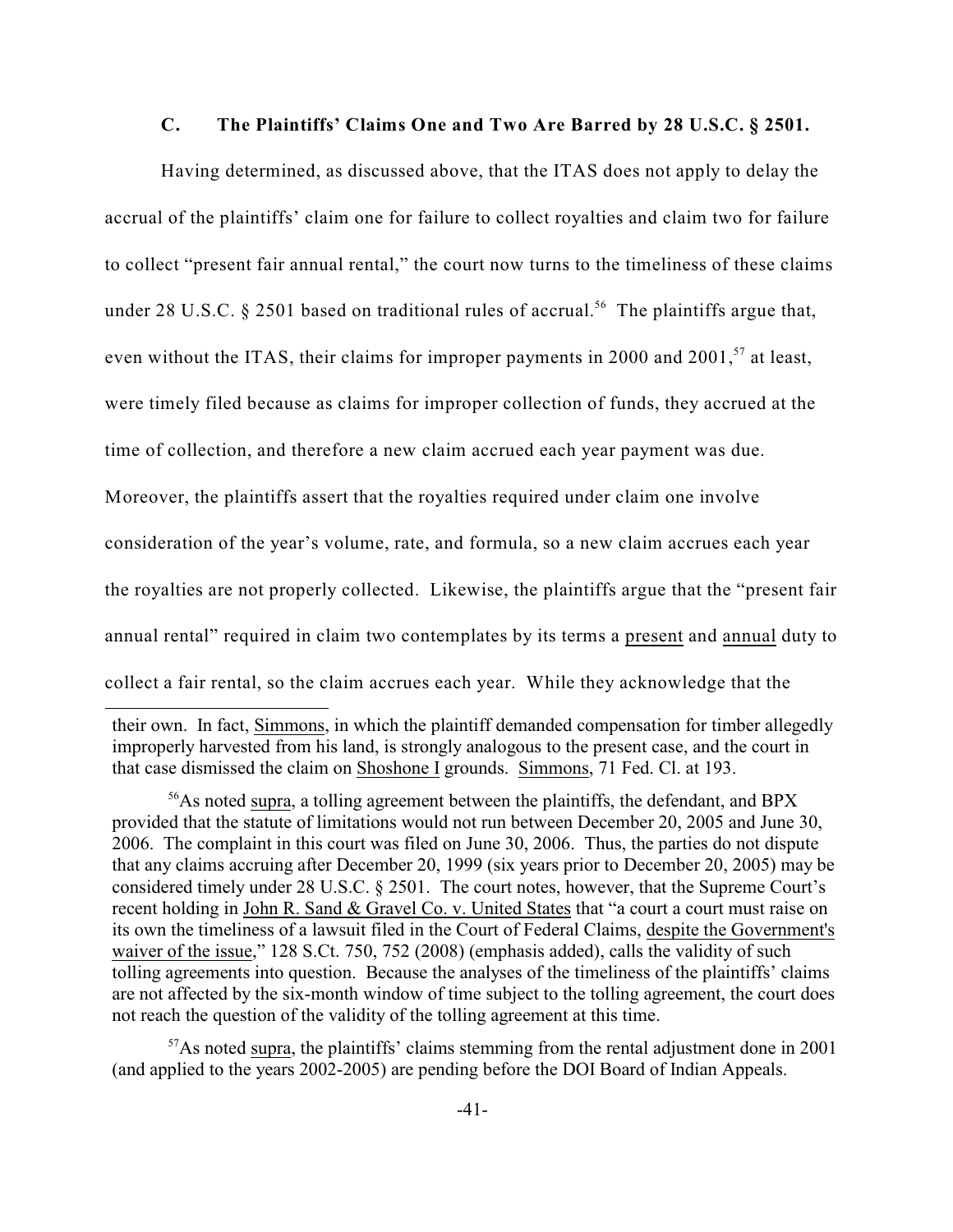rental amount for 2000 and 2001 was set most recently by the 1997 appraisal and rental adjustment, the plaintiffs argue that the government had an obligation to comply with the regulations each year when it collected payment, regardless of the lease terms.

The government responds that even the 2000 and 2001 claims are time-barred because they accrued when the plaintiffs were chargeable with knowledge of what payments they would receive and how they would be calculated. Specifically, the government contends that claim one accrued in 1989, when the lease was executed without any royalty provision. In the alternative, the government contends that, at the latest, claim one accrued in 1993, when the first rental adjustment occurred, since the method of determining the compensation should have been clear to the Oenga heirs at that point, or in 1994, when the lessee began to use the property for oil and gas production but still no royalties were received. By that time, the government argues, the plaintiffs had enough information to bring their claim against the government for the failure to collect royalties. Similarly, the government argues that the alleged failures to collect payments based on a "fair annual rental" in claim two accrued in 1993 and 1997, when the appraisals and rental adjustments occurred, setting the rent for the subsequent periods, with no changes in payment allowed under the lease until the next adjustment. The government claims that, while the plaintiffs may not all have had copies of the appraisals, the plaintiffs had contemporaneous knowledge of the conclusions therein, and they participated in extensive lease negotiations during that time, giving them sufficient knowledge of the return they

 $-42-$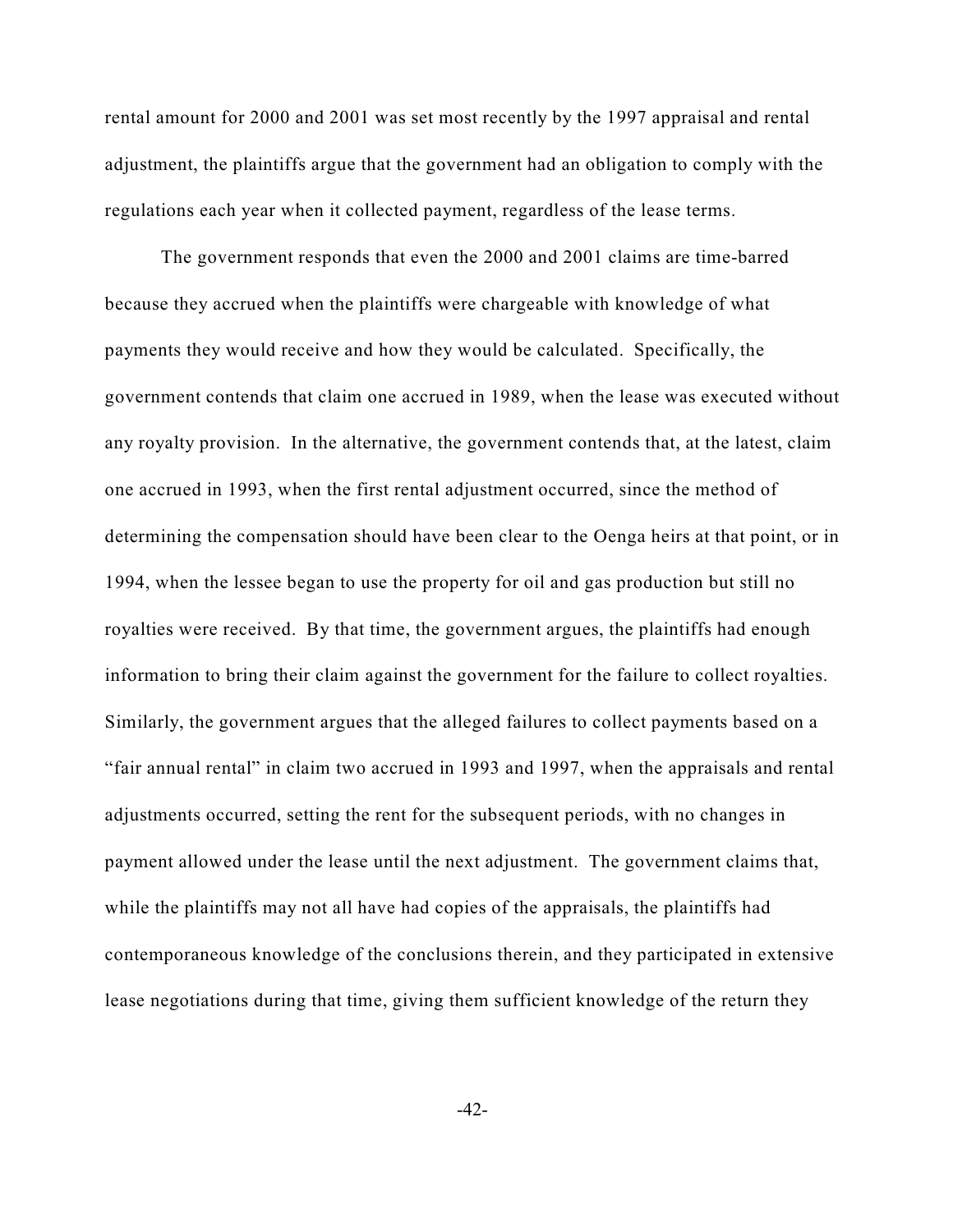were receiving to bring claim two within six years of the allegedly improper rental adjustments.

As noted above, "[a] cause of action for breach of trust traditionally accrues when the trustee 'repudiates' the trust and the beneficiary has knowledge of that repudiation." Shoshone I*,* 364 F.3d at 1348. Thus, the accrual standard for breach of trust has two components: (1) when was the trust repudiated, and (2) when did the beneficiary "learn[] that the trustee  $\dots$  failed to fulfill his responsibilities." Id. As to the first component, "[a] trustee may repudiate the trust by express words or by taking actions inconsistent with his responsibilities as trustee." Id. In this case, the plaintiffs allege that the government's repudiation occurred each year, including 2000 and 2001, at the time of the annual collection of the rent by the government, while the government contends the alleged repudiation occurred, at the latest, at the time the government calculated the rental adjustments to be collected – no later than 1997.

The court agrees with the government that even the portions of the plaintiffs' claims one and two pertaining to 2000 and 2001 are time-barred under 28 U.S.C. § 2501. The actions of the government that the plaintiffs allege in claims one and two were inconsistent with its responsibilities as trustee were set in motion by the execution of the lease, approved by the BIA, with no provision for royalties (despite listing oil production as an allowable use of the site) and provisions for annual rental rates that were not to be "based on the cost or value of the improvements or developments made by [BPX] or any income [BPX] derive[d] from the leased premises." See DA 13 ¶ 9. The alleged failures

-43-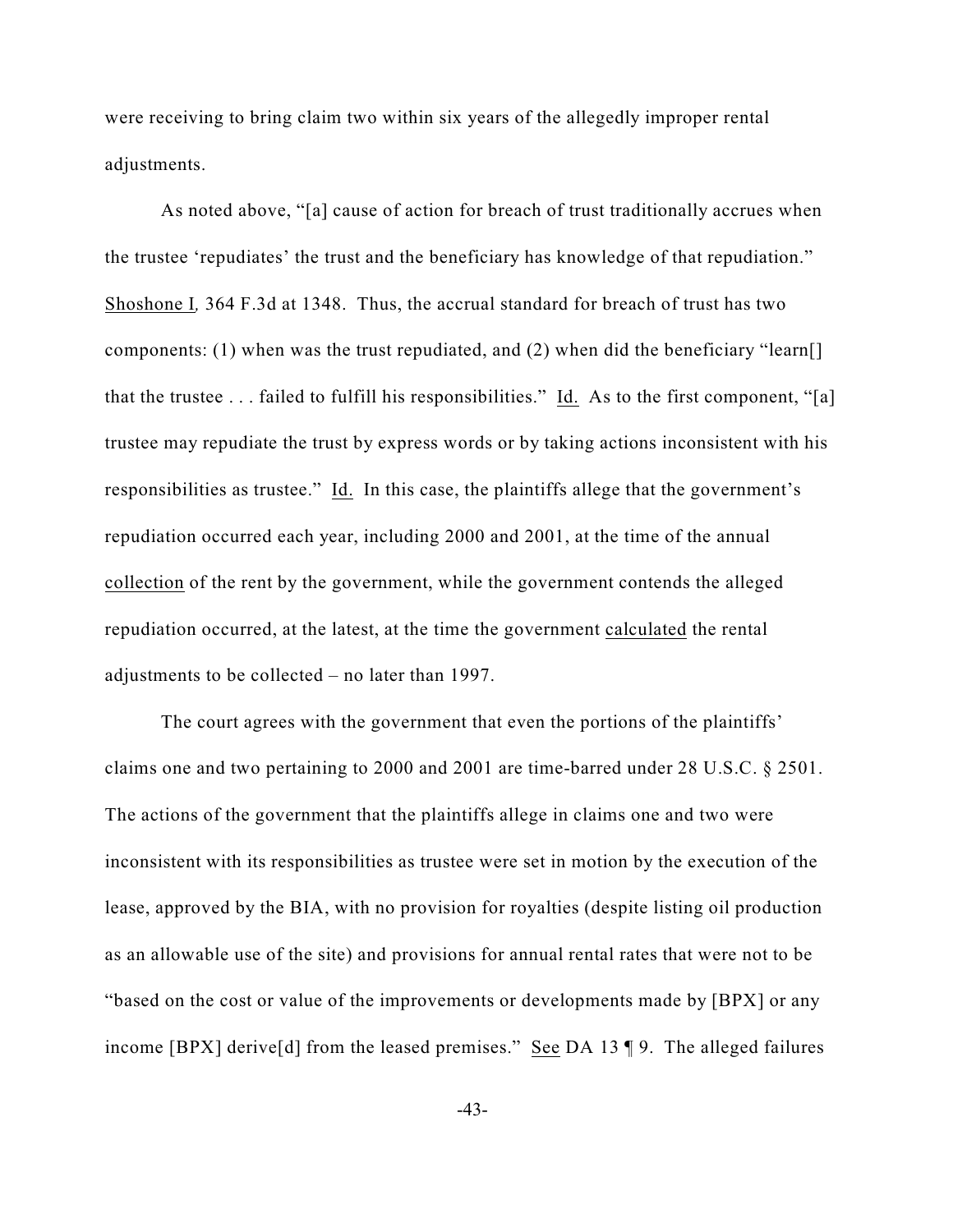to fulfill the responsibilities to collect royalties and "fair annual rental" were then cemented by the perpetuation of those lease terms in each subsequent amendment of the lease, and by each of the government's rental adjustments according to those terms, all of which failed to add a royalty provision or change the way the annual rent was calculated even after the site began to be used for oil production in 1994.<sup>58</sup> Accordingly, the government's alleged failure to fulfill its responsibilities – its "repudiation" of the trust – occurred no later than 1997, the last time that, despite oil being produced from the allotment, the government's calculation of the rent owed to the plaintiffs still did not reflect that use.<sup>59</sup> See Shoshone I, 364 F.3d at 1348. Moreover, since the plaintiffs knew of this alleged repudiation no later than October 1997, when they were informed by letter

 $58$ In fact, the 1994 amendments specifically provided that "Lessors shall make no additional claims, requests or demands of Lessee for Lease rental payments, rental payment adjustments or rental payment advances except as set forth in [the Lease Rental Adjustment provision]." DA 35.

 $59$ The plaintiffs' emphasis on the government's duties regarding "collection" of such rental is misplaced. With regard to claim two, the court notes that the regulations pertaining to "fair annual rental" which the plaintiffs complain were violated refer to the government's duties in "negotiating," "approving," or "granting" leases. See, e.g., 25 C.F.R. § 162.604 ("Except as otherwise provided in this part no lease shall be approved or granted at less than the present fair annual rental." (emphasis added)); 25 C.F.R. § 167.605 (discussing lease negotiation); see also 25 C.F.R. § 167.107. Similarly, with regard to claim one, the regulations setting forth the government's duties with regard to royalties refer to lease approval as well. See, e.g., 25 C.F.R. § 212.41 ("The Secretary shall not approve leases with a royalty rate less than 16 2/3 percent[.]" (emphasis added)).

Accordingly, the court focuses on the government's actions related to approval and granting of the lease and its amendments as the relevant duties for "repudiation" purposes. The court need not decide whether the rental adjustments should be included in these "lease approval and granting" duties, however, as the last such adjustment occurred in 1997 and any claim arising from it is therefore time-barred in any event.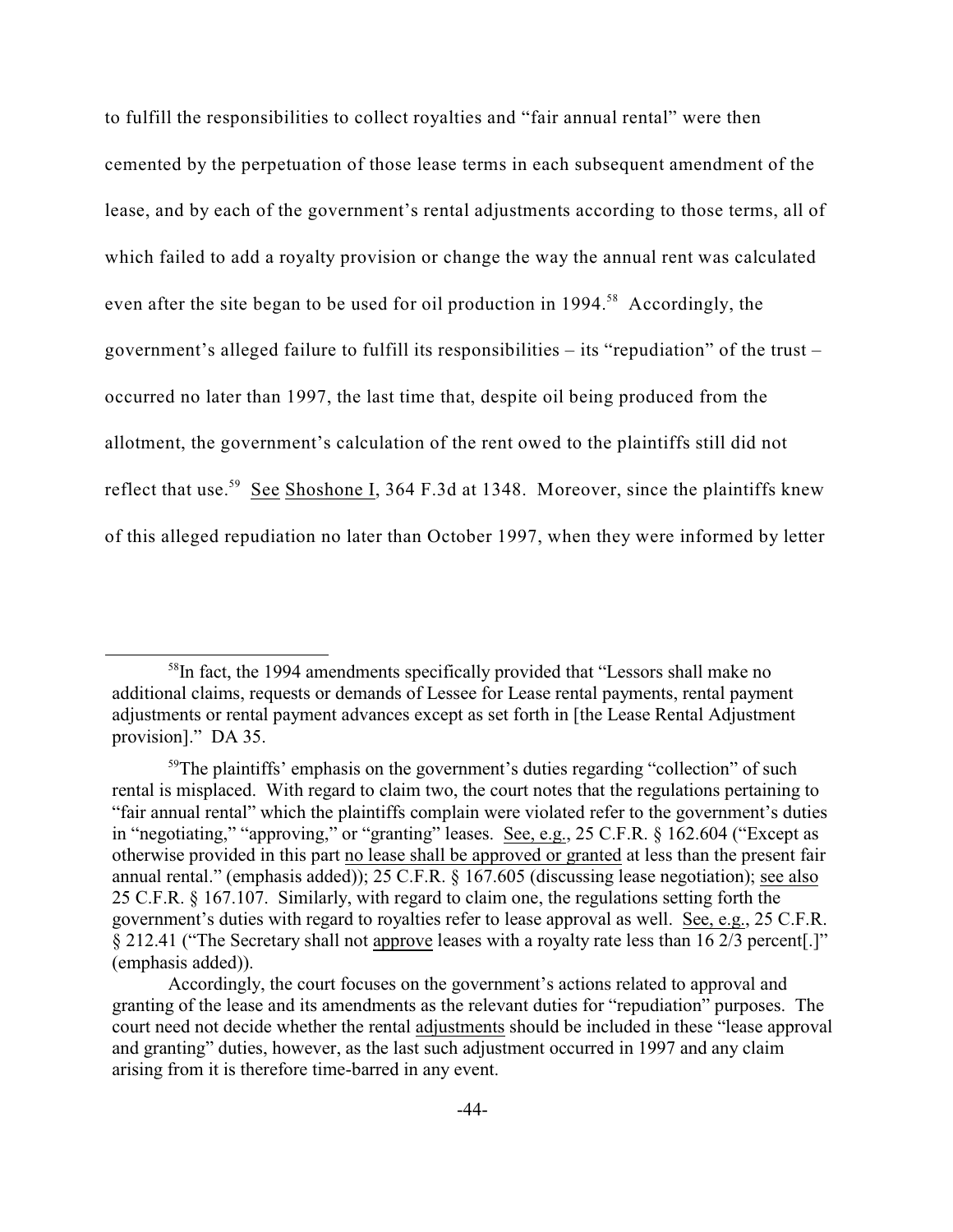of the 1997 appraisal and rental adjustment,  $60$  DA 44, claims one and two accrued no later than that date.

Nor can the plaintiffs' argument that the government had a duty to correct its course every year that it collected payments be characterized as a "continuing duty" claim. In continuing duty cases, "any ongoing breach of the continuing duty [creates] a series of individual actionable wrongs." Mitchell v. United States, 10 Cl. Ct. 787, 788-89 (Cl. Ct. 1986). Where such a duty exists, those individual wrongdoings "which arose within the six-year limitations period may be sued upon." Id. This approach has been applied in certain pay cases, on the grounds that each failure to pay the proper amount gave rise to a new claim. See, e.g., Friedman v. United States, 310 F.2d 381, 384-85 (Ct. Cl. 1962).

The Federal Circuit has held that, "[i]n order for the continuing claim doctrine to apply, the plaintiff's claim must be inherently susceptible to being broken down into a series of independent and distinct events or wrongs, each having its own associated

 $60$ The plaintiffs assert that they were not given copies of the actual 1993 and 1997 appraisals in this case until they received the "accounting responses" in 2003 and 2007. See, e.g., PLA 1 ¶ 7. However, the plaintiffs have not set forth any evidence that documents pertaining to the lease, including the appraisals, were withheld or otherwise not available to them upon request. Cf., e.g., DA 46 (Ms. Dickinson's declaration stating "If [the heirs] had asked, the copies [of the appraisals] would have been provided."). Accordingly, the court finds that it is sufficient for purposes of knowledge of repudiation that they were made aware of the existence and contents of such documents at the time. See, e.g., DA 23 (July 30, 1993 letter to Leroy Oenga from ASNA informing him that the 1993 appraisal had occurred and that "[a]s you know, BP[X] will be constructing a pad at the point."); DA 33 (counseling records signed by each heir in January 1994, indicating that they understood that they would "not receive any changes in payment because BP[X] has the full right to develop the property and enter into any agreements with ARCO."); DA 42 ("Stipulation of Lease History" signed by the parties to the May 1995 amendments, indicating the change to building a production pad on the allotment in 1993); DA 44 (October 8, 1997 letter to Leroy Oenga from Ms. Dickinson indicating that the 1997 appraisal had occurred and that the CPI adjustment would be used instead, as it was greater).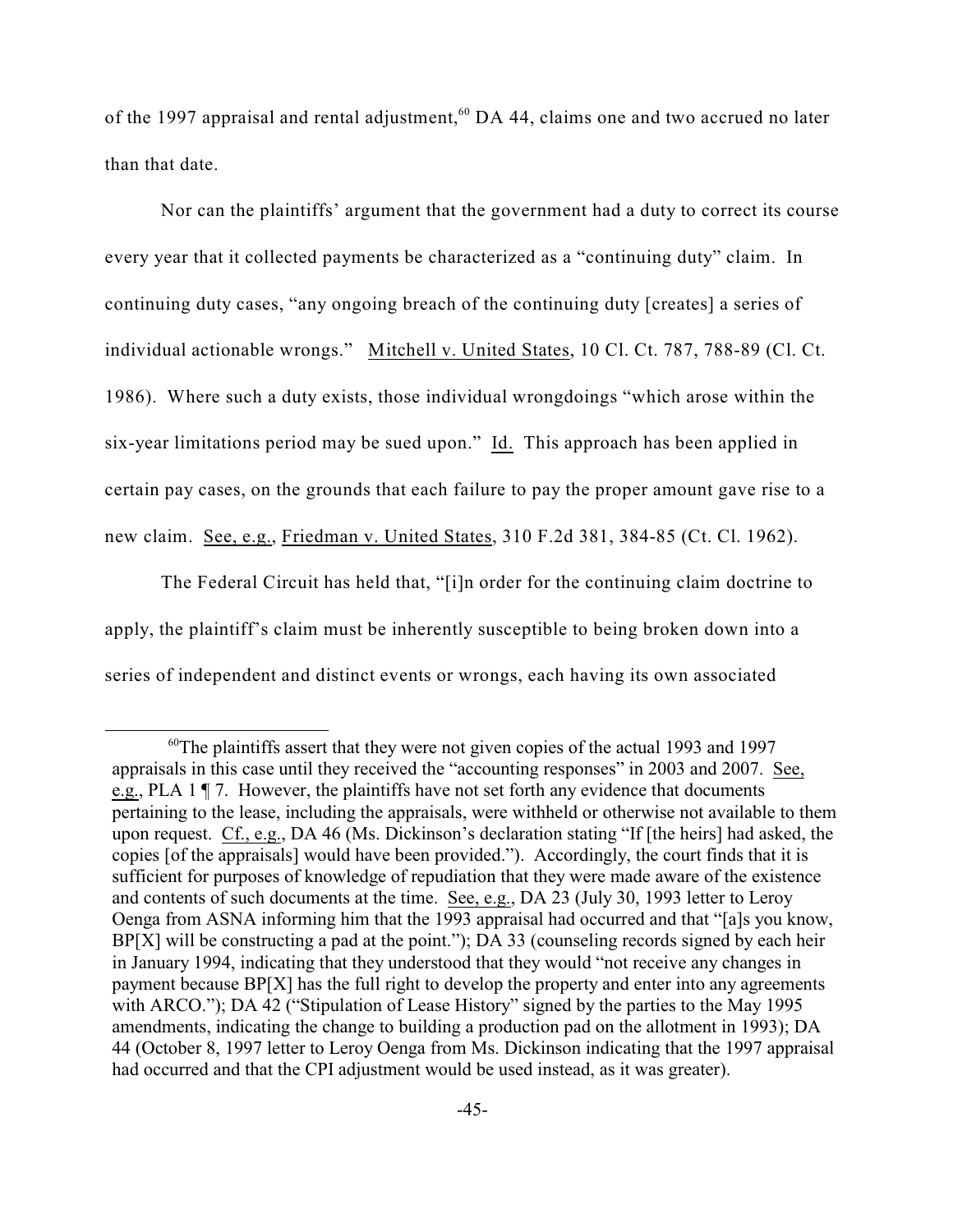damages." Brown Park Estates-Fairfield Dev. Co. v. United States, 127 F.3d 1449, 1458 (Fed. Cir. 1997). In Brown Park, the plaintiffs alleged that the Department of Housing and Urban Development ("HUD") had failed to properly set the maximum rent for low-income housing based on the fair market value of the rental property for the local area, because required rental adjustments were not made during a period outside the six year statute of limitations, and "on account of HUD's breaches outside the period of the statute of limitations, HUD started from the wrong base when making rent adjustments during the six years prior to the filing of suit." Id. at 1457-58. "Thus, the alleged improper base for these latter years relates directly to, and is completely dependent on, whether HUD failed to make rent adjustments in earlier years . . . ." Id. at 1458.

In response to the government's statute of limitations defense, the plaintiffs in Brown Park argued that theirs was a continuing claim. Id. at 1454. However, the Federal Circuit held that the claims accrued at the time of the earlier failure to make proper rent adjustments, at which time the statute of limitations began to run. Id. at 1455. The Brown Park court held that "a claim based upon a single distinct event, which may have continued ill effects later on, is not a continuing claim." Id. at 1456; see also Boling v. United States, 220 F.3d 1365, 1373 (Fed. Cir. 2000) ("The continuing claims doctrine . . . does not apply in cases where a single governmental action causes a series of deleterious effects, even though those effects may extend long after the initial governmental breach.").

Here, the plaintiffs' claims one and two are barred because the lease amendments in 1994 and 1995 and the rental adjustments in 1993 and 1997 were each distinct events that

-46-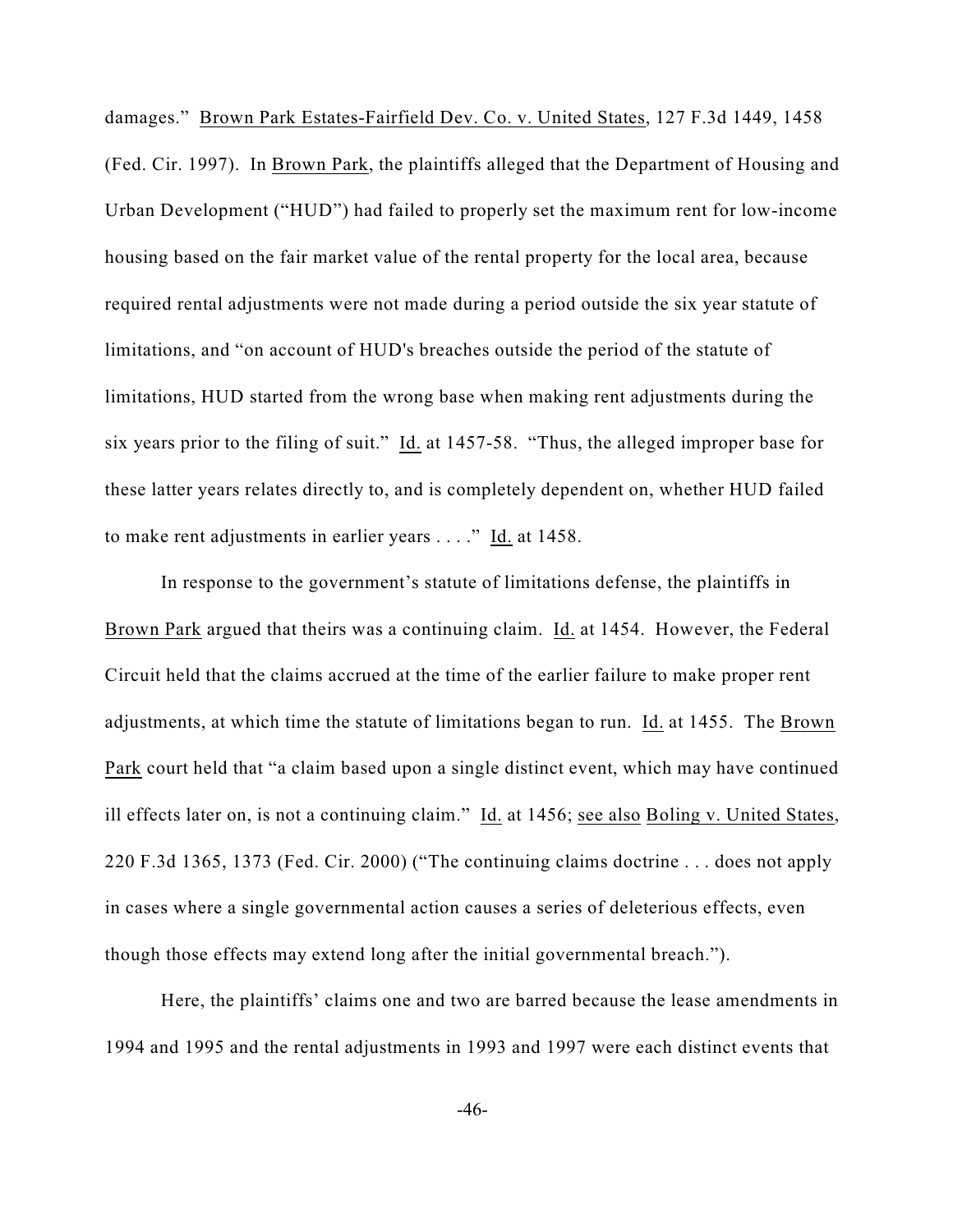allegedly caused continuing ill effects to the plaintiffs in the intervening years. The lease amendments in 1994 and 1995 set off a "series of deleterious effects" allegedly suffered by the plaintiffs, but once each amendment was in place, the payments in later years did not give rise to independent damages – the damages were directly tied to the terms of the earlier lease amendment. See Boling, 220 F.3d at 1373. Likewise, the harm incurred in the years between rental adjustments (in 1998, 1999, 2000, and 2001, for example), was directly tied to the preceding adjustment in which the allegedly incorrect rates were set; the rent collections in each of those intervening years did not have "its own associated damages." See Brown Park, 127 F.3d at 1458. Thus, when the BIA allegedly failed to collect the proper royalties or rent in 2000 and 2001, it was adhering to the terms to which it had bound itself in the formation of the lease, the subsequent amendments, and the rental adjustments under the lease, and it was not committing any new, independent wrongs. $61$ Accordingly, the 2000 and 2001 claims are barred because they arose, at the latest, from the 1997 rental adjustment, which occurred outside the limitations period. $^{62}$ 

<sup>&</sup>lt;sup>61</sup>This is consistent with the characterization of the claims for failure to collect proper rents and royalties as mismanagement of the trust assets, since such mismanagement could occur only as a single event at the setting of the rent, after which the BIA lacked the power under the terms of the lease to unilaterally alter the contract, in contrast to mismanagement of trust funds, which could occur as a series of individual accounting-type errors, each giving rise to new harm.

 $^{62}$ Because claim two is entirely time-barred, the court does not reach the question of whether the plaintiffs have alleged a money-mandating duty in claim two.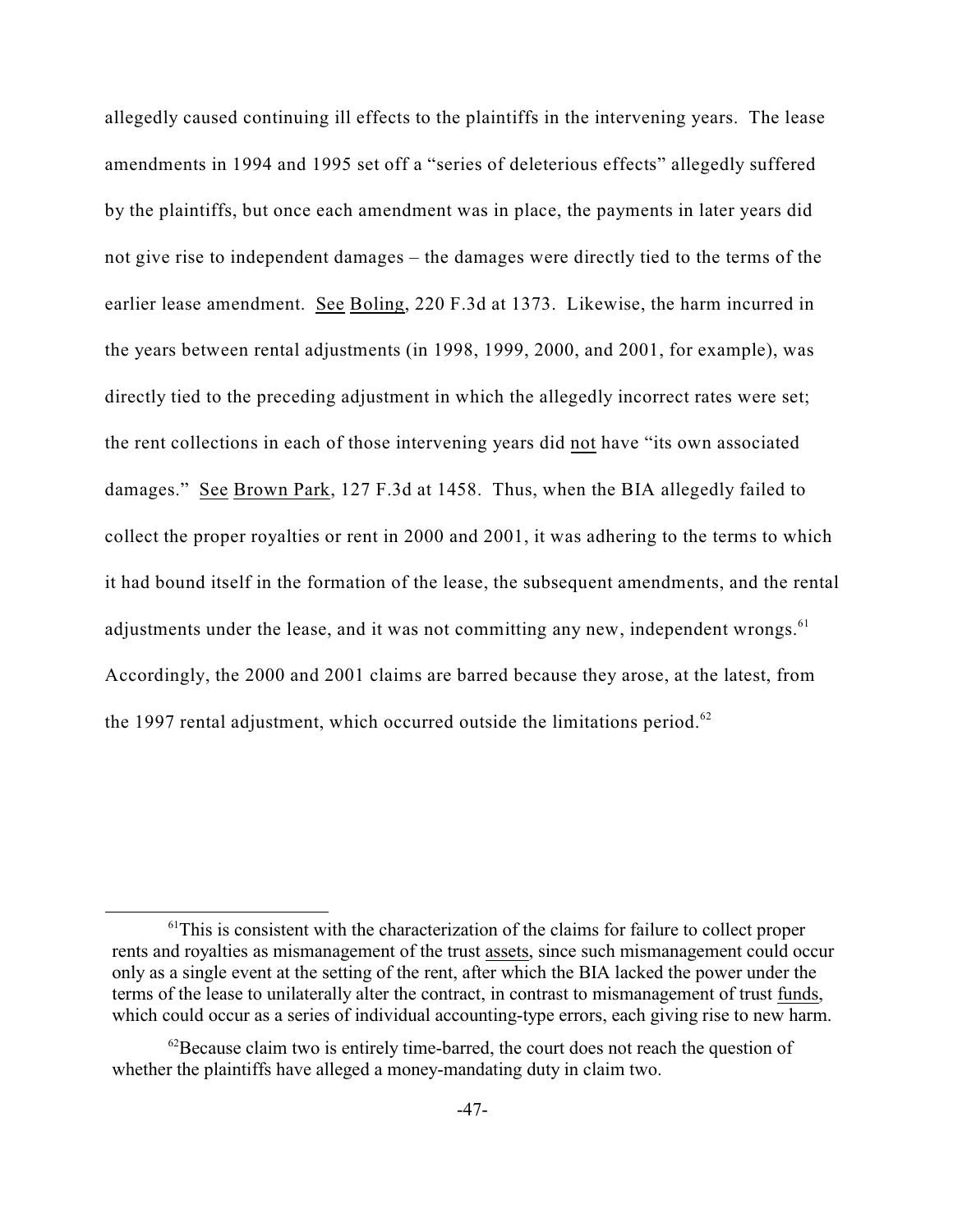**D. Production from the Lisburne PA Was Outside the Scope of the Lease, and the Plaintiffs Have Established a Money-Mandating Claim of Breach of Trust for the Activities There; However, Disputed Issues of Material Fact Preclude Summary Judgment as to Whether Production from the West Niakuk PA Was Within the Scope of the Lease.** 

In their third claim, the plaintiffs allege that the government breached its fiduciary obligation and trust responsibility by failing to take appropriate actions against the alleged breaches of the lease and trespasses caused by the production of oil and gas from locations other than the Niakuk area through the plaintiffs' allotment – specifically the Lisburne and West Niakuk PAs. $<sup>63</sup>$  In particular, the plaintiffs argue that the scope of the lease did not</sup> encompass oil and gas development and production from areas outside Niakuk, pointing to

As discussed supra, a breach of trust claim traditionally accrues "when the trustee 'repudiates' the trust and the beneficiary has knowledge of that repudiation." Shoshone I, 364 F.3d at 1348. In this case, it is undisputed that the plaintiffs did not have knowledge of the development and production from West Niakuk and Lisburne until 2003 and 2007, respectively. Moreover, it is undisputed that the government failed to take action in response to the plaintiffs' demands with regard to West Niakuk and Lisburne in 2005 and 2007, respectively. Thus, under either set of possible accrual dates, claim three was brought within six years of accrual and is therefore timely under 28 U.S.C. § 2501. The plaintiffs' motion for partial summary judgment with regard to the timeliness of claim three is **GRANTED**.

 $<sup>63</sup>$ As noted supra, the government and the intervenors have not raised a statute of</sup> limitations defense to claim three. However, the plaintiffs have moved for summary judgment with regard to the timeliness of claim three, arguing that it accrued when the government failed to take action as requested via demand letters by the plaintiffs – in 2005 with regard to West Niakuk and the use of the allotment by ARCO and Exxon, and in 2007 with regard to Lisburne. Pls.' Mot. at 17-18. Alternatively, the plaintiffs point to the dates when they learned of the production of oil from West Niakuk and Lisburne through the facility on their allotment – in 2003 for West Niakuk (via a requested accounting), and in 2007 with regard to Lisburne (via discovery in the present litigation) – as accrual dates. Id.

Though neither the government nor the intervenors has challenged the timeliness of claim three, the court has an independent duty to determine whether the claim falls within the six-year statute of limitations set forth in 28 U.S.C. § 2501. John R. Sand & Gravel, 128 S.Ct. at 752 ("[A] court must raise on its own the timeliness of a lawsuit filed [under 28 U.S.C. § 2501] in the Court of Federal Claims, despite the Government's waiver of the issue.").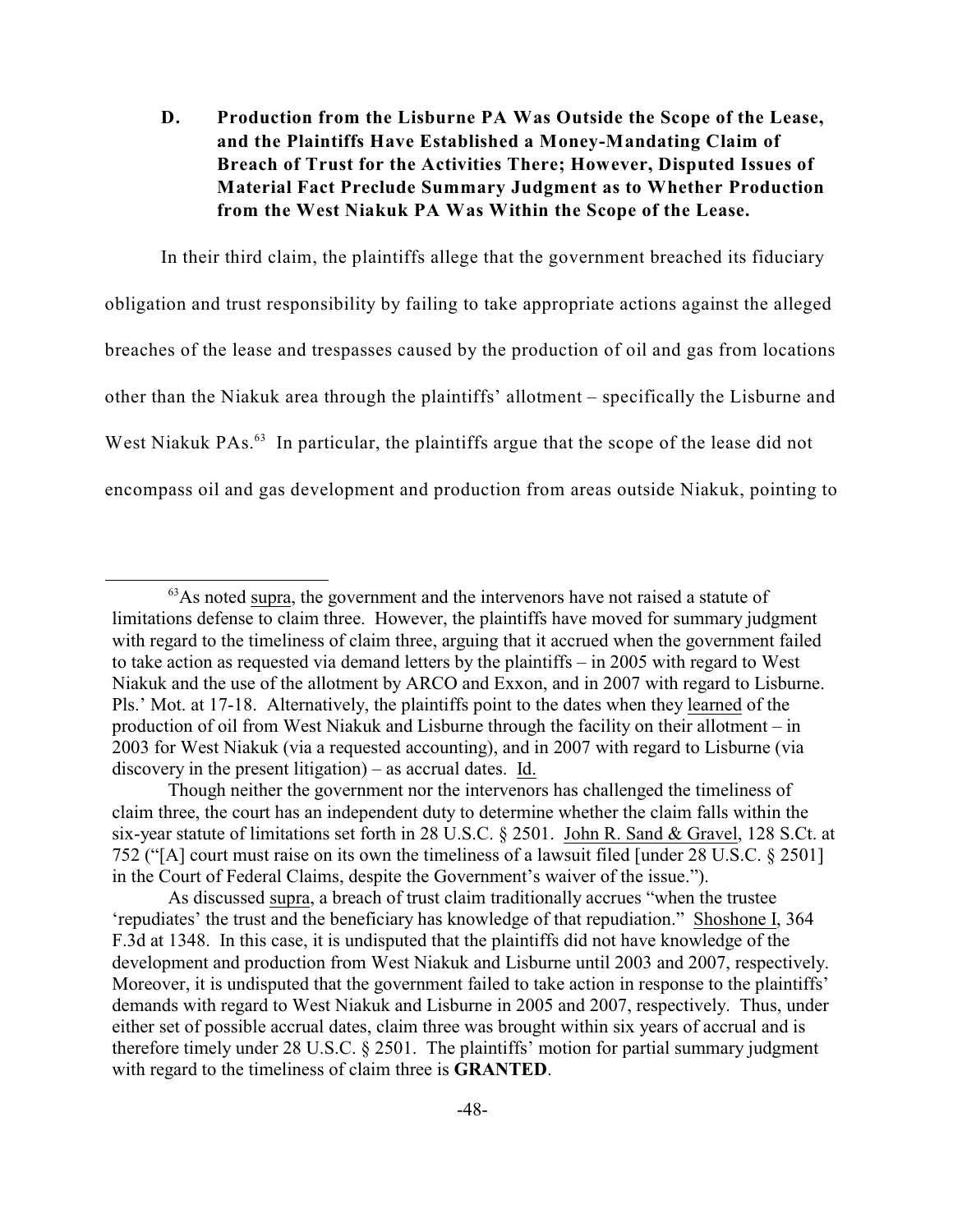the repeated references to the "Niakuk Project" in the original lease,  $64$  and the absence of references to other areas, as evidence that the intention of the parties at the time the lease was executed was that oil would be produced from Niakuk only.

Under this reading of the lease, the plaintiffs argue that BPX breached the lease when it allowed the production of oil and gas from the Lisburne and West Niakuk PAs through its facilities on the plaintiffs' allotment, first by way of the facility sharing agreement with ARCO and Exxon, and later by producing the oil and gas from those areas itself. In addition, the plaintiffs argue that ARCO and Exxon trespassed on the plaintiffs' allotment when they used BPX's facilities to produce oil and gas from Lisburne and West Niakuk.<sup>65</sup> In this action, the plaintiffs claim that the United States had a money-mandating

DA 13  $\parallel$  1 (emphasis added). As a further example, the plaintiffs point to the two maps attached to the lease as Exhibit A, entitled "Niakuk Project Location Map" and "Niakuk Onshore Access Road and Pipelines." Id. at Ex. A (emphasis added). As described in detail supra, these maps depict a causeway extending offshore to a "Proposed Niakuk Production Island Addition." Id. (emphasis added).

 $<sup>65</sup>$ The plaintiffs also argue that the facility sharing agreement between BPX and ARCO</sup> and Exxon was an "assignment," and that notice of and consent to the arrangement were therefore required, under both the 1994 amendments to the lease, which required notice to the Oenga heirs and ASNA "if the leased premises are subleased" but excluded "facility sharing agreements or other transactions which do not convey an interest in real property," DA 35 ¶ 13,

 $64$  For example, the plaintiffs quote the language of  $\P$  1 of the lease, to the effect that:

<sup>[</sup>t]he first ten years of the lease shall constitute a period within which the Lessee shall attempt to obtain required permits for the Niakuk Project. . . . [D]uring the initial ten (10) year period, Lessee must notify the Lessor and the Superintendent [of the BIA] of the status of the permitting process and/or of the Niakuk Project. . . . Such notice is required within ninety (90) days of the date that the Niakuk Project is either fully permitted or the project is cancelled or delayed. . . . If Lessee serves written notice that it intends to procede [sic] with the Niakuk Project, then this lease will be deemed to have been taken for consecutive five  $(5)$  year periods ....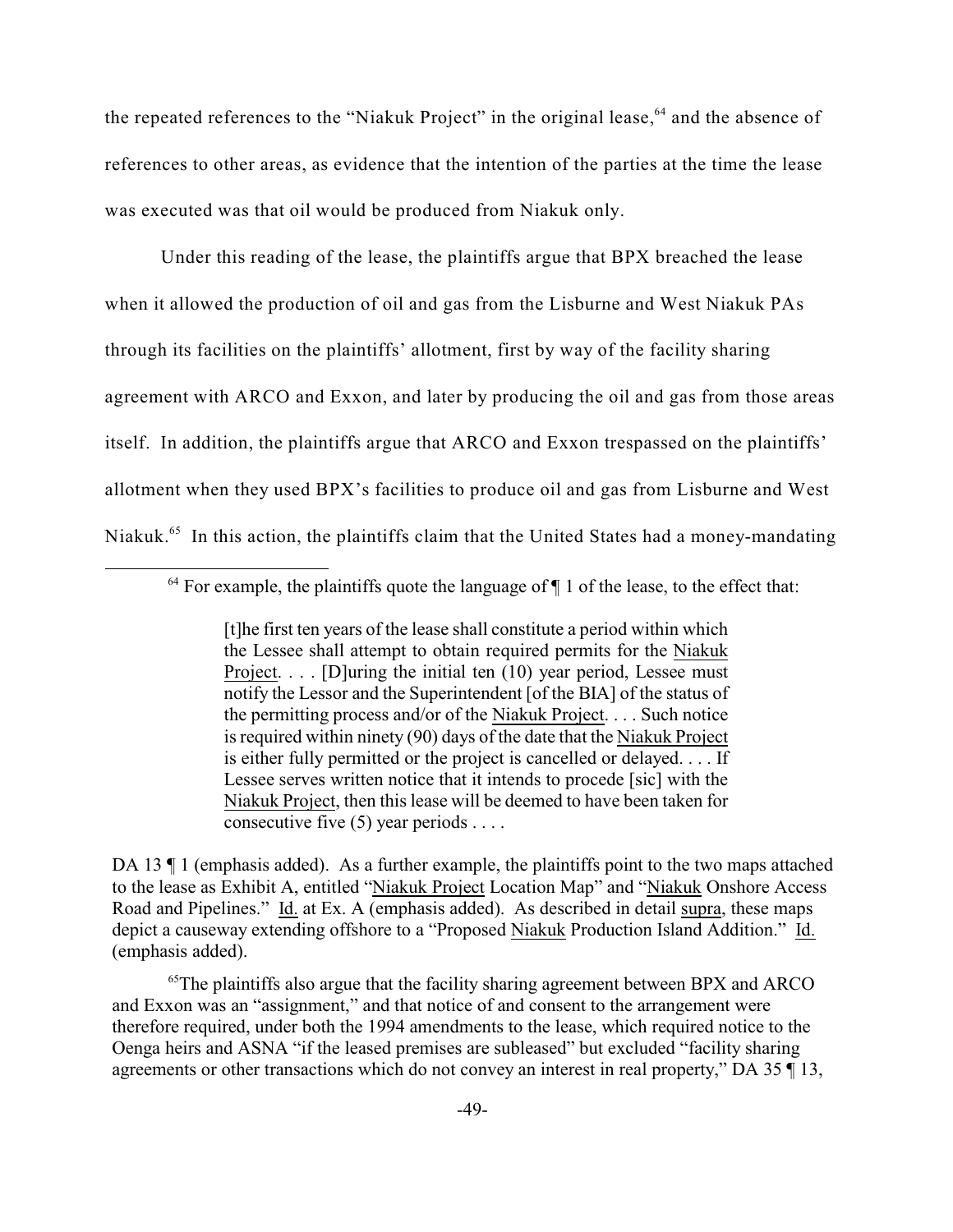duty to take action against these breaches of the lease and trespasses at the request of the

Oenga heirs in 2005 (with regard to West Niakuk) and 2007 (with regard to Lisburne) –

especially given the provision in the 1995 lease amendments designating the BIA as the

sole contact with BPX – and that the government breached that duty.

and the regulations governing leases of allotted lands, particularly 25 C.F.R. § 162.610, which states that "a sublease, assignment, amendment or encumbrance of any lease or permit issued under this part may be made only with the approval of the Secretary and the written consent of all parties to such lease or permit," except that, "[w]ith the consent of the Secretary, the lease may contain a provision authorizing the lessee to sublease the premises, in whole or in part, without further approval." 25 C.F.R.  $\S$  162.610(a)-(b) (2001). The plaintiffs define "assignment" as "the transfer of rights or property." Black's Law Dictionary (8th ed. 2004); see also id. (defining "partial assignment" as "[t]he immediate transfer of part but not all of the assignor's right.").

The intervenors respond that, though an assignment would have required notice and consent under the lease and the regulations cited by the plaintiffs, the facility sharing agreement in this case is not an assignment. The intervenors define "assignment" as a transfer of possessory rights, under which the "entire interest" in leased premises is transferred with no reversionary interest, as opposed to a "sublease," which involves transfer of all or a portion of the leased premises for "less than the balance of the term." Intervenors' Reply at 28 (citing Restatement (Second) of Property § 15.1 cmt. i (1977); see also Rest. (2d) of Prop. § 15.1 cmt. i (defining a "partial assignment" as transfer of an undivided share or specific portion of the leased property "for the balance of the term of the lease" (emphasis added))).

The court agrees with the government that the facility sharing agreement in this case was not an assignment. The agreement allowed ARCO and Exxon to use a drilling and manifold slot at the Heald Point drillsite to test the prospectivity of their leases. IE J. It did not convey all or part of BPX's interest in the leased premises for the balance of the lease term. In fact, the interest conveyed by the agreement was recouped by BPX before the end of the lease when, in 2000, BPX took over ARCO and Exxon's leases and BPX itself began producing the oil therefrom through Heald Point. The court notes that the definition of assignment in Black's Law Dictionary, cited by plaintiffs, goes on to state that "assignment of lease" means "[a]n assignment in which a lessee transfers the entire unexpired remainder of the lease term, as distinguished from a sublease transferring only a portion of the remaining term." (emphasis added). This comports with the Restatement (Second) of Property definitions, cited by the intervenors, as noted supra.

The 1994 amendments specifically excluded facility sharing agreements from the notice requirement for subleases, in accordance with the allowance in 25 C.F.R. § 162.610(b) for Secretary-approved lease provisions authorizing subleases without consent. Thus, the court finds that the entry into the facility sharing arrangement without notice and consent was permissible as a matter of law. However, to the extent that the facility sharing agreement allowed for activities outside the scope of the lease, the plaintiffs' claims are still viable, as discussed infra.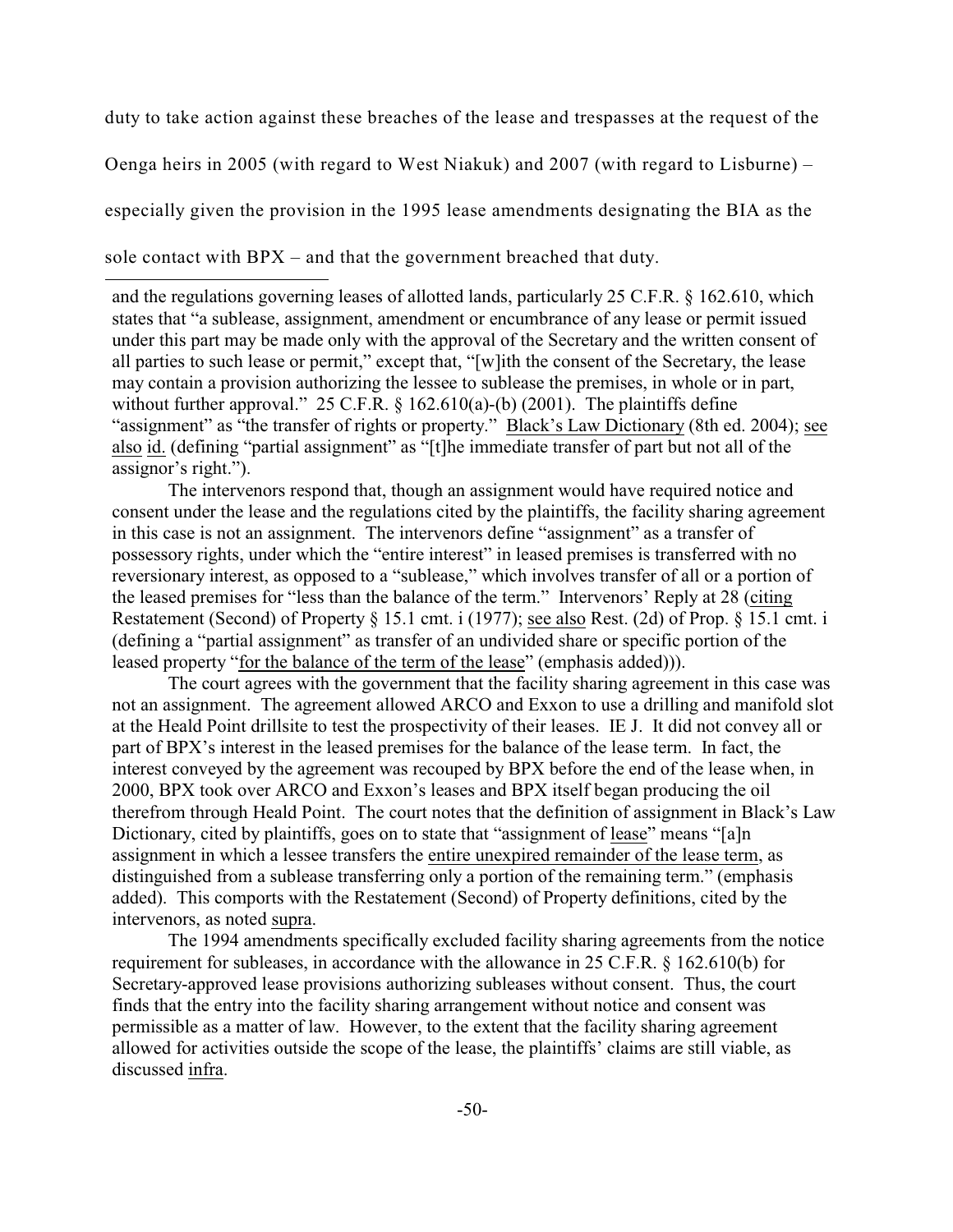In response, the defendant and intervenors argue that the terms of the lease were sufficiently broad to include the development and production of oil and gas without regard to where such oil and gas was located, as the lease did not place geographical or geological restrictions on the use of the leased premises. They point to the language of ¶ 10 of the lease, which states, as noted above, that "[t]he Lessee may use the leased premises for any and all oil field exploration, development, construction, facilities, production and support purposes and for any other uses and purposes reasonably or conveniently related thereto." DA 13 ¶ 10. The intervenors claim that, notwithstanding the references to the "Niakuk Project" in the lease, no effort was made to define the geographic boundaries of the oil exploration and production because at the time the lease was entered into, the location of the oil and gas was not yet completely understood, and that in fact, the "Niakuk PA" as such was not formed until March 2, 1994, more than five years after the lease was executed.<sup>66</sup> The intervenors contend that the references to the "Niakuk Project" in the lease pertain only to the initial, ten-year phase of the lease, limiting only "the extent to which BPX could continue to hold the [Oenga lease] as a yearto-year tenancy instead of a long term tenancy." Intervenors' Mot. at 21 (emphasis in original).

Thus, the central question in claim three is one of lease interpretation, particularly interpreting the meaning of the "Niakuk Project." It is well-established that "[c]ontract interpretation begins with the language of the written agreement." NVT Techs., Inc. v.

<sup>&</sup>lt;sup>66</sup> Likewise, the West Niakuk PA was not formed until November 17, 1997.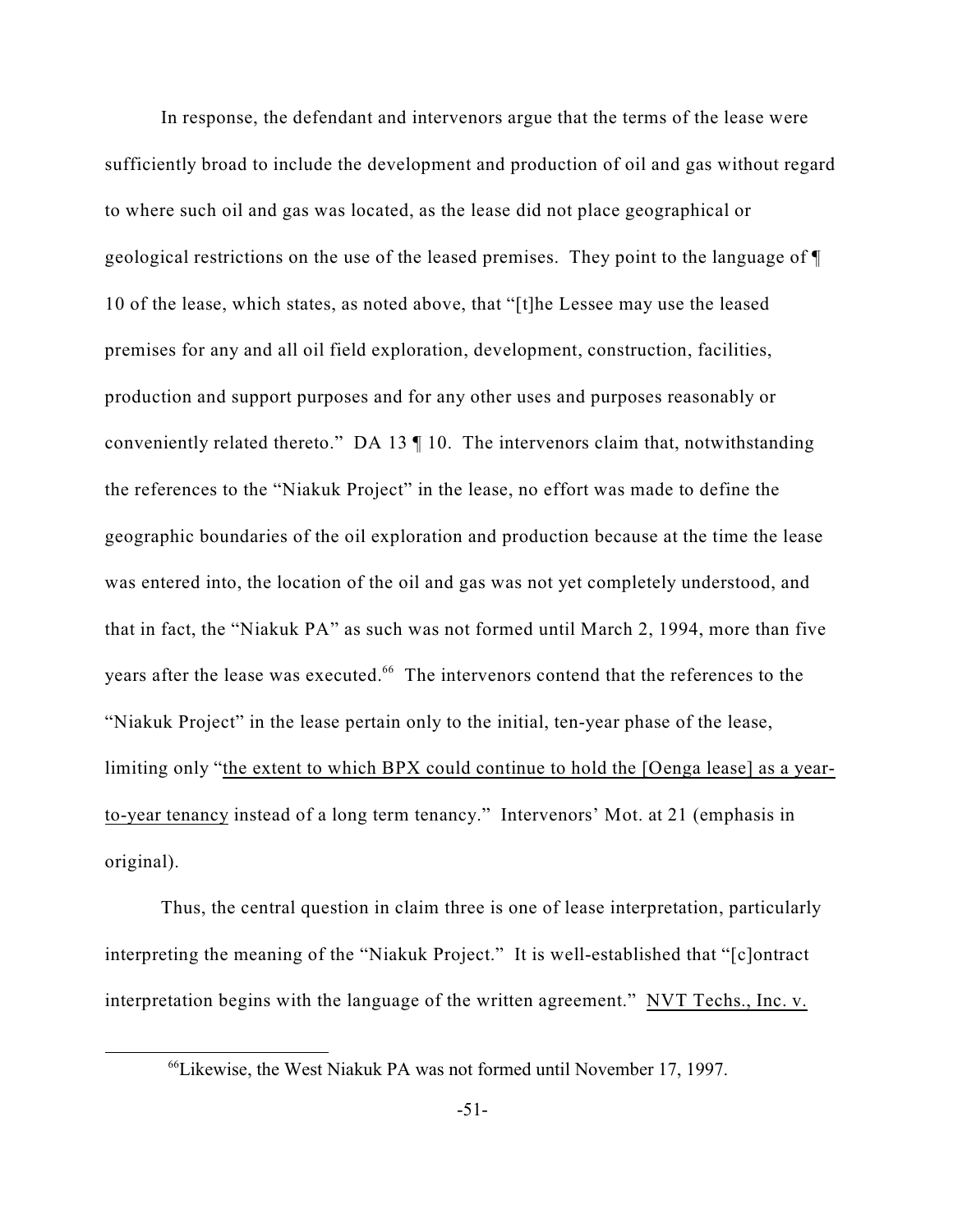United States, 370 F.3d 1153, 1159 (Fed. Cir. 2004) (citing Foley Co. v. United States, 11 F.3d 1032, 1034 (Fed. Cir. 1993)). "When interpreting the contract, the document must be considered as a whole and interpreted so as to harmonize and give reasonable meaning to all of its parts." Id. (citing McAbee Constr., Inc. v. United States, 97 F.3d 1431, 1434-35 (Fed. Cir. 1996)). Meaning should be given to all parts of the contract to avoid "leav[ing] a portion of the contract useless, inexplicable, void, or superfluous." Id. (citing Gould, Inc. v. United States, 935 F.2d 1271, 1274 (Fed. Cir. 1991). The court must determine the correct interpretation of the lease provisions "consistent with the parties' intent at the time of [lease] execution." Cities of Burbank, Glendale, and Pasadena v. Bodman, 464 F.3d 1280, 1284 (Fed. Cir. 2006) (citing Winstar Corp. v. United States, 64 F.3d 1531, 1540 (Fed. Cir. 1995)). In addition, when interpreting a contract, "the language of [the] contract must be given that meaning that would be derived from the contract by a reasonably intelligent person acquainted with the contemporaneous circumstances." Teg-Paradigm Environmental, Inc. v. United States, 465 F.3d 1329, 1338 (Fed. Cir. 2006) (internal quotation omitted).

# **1. The Lease Did Not Encompass the Lisburne PA.**

The court agrees with the plaintiffs that, tested by the above standards of contract interpretation, the scope of the lease, while broad, did not encompass oil and gas development and production from the Lisburne PA, which had been formed in December 1986, more than two years before the signing of the January 1989 lease. Though the term "Niakuk Project" is not defined in either the lease or the later amendments, the repeated

-52-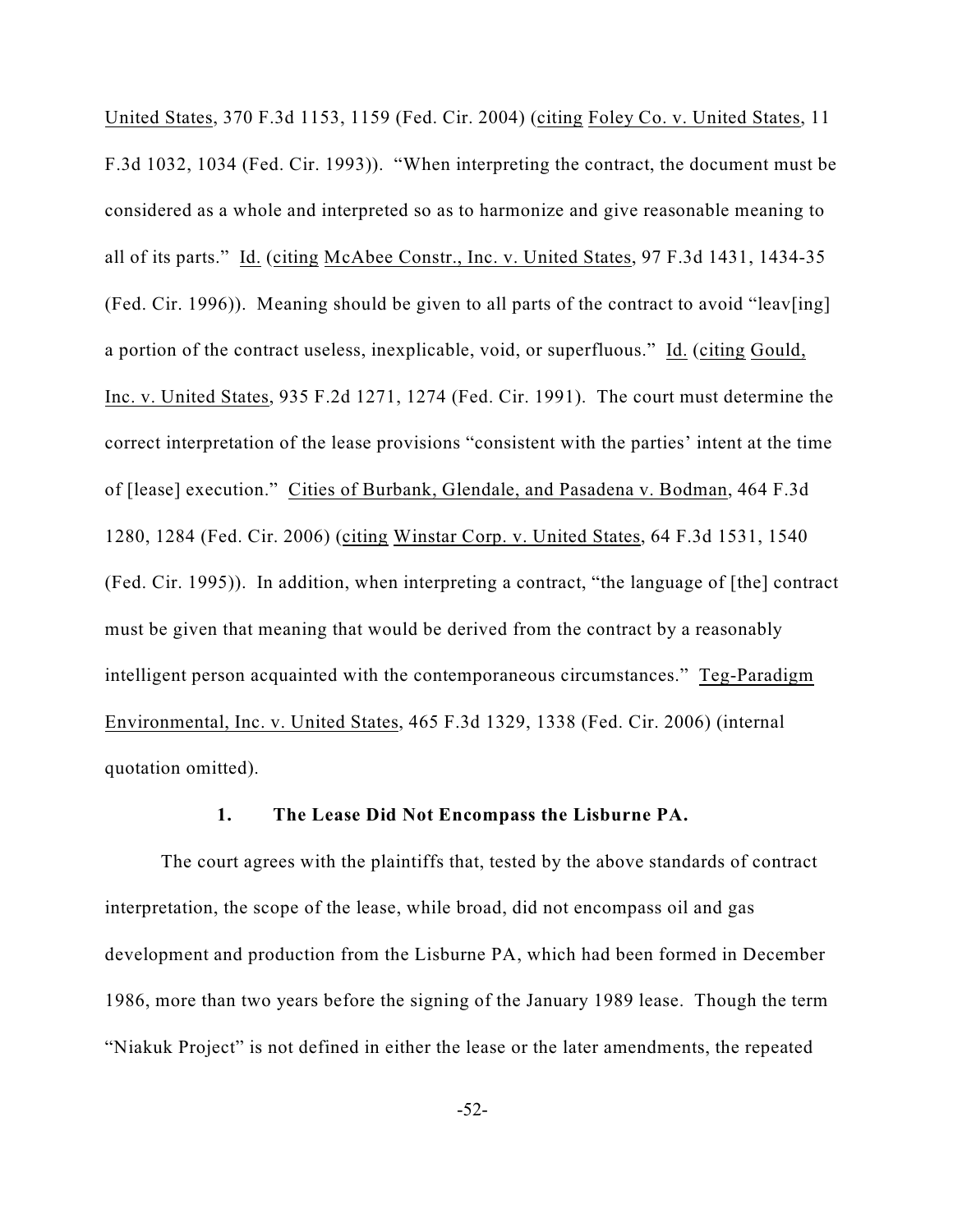references to it may not be read out of the lease. See NVT Techs., 370 F.3d at 1159 (A contract interpretation should not "leave[] a portion of the contract useless, inexplicable, void, or superfluous."). In this case, given that the exact boundaries of the Niakuk area were not known at the time the lease was executed, the term "Niakuk Project" is more readily defined in terms of what it did not include. As evidenced by the Alaska DNR decisions discussing and delineating the various areas within the PBU, see, e.g., IE O (approving formation of the Lisburne PA on December 4, 1986); IE HH (certifying a Niakuk discovery well on September 2, 1988), a "reasonably intelligent person acquainted with the contemporaneous circumstances," Teg-Paradigm, 465 F.3d at 1338, would not consider those areas to be entirely amorphous or interchangeable, as the intervenors have implied. Specifically, though the boundaries of the Niakuk area were not set at the time the lease was executed, it was clearly separate from the Lisburne PA. See, e.g., IE HH (September 2, 1988 Alaska DNR decision distinguishing those portions of lease number 34635 within the Lisburne PA from those portions within the "discovered separate geologic structure" called the "Niakuk hydrocarbon structure" or "Niakuk structure").

Given the fact that the Lisburne PA was a defined area prior to the execution of the lease, the lack of any reference to that area in the lease (despite the repeated references to Niakuk) indicates that the lease was not intended to encompass activities in the Lisburne PA.<sup>67</sup> Stretching the term "Niakuk Project" to include development and production from a

 $67$ Though the phrase "Niakuk Project" appears only in the lease term describing the first phase of the lease, BPX's "written notice that it intends to procede [sic] with the Niakuk Project" is the mechanism which automatically triggered the onset of the second phase of the lease, and as such the references to the Niakuk Project must be considered to have bearing on the scope of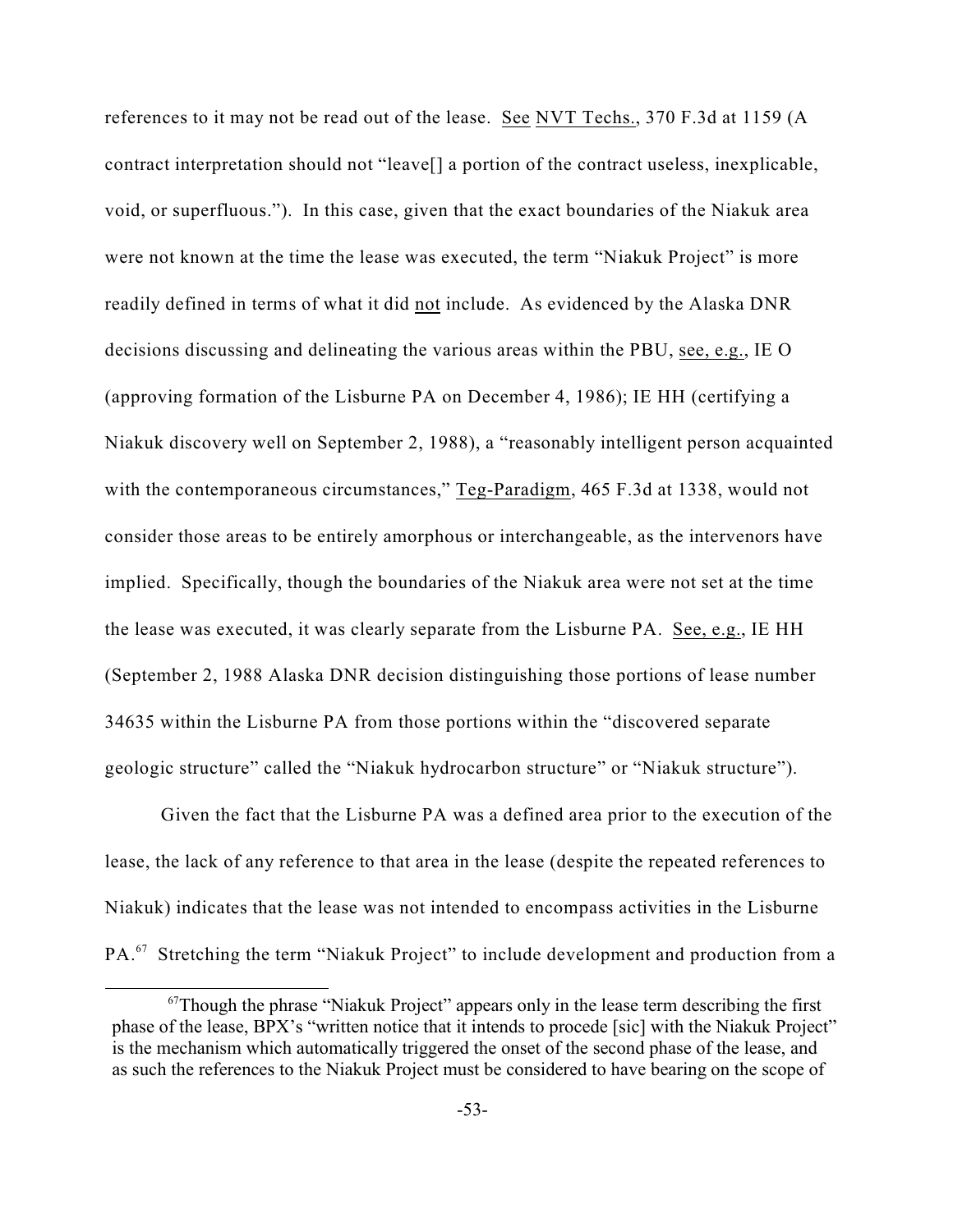distinct, pre-existing participating area with a pre-existing leasing structure is not a reasonable reading of the lease language in light of the contemporaneous circumstances. The defendant and intervenors have not put forth any reason why, if activities within the previously defined Lisburne PA were intended to be included within the scope of the Oenga lease, that area was nonetheless never mentioned in the lease, the subsequent amendments, or indeed in any communications with the plaintiffs until after the filing of this lawsuit, though Niakuk was mentioned repeatedly. Accordingly, the court finds that the scope of the lease did not include the activities in the Lisburne  $PA^{68,69}$ 

 $68$ This reading of the lease is consistent with BPX's July 29, 1993 letter giving notice to the BIA of its intent to proceed with the "Niakuk Development Project," which stated that "[t]he [1989] Lease provided authorization for BP[X] to construct production facilities to support development of, and production from, our Niakuk oil accumulation." DA 20 (emphasis added). This confirms that the Niakuk Project was understood to be tied to a particular oil accumulation, the boundaries of which may not have been completely known, but which certainly did not refer to the unmentioned Lisburne accumulation, already encompassed at that time by the Lisburne PA. Cf. Intervenors' Mot. at 23 ("The Lisburne accumulation, the Niakuk accumulation, and the Raven accumulation all were known to exist prior to the execution of the Oenga Lease effective January 1, 1989 . . . ."); see also Teg-Paradigm, 465 F.3d at 1338 ("Although extrinsic evidence may not be used to interpret an unambiguous contract provision, we have looked to it to confirm that the parties intended for the term to have its plain and ordinary meaning." (citing Coast Fed. Bank, FSB v. United States, 323 F.3d 1035, 1038 (Fed. Cir. 2003))).

The plaintiffs maintain that the July 29, 1993 letter should be considered the first lease amendment, and that no notice of the amendment was given to the plaintiffs prior to the signing of the July 29, 1993 letter by the BIA on August 3, 1993. See, e.g., PPFUF ¶¶ A.5.b-c; PLA 1. The intervenors counter that the letter was not an amendment and merely provided notice to the BIA of (1) the shift to the second phase of the lease and (2) the exercise of BPX's option to increase the size of the leased premises. See, e.g., Intervenors' Mot. at 20.

As described supra, BPX's July 29, 1993 letter was characterized by its own terms as a "Lease Amendment" and was formally approved as such by the BIA. DA 20. However, the letter had two titles, "Notification of Niakuk Project Commencement" and "Request to Amend

both the first and the second phases. See DA 13 ¶ 1; see also Tr. of Oral Arg. 117:23-25 (Counsel for the intervenors indicated that "[i]f the time had passed ten years and BP[X] had not delivered the notice, the lease would have expired."); NVT Techs., 370 F.3d at 1159 ("When interpreting the contract, the document must be considered as a whole and interpreted so as to harmonize and give reasonable meaning to all of its parts.").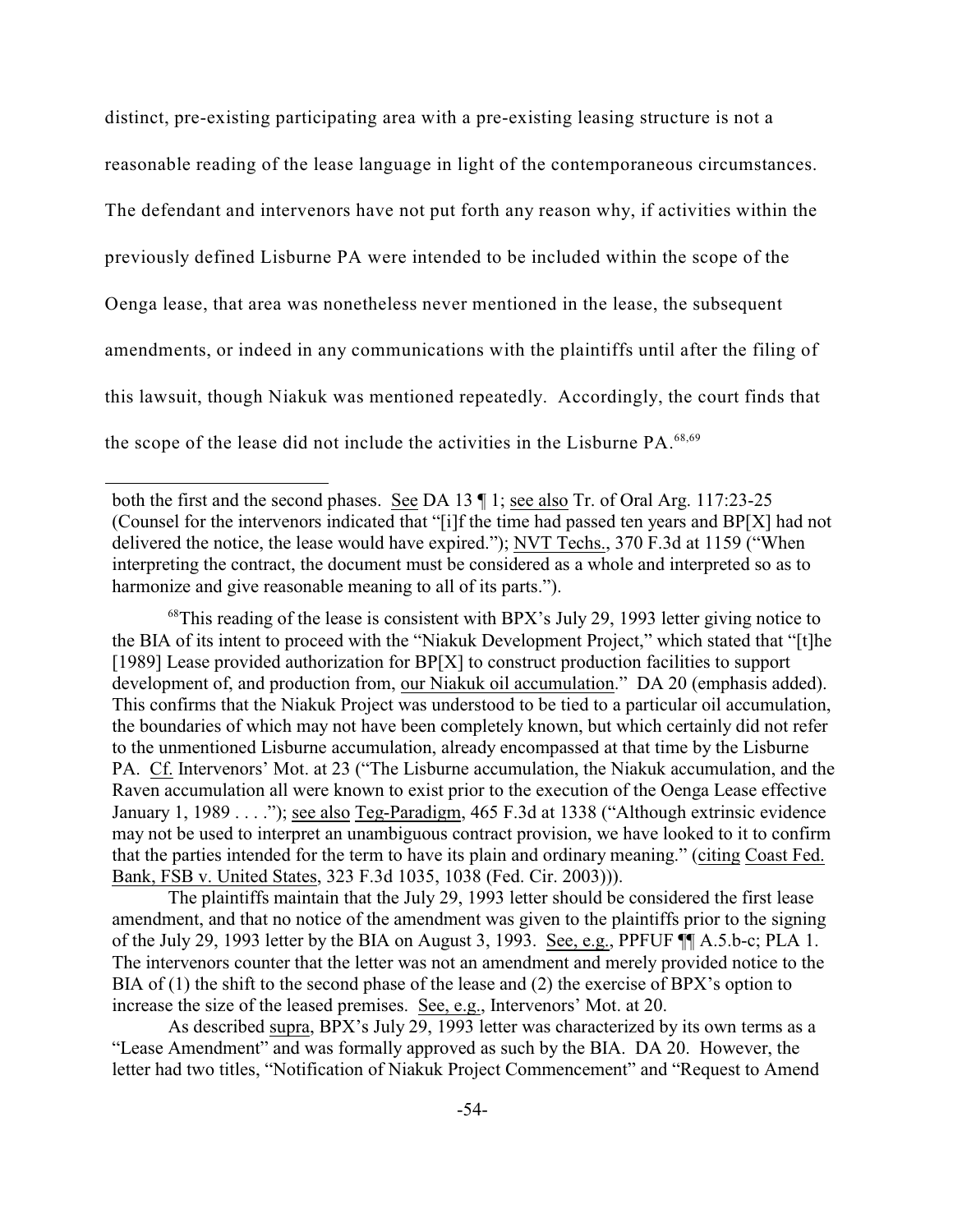# **2. Disputed Issues of Fact Preclude Summary Judgment as to the Activities in the West Niakuk PA.**

In contrast to the Lisburne PA, the court finds that disputed issues of fact remain as to whether the scope of the lease and the "Niakuk Project" were intended to extend to the oil and gas development and production from the West Niakuk PA through the plaintiffs' allotment. As noted above, the West Niakuk PA was not formed until November 17, 1997, and has since been melded together with the former expanded Niakuk PA to form

With regard to the plaintiffs' charge that they did not receive proper notice of the changes mentioned in the July 29, 1993 letter, the court finds that such a claim is not timely. The record contains a letter from Ms. Stevens of ASNA to Leroy Oenga, dated July 30, 1993, describing BPX's planned expansion to twenty acres and the corresponding increase in rental payment, and stating that "[a]s you know, BP[X] will be constructing a pad at the point." DA 23. In addition, the Oenga heirs each signed a counseling record in January 1994, stating, "I understand that the original lease is still in effect except for those parts changed by the amendment signed in August by BIA and [the 1994] amendments." DA 33 (emphasis added). Accordingly, any claim that notice of these changes was not properly given to the plaintiffs prior to the BIA's August 3, 1993 approval accrued when they became aware of that approval, no later than the signing of the counseling records in January 1994, and well over six years before the plaintiffs brought their claims in this court. See 28 U.S.C. § 2501.

 $<sup>69</sup>$ The court notes that inclusion of activities in the Lisburne PA within the scope of the</sup> original lease would have increased the value of the leased premises to BPX and consequently the rent bargained for by the heirs. Similarly, if the plaintiffs had been apprised of the later addition of oil and gas development and production from the Lisburne PA, they would have been in a position to renegotiate the lease to increase the rent accordingly.

Surface Lease F89-01," and the request to amend pertained to the increase of the leased premises (for which BIA approval was not actually required under the lease, DA 13 ¶ 11). DA 20; see also Tr. of Oral Arg. 110:19-20 (counsel for intervenors noted that "the letter . . . shouldn't have been filed as an amendment").

For purposes of claims one and two, the court need not decide whether the July 29, 1993 letter was a formal amendment, as those claims are time-barred in any event, as discussed supra. For purposes of the Lisburne area portion of claim three, the court need not decide whether the letter was an amendment, as the court finds that the lease did not contemplate development and production from the Lisburne area, and the reference in the July 29, 1993 letter to the "Niakuk oil accumulation" only serves to confirm that understanding, as discussed above. To the extent that the nature of the July 29, 1993 letter is relevant to the West Niakuk area portion of claim three, the court defers ruling on the question until the factual issues surrounding that claim have been further developed.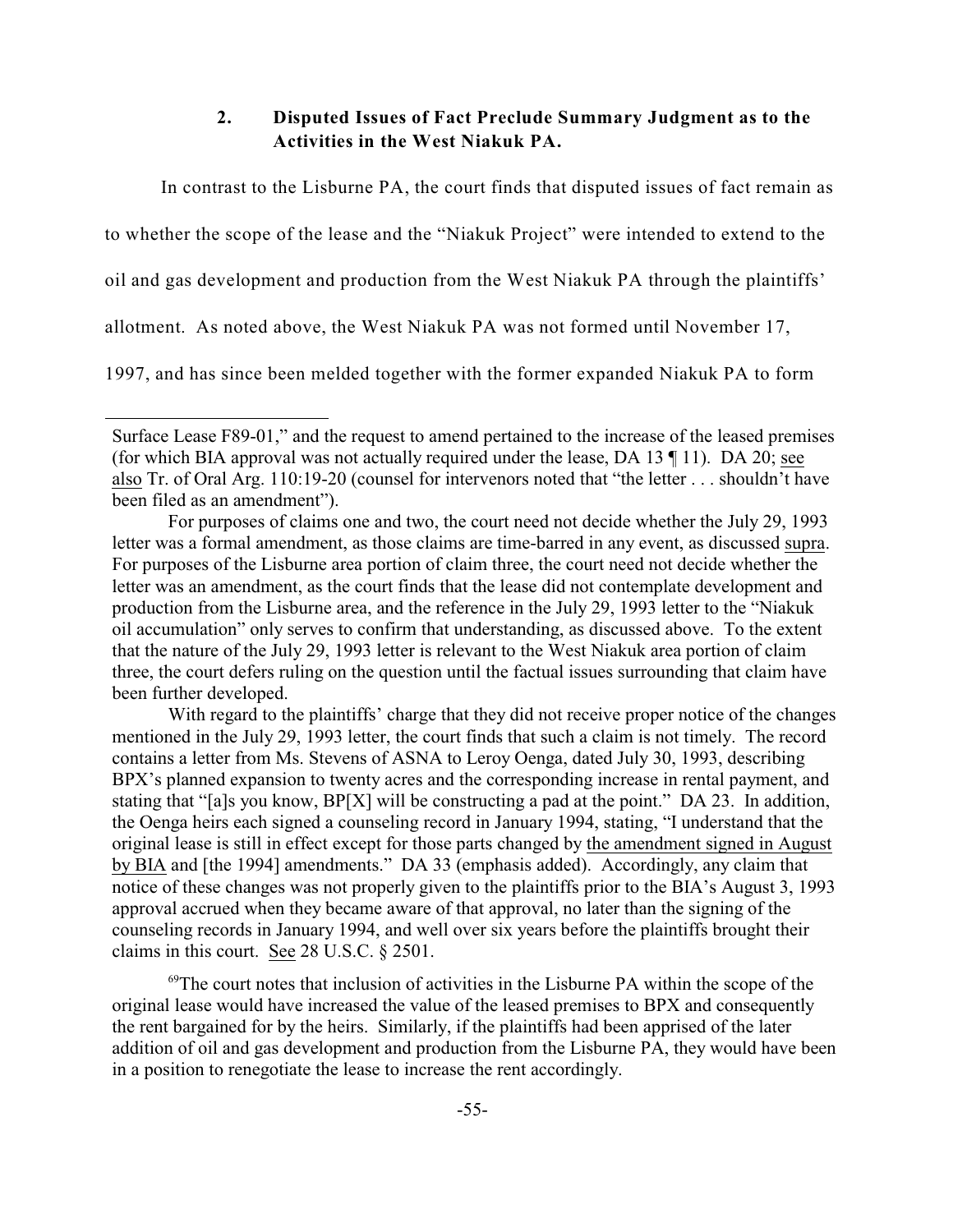the "Combined Niakuk PA." It is not clear from the record what was known about the West Niakuk area at the time the lease was executed nor when the amendments were signed. In order to interpret the lease term "Niakuk Project" in relation to the West Niakuk area – even to determine whether or not it is ambiguous as to the activities there<sup>70</sup> – the court will require more information regarding industry standards, including how oil and gas leasing was structured in the PBU, what role geography and geology played in the delineation of the various areas and PAs, and the history and nature of the oil and gas exploration and development therefrom. See Teg-Paradigm, 465 F.3d at 1338 (When interpreting a contract, "the language of [the] contract must be given that meaning that would be derived from the contract by a reasonably intelligent person acquainted with the contemporaneous circumstances."); see also id. ("Even when a contract is unambiguous, it may be appropriate to turn to one common form of extrinsic evidence – evidence of trade practice and custom."). Unlike the Lisburne PA, which the record clearly indicates was a separate and distinct area long before the lease was entered into in 1989, the court cannot determine on the present record just how separate and distinct the West Niakuk and Niakuk areas were – or were thought to be – at the time the agreements at issue in this case were made. Accordingly, the court denies all parties' motions with regard to whether the West Niakuk activities were outside the scope of the lease.

<sup>&</sup>lt;sup>70</sup>See, e.g., Teg-Paradigm, 465 F.3d at 1338 ("When a provision in a contract is susceptible to more than one reasonable interpretation, it is ambiguous, and we may then resort to extrinsic evidence to resolve the ambiguity." (internal citations omitted)).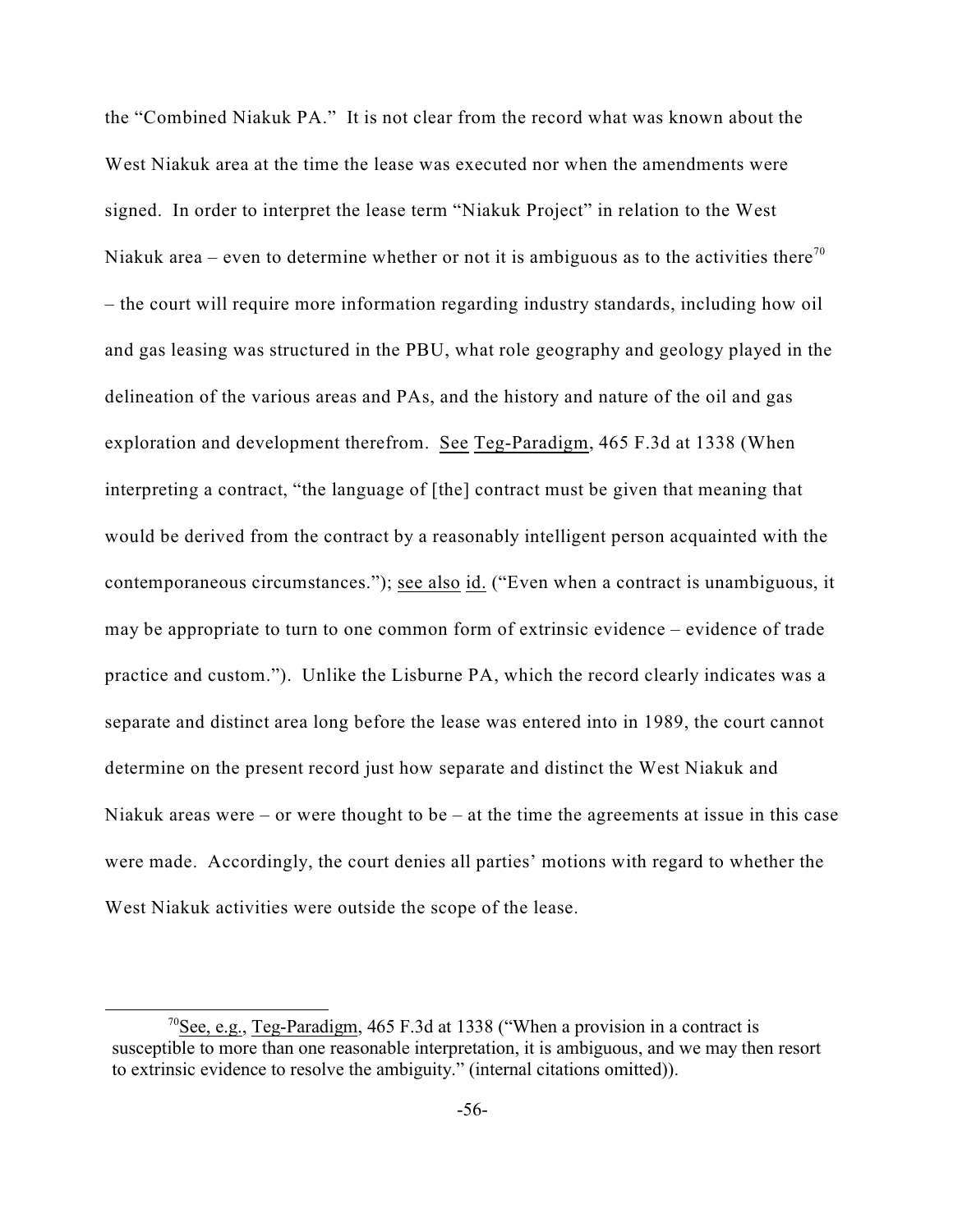# **3. A Money-Mandating Duty to Take Action Against the Lease Violations Exists, and the Government Breached That Duty with Regard to the Lisburne PA.**

Having determined that the oil and gas development and production from the Lisburne PA through the plaintiffs' allotment were outside the scope of the lease and the amendments, the court must consider whether a money-mandating duty on the part of the government existed to take action to halt those activities, as the plaintiffs allege. In addition, in the event the plaintiffs can show at trial that the West Niakuk activities were also outside the scope of the lease, the same analysis will apply.

The plaintiffs argue that, under 25 U.S.C.  $\S$  415(a) and 25 C.F.R.  $\S$  162, the government has specific duties to send notice and remedy breaches of lease and trespasses arising in relation to commercial leases on Indian allotments such as the one at issue in this case. The plaintiffs point to Brown v. United States, 86 F.3d 1554, 1563 (Fed. Cir. 1996), in which the Federal Circuit agreed with an Indian landowner that "by virtue of the control they place in the hands of the Secretary [of Interior], [25 U.S.C. §] 415(a) and the implementing regulations of [25 C.F.R. §] 162 impose upon the government a fiduciary duty in the commercial leasing context." (quoting Mitchell v. United States, 463 U.S. 206, 226 (1983) ("Given the existence of a trust relationship, it naturally follows that the Government should be liable in damages for the breach of its fiduciary duties.")). In Brown, the Federal Circuit agreed with the Indian landowner that "it is the assumption of 'control or supervision' over tribal money or property by the government that gives rise to the imposition of trust standards, and 'control or supervision' perfectly describes the

-57-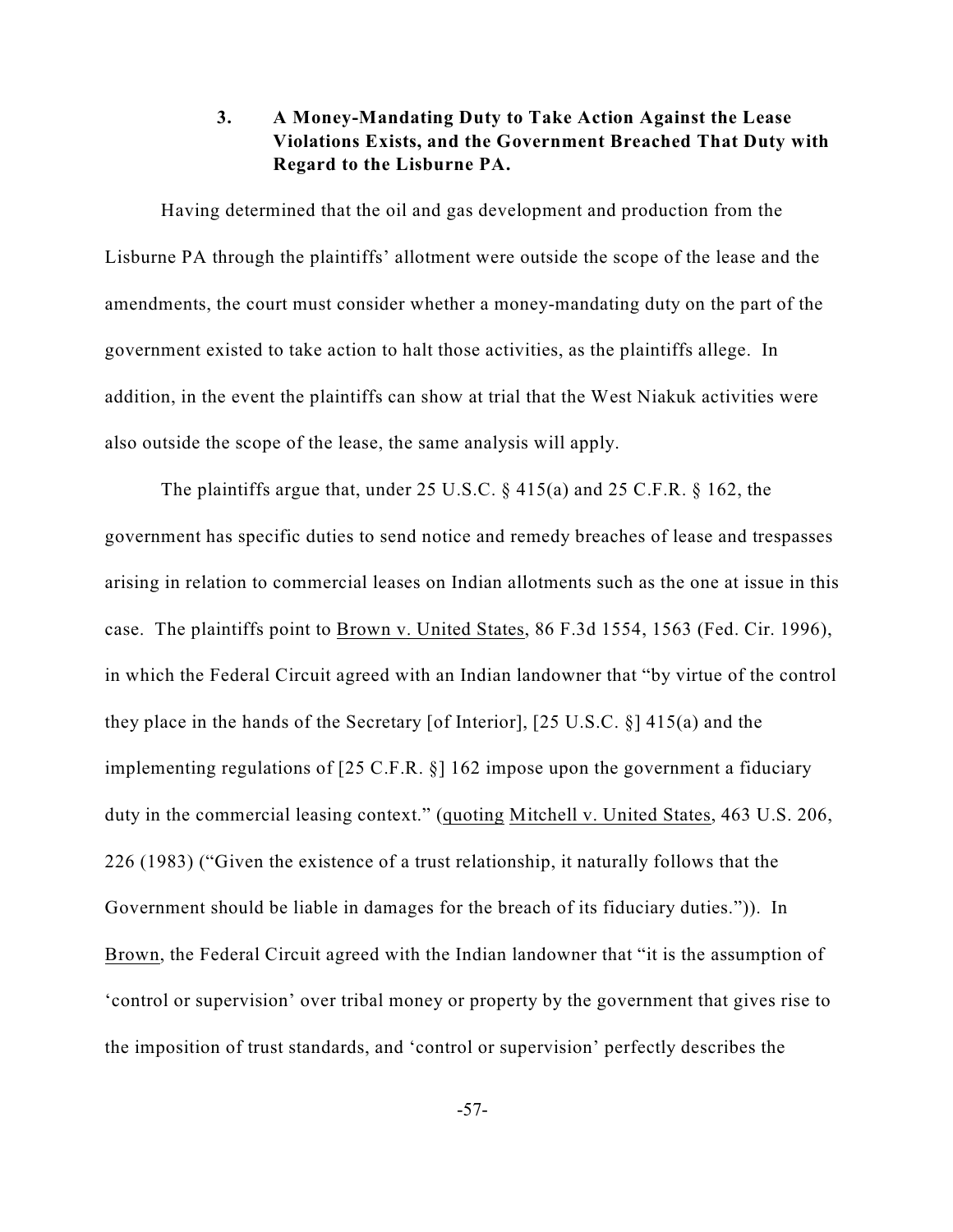Secretary's role with respect to commercial leasing of allotted lands." Id. (quoting

Mitchell, 463 U.S. at 225) (additional internal quotation omitted). The Federal Circuit

cautioned, however, that "where no specific statutory requirement or regulation is alleged

to have been breached by the Secretary, the money claim against the government must

fail." Id. In this case, the specific regulatory requirements alleged to have been breached

by the BIA include 25 C.F.R.  $\S$ § 162.617-162.623.<sup>71</sup>

The government concedes that, if the circumstances complained of by the plaintiffs

are found to fit within the scope of 25 C.F.R.  $\S$  162, a money-mandating duty exists. Tr.

Under 25 C.F.R. § 162.619 (entitled "What will BIA do if a violation of a lease is not cured within the requisite time period?"), in turn, "[i]f the tenant does not cure a violation of a lease within the requisite time period, [BIA] will consult with the Indian landowners, as appropriate, and determine whether" the lease should be canceled, other remedies should be invoked, or the tenant should be granted additional time to cure the violation. If the BIA decides to cancel the lease, 25 C.F.R. § 162.619 also requires that notice be sent to the tenant, including "the amount of any unpaid rent, interest charges, or late payment penalties due under the lease," and that the tenant be ordered to vacate the property within thirty days, barring an appeal of the cancellation decision.

25 C.F.R. § 162.620 specifies appeal bond procedures in the event of lease cancellation, while 25 C.F.R. § 162.621 specifies the effective date of cancellations. 25 C.F.R. § 162.622 provides that the BIA will take "appropriate emergency action," including "judicial action," if "a tenant or any other party causes or threatens to cause immediate and significant harm to the leased premises during the term of a lease." Finally, 25 C.F.R. § 162.623 (entitled "What will BIA do if a tenant holds over after the expiration or cancellation of a lease?") provides that "[i]f a tenant remains in possession after the expiration or cancellation of a lease, [BIA] will treat the unauthorized use as a trespass," and "[u]nless [BIA] ha[s] reason to believe that the tenant is engaged in negotiations with the Indian landowners to obtain a new lease, [BIA] will take action to recover possession on behalf of the Indian landowners, and pursue any additional remedies available under applicable law."

<sup>&</sup>lt;sup>71</sup>25 C.F.R. § 162.617(b) (entitled "How will BIA determine whether the activities of a tenant under a lease are in compliance with the terms of the lease?") states that "[i]f an Indian landowner notifies [BIA] that a specific lease violation has occurred, [BIA] will initiate an appropriate investigation within five business days of that notification." 25 C.F.R. § 162.618 (entitled "What will BIA do in the event of a violation under a lease?") states that "[i]f [BIA] determine[s] that a lease has been violated, [BIA] will send the tenant and its sureties a notice of violation within five business days of that determination," upon receipt of which the tenant must either cure, dispute, or request additional time to cure the violation.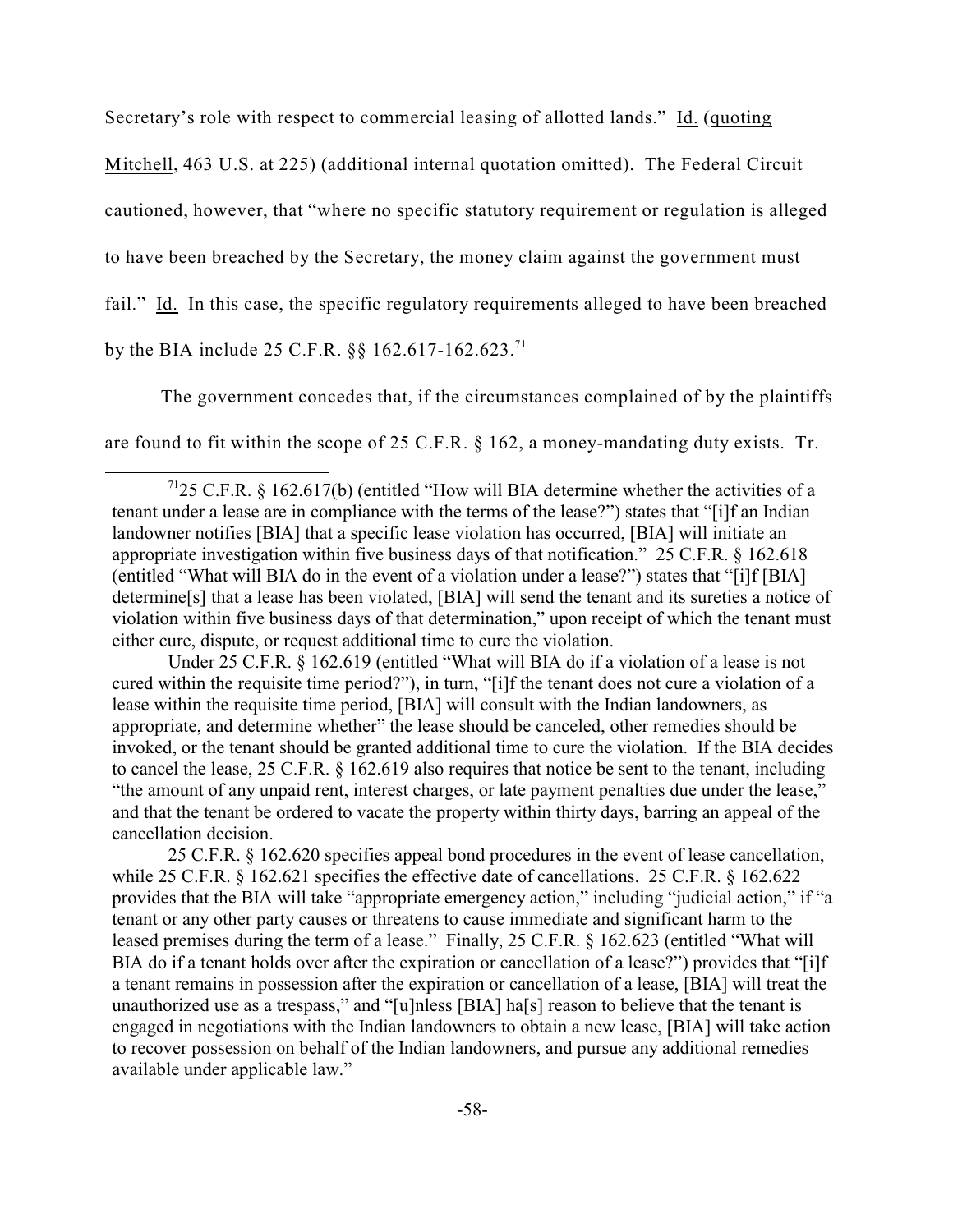of Oral Arg. 86:11-25. However, the government counters that the plaintiffs' circumstances do not fit within that scope. Id. Specifically, the government argues that "plaintiffs conveniently ignore the fact that [25 C.F.R. §] 162.618 only requires the BIA to send notice of breach of a lease only after the BIA has determined that a breach occurred." Def.'s Mot. at 28 (emphasis in original). The government argues that "[t]he [DOI] never made such a determination because it believed that [¶] 10 of the Lease authorized the 1994 [Facility Sharing] Agreement." Id. Moreover, the government argues, no trespass occurred because the Oenga lease neither expired nor was canceled, and therefore the tenant cannot be considered to have "remain[ed] in possession after expiration or cancellation," as defined under 25 C.F.R.§ 162.623. As a result, the government claims, the plaintiffs have failed to establish any violation of a statute or regulation, as required for the claim to be money-mandating.

The court finds that the clear guidance of Brown dictates that where, as here, the plaintiffs have alleged specific breaches of the regulations under 25 C.F.R. § 162, a trust responsibility exists and the claim of breach of that trust is money-mandating. Brown, 86 F.3d at 1563. As an initial matter, the plaintiffs have correctly noted that the government's strained reading of the duties contained in 25 C.F.R. §§ 162.617-162.623 would mean that "simply by failing to acknowledge that a breach or trespass occurred," the government could avoid triggering its responsibilities under the regulatory scheme. Pls.' Reply at 22. The government's reading of the regulatory requirements does not comport with the plain language of the regulations. Specifically, under 25 C.F.R. § 162.617, the regulations state

-59-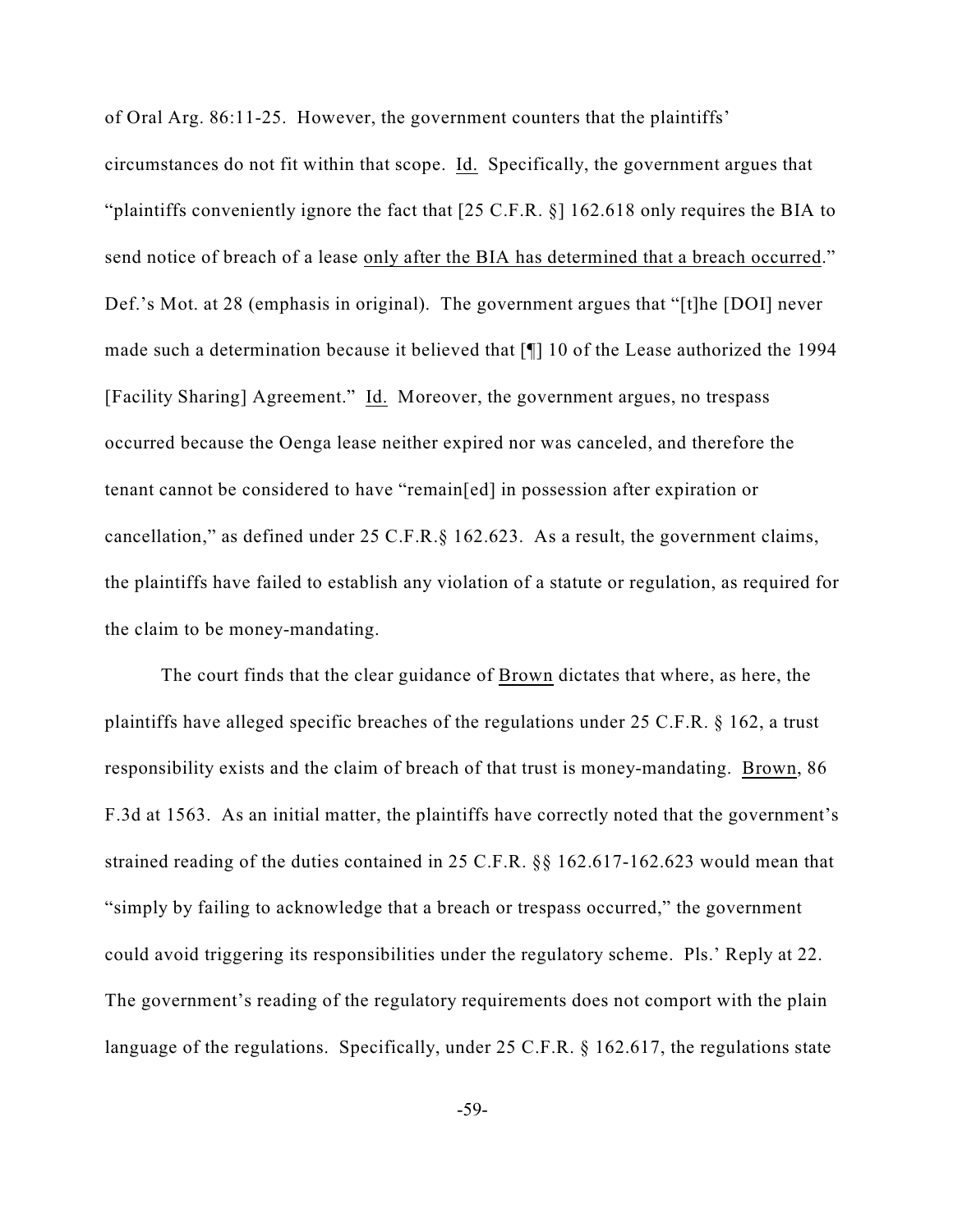that "[i]f an Indian landowner notifies [BIA] that a specific lease violation has occurred, [BIA] will initiate the appropriate investigation within five business days of that notification." Then, under 25 C.F.R. § 162.618, "[i]f [BIA] determine[s] that a lease has been violated, [BIA] will send the tenant . . . a notice of violation within five business days."<sup> $2$ </sup> This regulatory scheme cannot be read to allow the BIA to look the other way rather than make a determination that the lease has been violated, nor does it allow the BIA to avoid taking the actions triggered by such a determination by making a determination that is incorrect as a matter of law. To decide otherwise would put such non-actions or incorrect actions beyond redress as not money-mandating, which would be directly counter to the purpose of the government regulations in providing a remedy for

 $^{72}$ As set forth in n.71, supra, this notice, in turn, triggers a duty to respond on the part of the tenant, either by curing the violation or by disputing it. 25 C.F.R. § 162.618. Moreover, if the tenant does not cure the violation, the BIA must, under 25 C.F.R. § 162.619, "consult with the Indian landowners, as appropriate," to determine whether the lease should be canceled or other remedies should be invoked. Lease cancellation, in turn, carries additional responsibilities, including treating a tenant who holds over as a trespasser. 25 C.F.R. § 162.623; see also 25 C.F.R. § 162.108 (entitled "What are BIA's responsibilities in administering and enforcing leases?") ("[BIA] will ensure that the tenants comply with the operating requirements in their leases, through appropriate inspections and enforcement actions as needed to protect the interests of the Indian landowners and respond to concerns expressed by them. [BIA] will take immediate action to recover possession from trespassers operating without a lease, and take other emergency action as needed to preserve the value of the land.").

The government mischaracterizes the plaintiffs' claim as challenging the government's failure to bring a lawsuit against a third party upon request, for which the government argues there is no trust duty and therefore no breach of trust, citing Creek Nation v. United States, 318 U.S. 629, 639 (1943). As described above, however, there are numerous requirements in 25 C.F.R. § 162 that may be triggered by a lease violation, long before a lawsuit, if any, would be required to be filed. The plaintiffs assert that "[t]he breach occurred not by failing to sue, but because the United States assumed the . . . sole obligation to communicate with the oil company" and failed to take the corrective actions mandated by the regulations. Tr. of Oral Arg. 126:16- 25. Accordingly, Creek Nation is inapposite.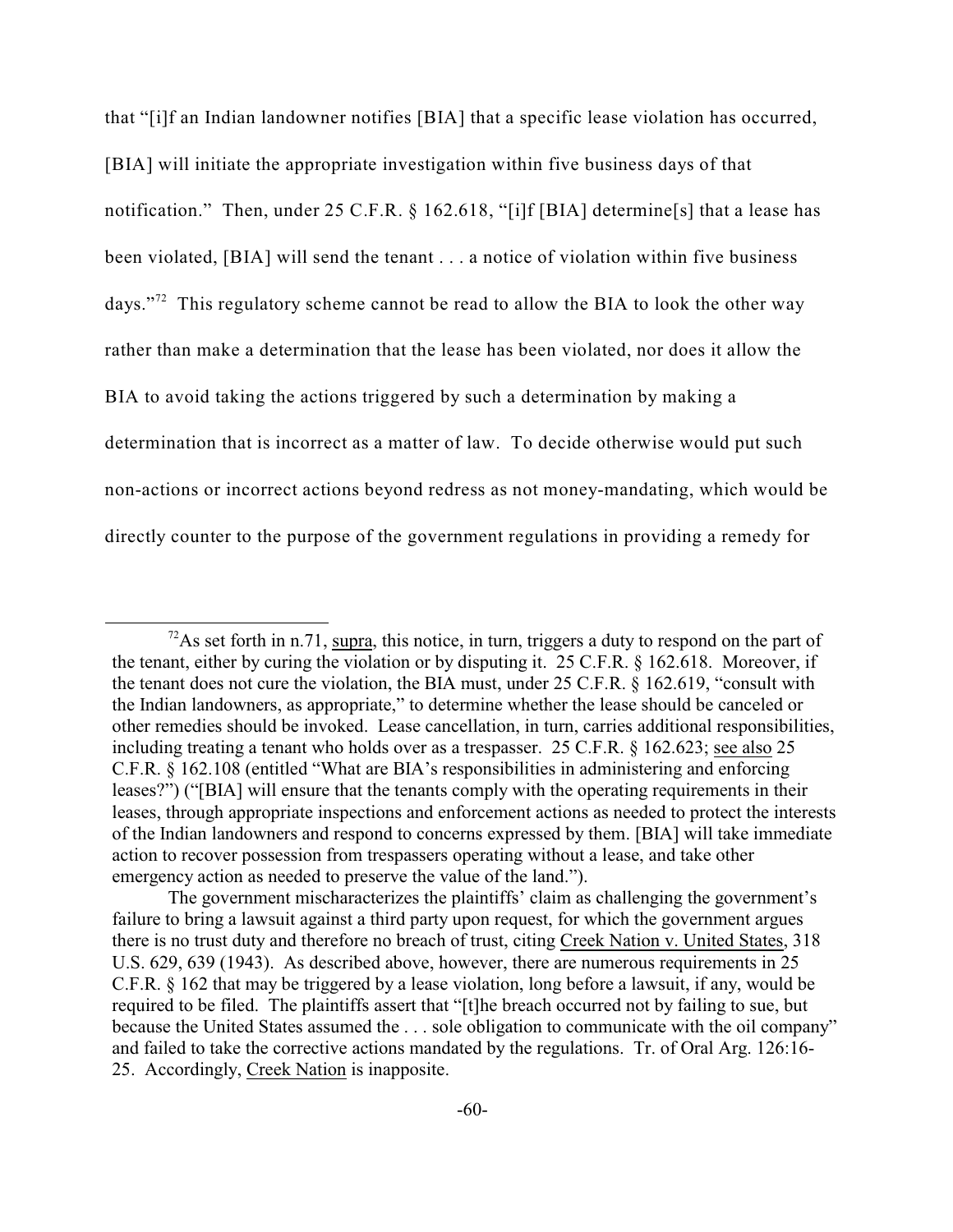lease violations – in this case, to ensure that the plaintiffs' property and financial interests were protected.

Here, the plaintiffs sent letters in 2005 and 2007 notifying the BIA that the lease was being violated as a result of the unauthorized use of the property to produce oil from the West Niakuk and Lisburne PAs. PLA 1 at 21, 26. The government does not assert that the "appropriate investigation" required under 25 C.F.R.  $\S$  162.617 was undertaken by the BIA upon receiving this notice of specific lease violations by the Indian landowners. Instead, the government argues that it is immune from liability because it incorrectly determined that the lease allowed oil and gas production from the Lisburne PA even though no reference was made to such activities in the lease, as discussed above. That the government's determination with regard to Lisburne, and potentially also West Niakuk, was incorrect as a matter of law cannot serve to bar the plaintiffs' current suit on the grounds that it is not money-mandating. Instead, it does the opposite: it gives rise to a specific, money-mandating claim that the regulations were violated by the government, the very basis of this suit.<sup>73</sup>

#### **III. CONCLUSION**

In light of the foregoing, the court **GRANTS** the government's motion to dismiss plaintiffs' claims one and two for lack of subject matter jurisdiction because they were not filed within six years of accrual as set forth in 28 U.S.C. § 2501. Accordingly, the

<sup>&</sup>lt;sup>73</sup>The responsibilities set forth in 25 C.F.R.  $\S$  162 are bolstered where, as here, the government assumed sole responsibility for contacting BPX regarding "any and all matters arising out of this Lease Agreement," as set forth in the 1995 lease amendments. DA 41.